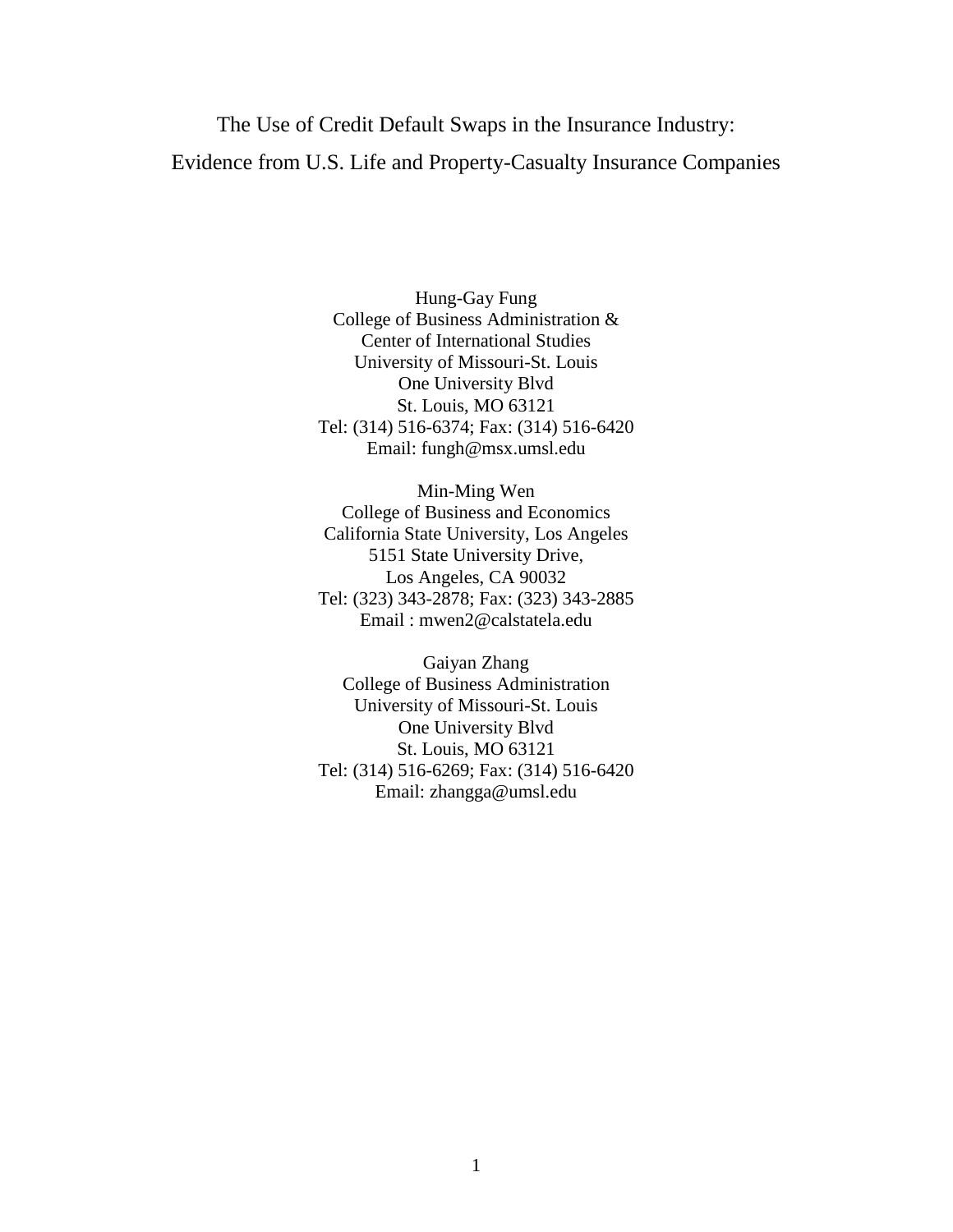# The Use of Credit Default Swaps in the Insurance Industry: Evidence from U.S. Life and Property-Casualty Insurance Companies

Using a unique dataset of credit default swaps (CDS) users in the insurance industry for the sample period from 2001 to 2007, we systematically investigate the extent to which and why U.S. insurance companies utilize CDS in purchase and sell positions. We find that insurers participate in the CDS market as both sellers and buyers, with large banks as their primary counterparties. Their overall CDS transactions have increased in number and in value, but as a share of total transactions, sell positions have declined in recent years, likely due to "learning effects." In line with asset-liability management, life insurers tend to write more CDS contracts and hold the contracts for a longer period, compared to property-casualty (PC) insurers. Stock insurers engage in more CDS transactions than mutual insurers do, supporting the managerial risk aversion hypothesis. We also identify a number of other issuer characteristics (such as size and asset allocation) and the CDS market risk factors that affect the purchase and sell positions of insurers. Evidence shows that insurers participate in the CDS market for reasons beyond hedging.

**Key words**: Credit default swaps, hedging, income generation, life insurers, property and casualty insurers, and asset replication.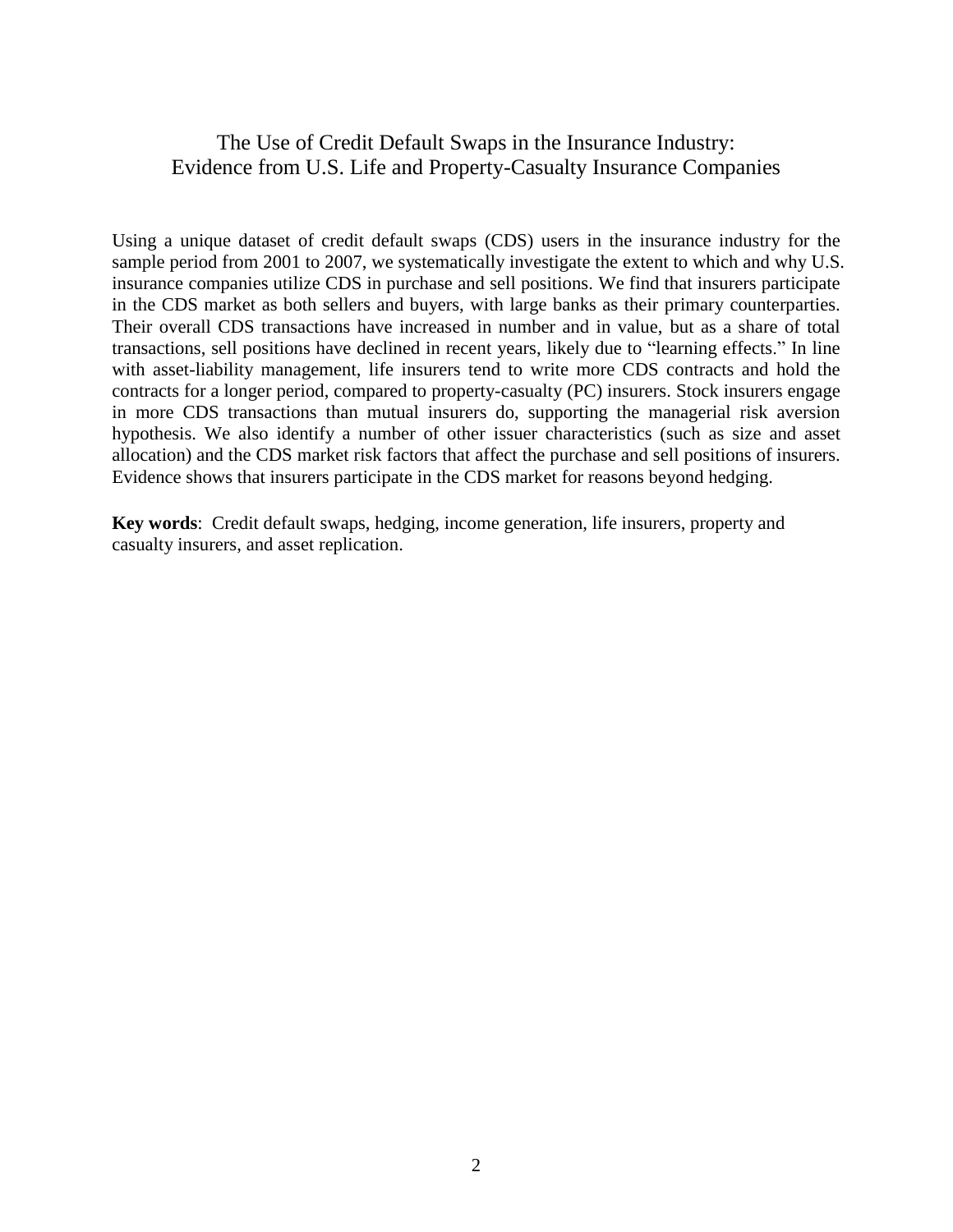## **The Use of Credit Default Swaps in the Insurance Industry: Evidence from U.S. Life and Property-Casualty Insurance Companies**

## **1. Introduction**

In the past decade, the credit derivatives market has grown in size and complexity at an explosive speed from a virtual non-entity to a notional outstanding value of over \$60 trillion by the end of the first half of 2008 (BIS 2008). Banks account for a majority of trading activity in credit derivatives, in the hope of reaping profit opportunities in this asset class. Insurance companies have also reportedly been among the most active market participants in the credit derivatives market. The innovation of credit derivatives has provided insurance firms with an additional risk-management mechanism as well as another asset category. According to data from the British Bankers' Association (2006), insurers worldwide held 18 percent of the market in credit default swaps (CDS) sell positions and 6 percent of the CDS market in CDS purchase positions.

However, to the best of our knowledge, the use of credit derivatives by insurers has received limited research attention. This study tries to fill this important gap by examining the positions of their CDS transactions and the factors contributing to the degree of participation by insurers in the CDS market. It offers the first attempt to investigate systematically the use of CDS by U.S. life insurers and property and casualty (PC) insurance companies. In addition, the use of CDS in different organizational forms of the insurance industry, namely, stock insurers and mutual insurers, is also examined. Because only a very small percentage of insurers engage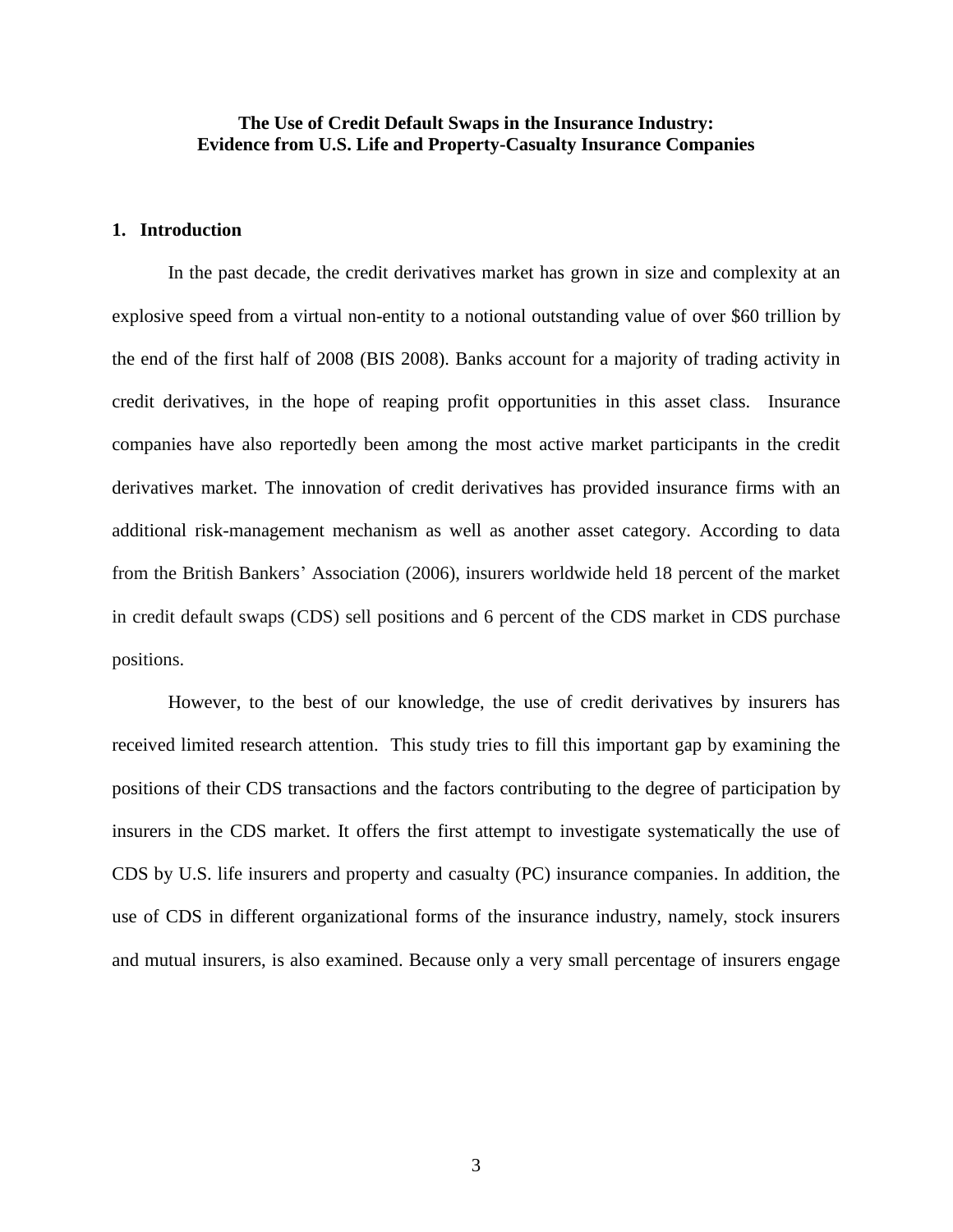in CDS transactions, we take an approach beyond examining insurers' participation decisions by focusing on the degree of their participation and their transaction positions.<sup>1</sup>

The bailout of AIG in September 2008 attracted heated attention to the use of credit derivatives by insurance companies in the United States and worldwide. The CDS was identified as the culprit behind the fall of AIG. Indeed, the nearly \$62 trillion credit derivatives market is largely over-the-counter and has not been regulated by any state or federal authorities. Trading activities by major participants, such as banks and hedge funds, are private and so are not disclosed to the public.<sup>2</sup> Thus, little is known about trading counterparties, volume, holding positions, and holding periods in this market. The lack of transparency led to serious information asymmetry in the market, which presents challenges for policymakers in regulating the market. During the recent financial crisis, this lack of regulation was pointed to as contributing to systemic risk.

Unlike banks and hedge funds, insurance companies are closely regulated at the state level. The insurer's use of derivatives, including credit derivatives, is required to be reported to the National Association of Insurance Commissioners (NAIC). This information presents us a unique opportunity for examining CDS transactions by insurance companies and shedding light on the trading behavior and reasons for participation by a large financial institution group in the market. The transaction information is collected from the regulatory annual statements of life and PC insurance companies. The reported CDS trading data taken from Schedule DB includes transaction-level data on CDS, including the transaction type (buy or sell), position opening and

<sup>&</sup>lt;sup>1</sup> There were 2,741 PC insurance companies and 1,128 life insurance companies in the United States in 2008. Source: [http://www.iii.org/media/facts/statsbyissue/industry.](http://www.iii.org/media/facts/statsbyissue/industry) 12 PC insurers and 60 life insurers participated in the CDS market as of 2007 according to the National Association of Insurance Commissioners (NAIC) data we used in our study.

 $2$  Minton et al. (2009) investigate the use of credit derivatives by banks. However, their data is taken from banks' annual report and is at the aggregate level. Detailed information on CDS transactions by banks is not publicly available.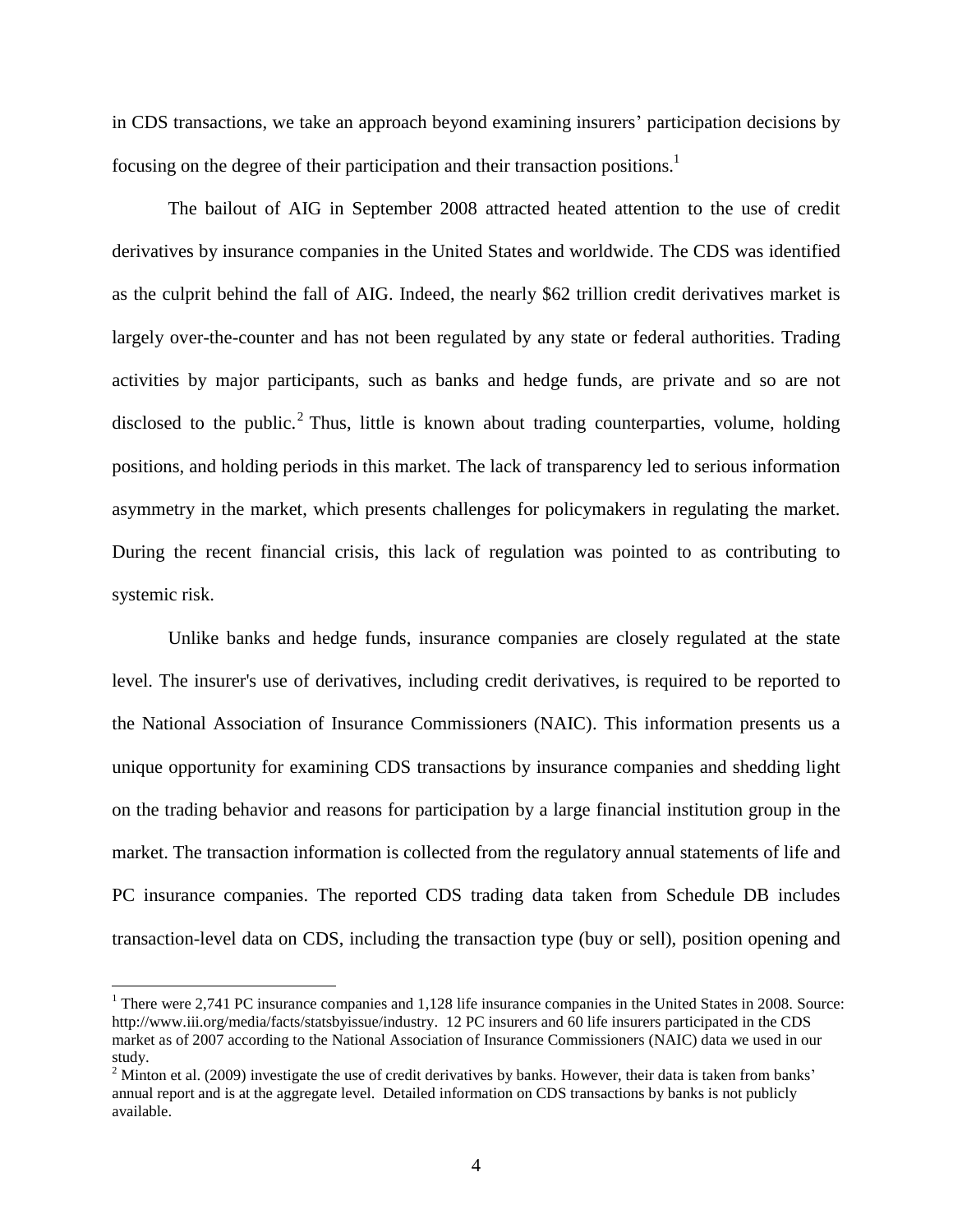closing dates, and counterparty names. The detailed nature of the data allows us to analyze the practices of CDS purchases and sales separately, to test a number of economic hypotheses, and to evaluate the determinants of CDS use by the insurance industry.

One market perception from AIG's debacle was that the insurance company, viewing CDS as an extension of the insurance business, participated in the CDS market only as a seller in order to collect premiums.<sup>3</sup> However, most insurance companies that engage in CDS transactions might act as both sellers and buyers. In addition, insurers might be involved in such transactions for different reasons, such as hedging, asset replication, and income generation.

Why do insurers sell CDS? Selling credit protection is an extension of taking on credit risk in insurance companies' investment activities to generate income. <sup>4</sup> Corporate credit risk has been viewed by insurance companies as uncorrelated to other underwritten risks and, therefore, offers an opportunity to create greater diversification (Fitch Rating 2003). Traditionally, insurance companies have invested in corporate bonds to manage the duration of their liabilities. However, prior studies have shown that CDS are a more sensitive indicator of the underlying reference entity's credit risk (Blanco et al. 2005). They can provide enormous flexibility, greater diversification, and higher returns because the CDS market has more liquidity (Goldfried, 2003). Moreover, existing bonds might not provide the insurers with adequate flexibility for assetliability duration consideration. Selling CDS allows insurers to assume credit risk in an alternate format by replicating bond portfolios with more flexible maturities and interest rates.

<sup>&</sup>lt;sup>3</sup> Adam Davidson, "How AIG fell apart," Reuters, September 18, 2008.

<sup>&</sup>lt;sup>4</sup> In a CDS, the protection seller agrees to compensate the protection buyer for any losses. The buyer of protection makes periodic payments to the protection seller until a credit event occurs or the maturity date of the contract is reached, whichever is first. If there is no default event before maturity, the protection seller pays nothing. If a credit event occurs, the buyer is compensated for the loss incurred as a result. The payment on default is either repayment at par against physical delivery of a reference asset (physical settlement) or the notional amount minus the post default market value of the reference asset (cash settlement), which is equal to the difference between the par value of the bond or loan and its market value after default.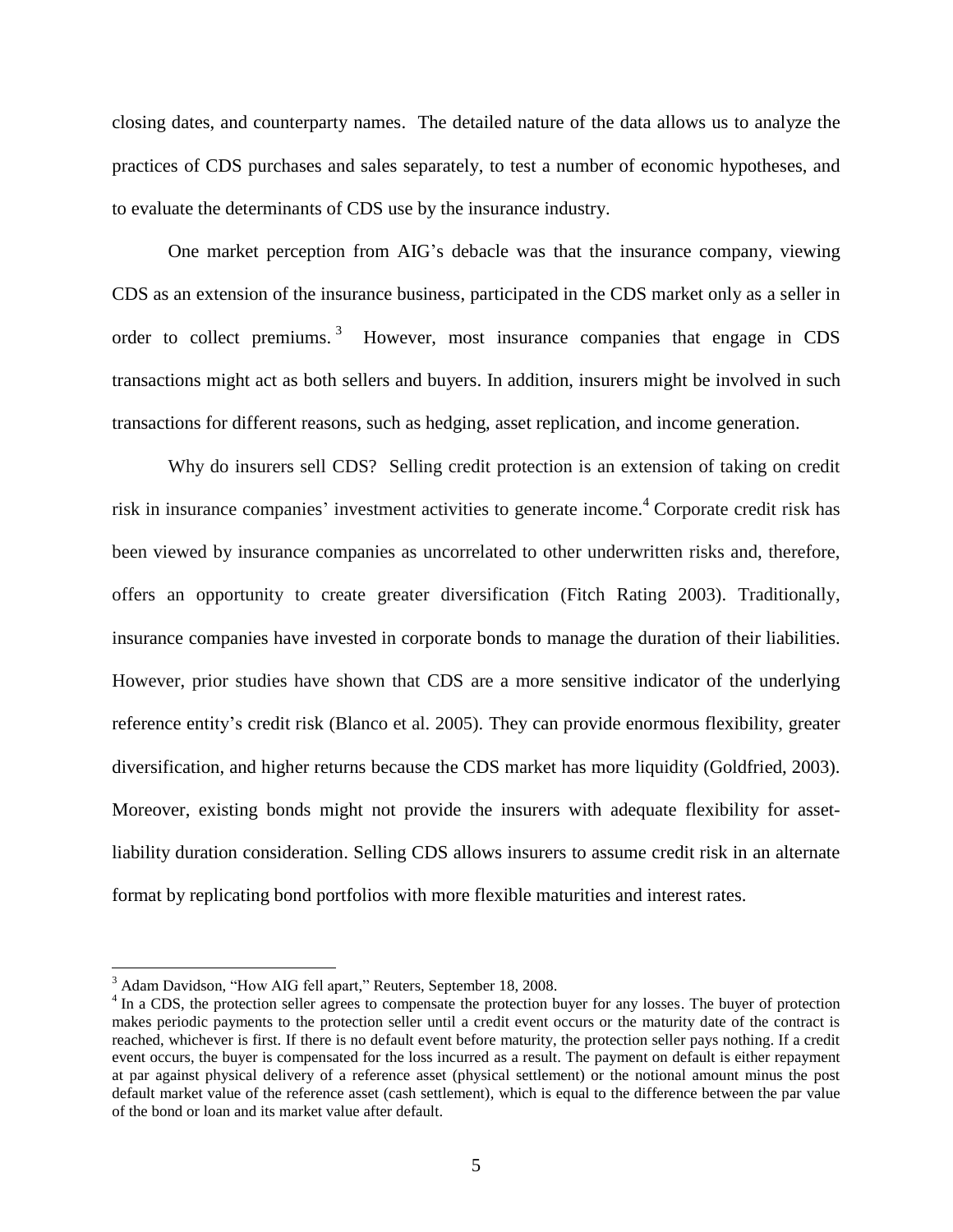Nevertheless, for the purpose of asset diversification, insurers are not likely to "replace" all their bond holdings with CDS. Thus insurers also actively buy CDS in order to hedge the credit risk associated with their bond assets. As a financial intermediary, the insurance industry is subject to various sources of risk, including interest rate risk, market risk, credit risk, and liquidity risk. Insurers rely on a variety of derivatives to manage these risks.<sup>5</sup> Because insurers' investment portfolios comprise a large share of bonds,<sup>6</sup> they can apply single-name or basket CDS to hedge the credit risk associated with bond holdings. As a method of reducing credit risk, buying CDS is more efficient than reducing bond holdings through sales, which is sometimes impractical due to short-selling restrictions, illiquidity of the bond market, or tax and accounting considerations. In addition, buying CDS can help insurers to free up credit lines needed to support other businesses.

Insurance companies might also invest in CDS simply to enhance their investment income. Because they have greater market liquidity and are traded by large institutional participants with information advantages, CDS contracts are arguably the most efficient way to trade credit risk. Insurers purchase CDS in anticipation of widening CDS spreads and sell CDS if credit spreads are expected to narrow. Profit from these transactions can be incrementally better than that realized from outright sales of bonds on the bond market.

Using the unique dataset from NAIC over a seven-year period (2001–2007), we first examine whether the insurance companies have acted as net sellers and how the dynamics of

<sup>5</sup>Hedging transactions are to reduce price, quantity, currency, and other risks associated with their assets and liabilities. Income generation is defined as derivatives written or sold to generate additional income or return. Replication transactions replicate the performance of one or more assets that the insurers are allowed to acquire.

<sup>&</sup>lt;sup>6</sup> Insurers hold bonds in order to manage the duration of their liabilities or assets. According to the NAIC SVO report (2007), for life insurers, bond holdings account for 76.1 percent of total invested assets in 2006 while PC insurers allocate 62.1 percent of their assets to bond holding. Karapiperis (2007), summarizing the data from the Federal Reserve's Flow of Funds Accounts, reported that life insurers held 20 percent of total outstanding bonds in 2006, as the largest bond investment sector. Property/casualty insurers were also among the top sectors with 3 percent of outstanding bonds in 2006.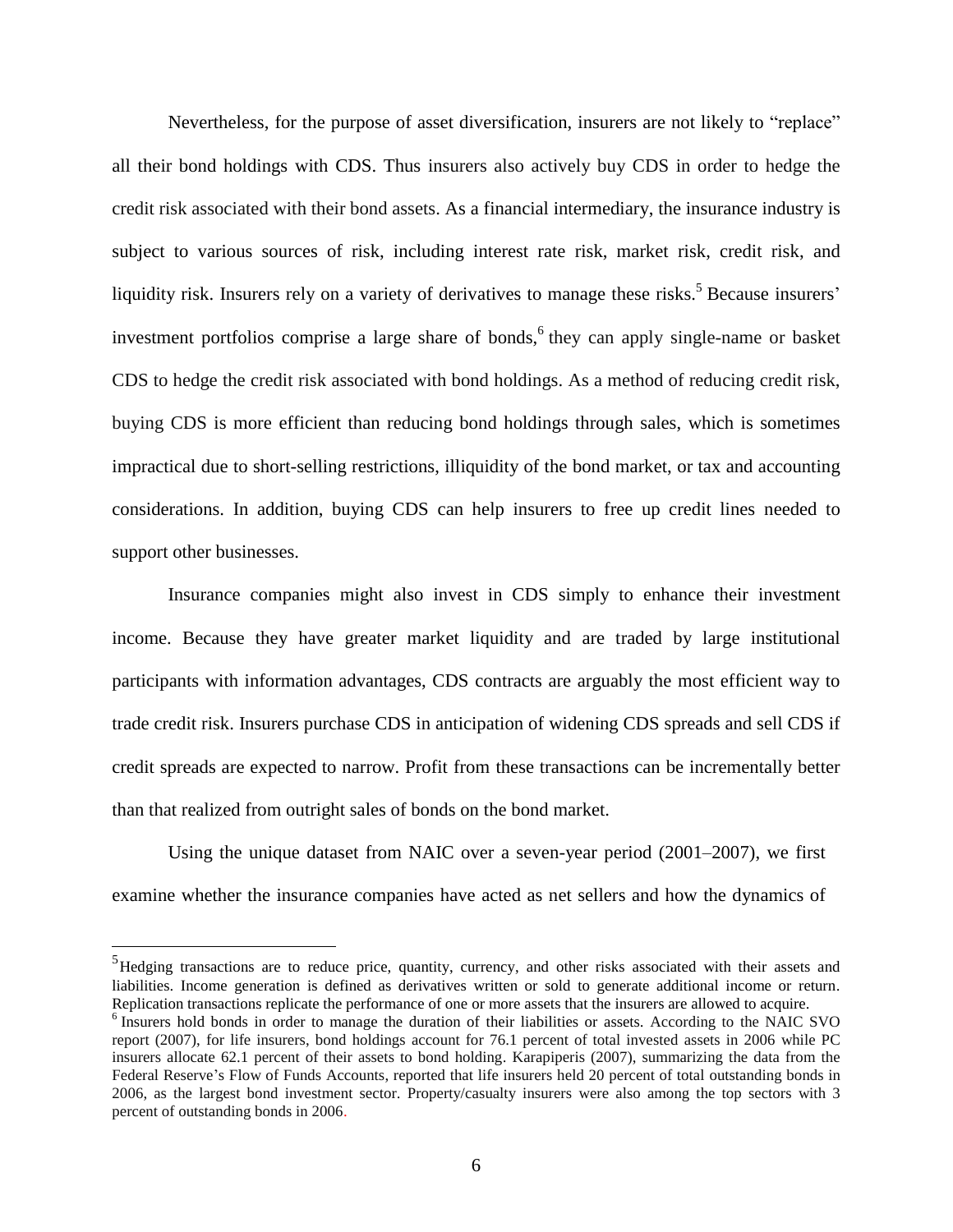their trading behavior have evolved over time. Our results show that, at the beginning, insurance companies participated in the CDS market primarily as net sellers. Large banks are their primary counterparties. But after incurring huge losses selling CDS and as they learned the nature and risk of the new asset class, they appeared to decrease the share of their net sales positions in CDS. We see this change as likely due to learning effects.

Next, we examine whether life insurers behave differently from PC insurers in terms of purchase and sell positions and holding periods. This is important to isolate the rationales for CDS use between the two insurance groups, which underwrite significantly different types of insurance policies and have risk/return profiles with substantial cross-sectional variation.

Life insurance policies have relatively more complicated features than do propertyliability policies in terms of the payoff structure and the policy period. Life insurers' liabilities have longer maturity, and their duration mismatch risk is greater than that of PC insurers. The more flexible maturity structure of CDS contracts allows them to replicate the bond portfolios by selling CDS and therefore effectively implement their asset-liability duration management. Our results show that life insurers, on average, write more CDS contracts than PC insurers do. This finding is consistent with the practice that life insurers participate more in the bond market than PC insurers.

In contrast, PC insurers face greater uncertainty and liquidity constraints due to higher claim frequency. They are less capable of acting as protection sellers because writing CDS requires a lump-sum compensation of credit loss to protection buyers when a credit event occurs. Unlike life insurers that have long liability maturity that allows them to make fixedincome investment and earn interests on interests to increase surplus, PC insurers have shorter liability maturity. So they have to adopt more aggressive investment strategy to realize capital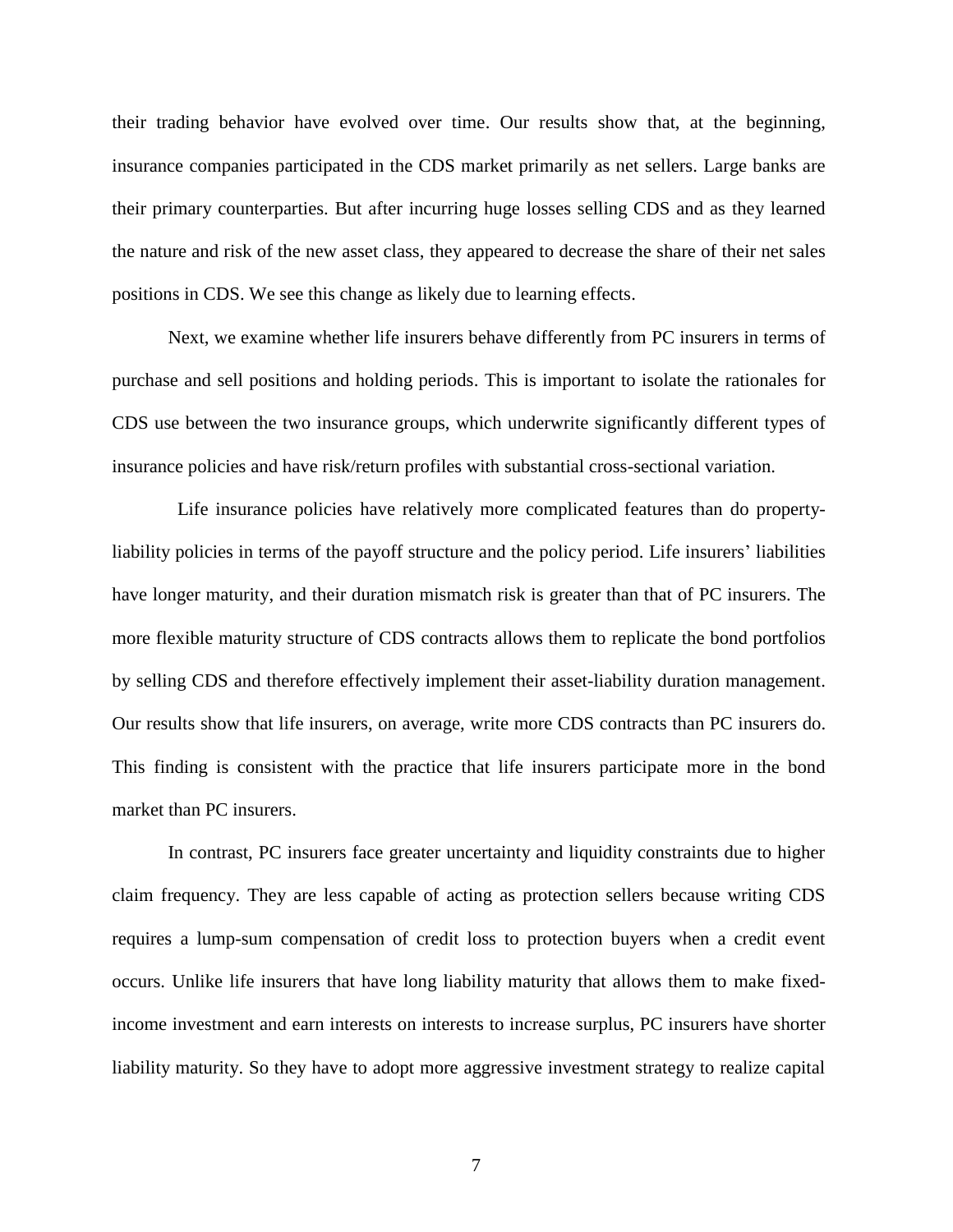appreciation and build their surplus base. This is revealed by a greater percentage of stock holdings by PC firms than life insurers.<sup>7</sup> In addition, regulatory considerations are less onerous for PC insurers than for life insurers. So they have more leeway in their investment choice. We find that PC insurers, on average, buy more CDS than life insurers. Moreover, both the mean and median holding period of CDS contracts by PC insurers are less than one year, which is shorter than that of life insurers. This is consistent with the notion that PC insurers are likely to trade CDS for speculation purpose in order to boost the growth of their surplus.

Next, we investigate how an insurer's ownership structure affects the use of CDS. Based on the specific organizational form, an insurance company can also be categorized as a stock or a mutual insurer. Stock insurers separate the functions of managers, stockholders, and policyholders, whereas mutual insurers merge the owner and customer functions; that is, policyholders both supply capital and are residual risk bearers.

The managerial risk aversion hypothesis suggests that stock firms are less likely than mutual insurance firms to participate in hedging activity because the interests of the latter are more aligned with owners (Colquitt and Hoyt 1997). Thus, mutual insurers can be expected to buy more CDS for hedging purposes than are stock insurers. The managerial discretion hypothesis (Mayers and Smith, 1988) states, by contrast, that stock firms are likely to engage in higher risk or more complex activity than mutual firms because the former can reduce agency costs through increased monitoring of management behavior. The complex features of CDS contracts require that those dealing with them have sophisticated experience. Thus, stock insurers are expected to be more likely than mutual insurers to utilize CDS, whether as buyer or seller. Overall, our results show that stock insurers are more actively involved in the CDS

 $^7$  As shown in the Insurance Fact Book (Washington, DC American Council of Life Insurers 2003), asset allocations for Life insurers include: 73% on bond, 11% on mortgage and real estate, and 4% on stocks. In contrast, PC insurers hold 67% of assets on bond and 16% on stocks.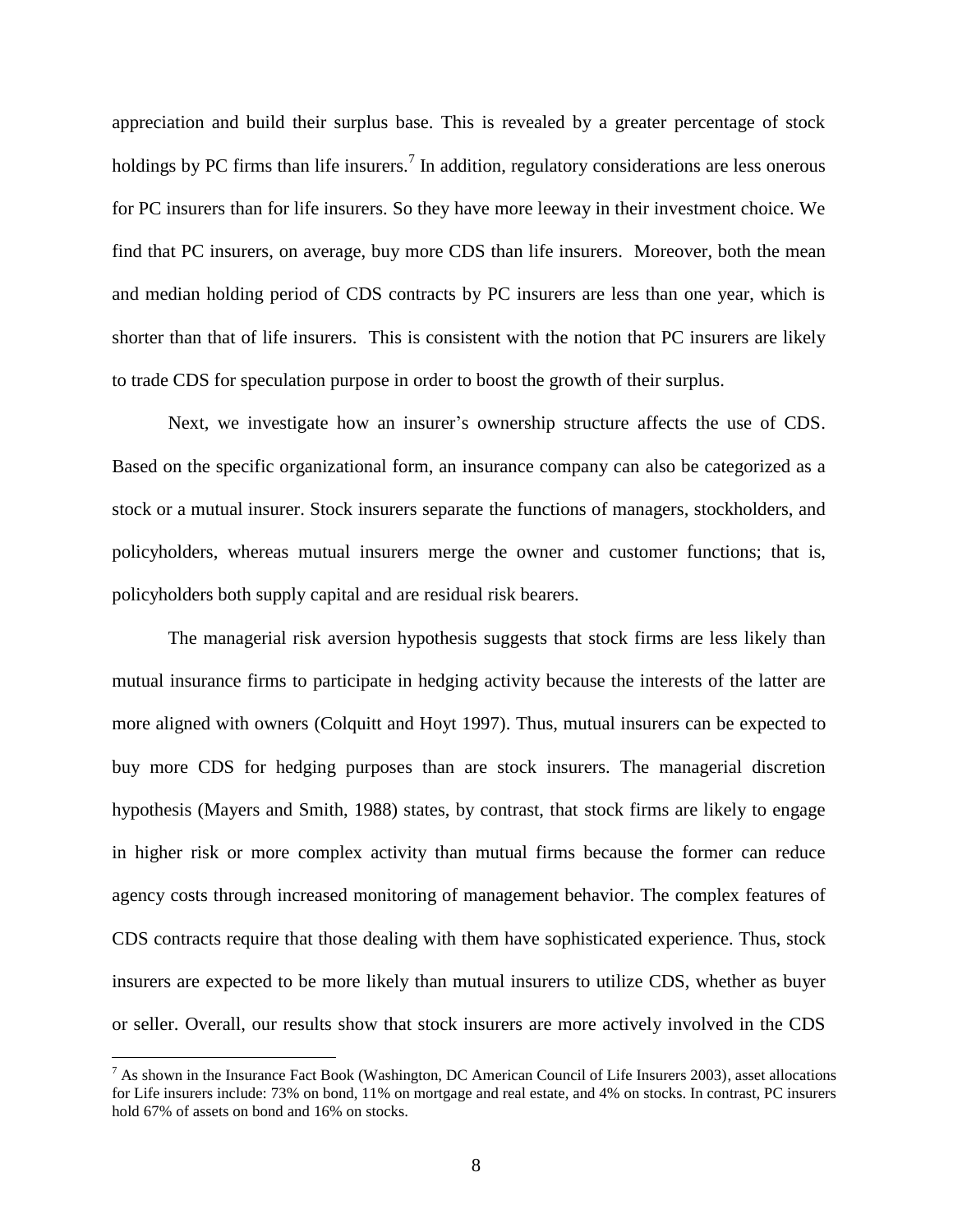market than the mutuals on both purchase and sell positions. In particular, the finding that stock insurers engage in more buy positions supports the managerial discretion hypothesis.

Finally, we explore which other factors affect the insurers' participation level in purchase and sell positions within a multivariate regression framework. We find that larger firms undertake more CDS transactions, supporting the economy-of-scale hypothesis. We also examine the relevance of insurers' asset allocation, which might convey information about the insurers' risk preference and liquidity condition. The regression results show that insurers with more liquid assets, as measured by a higher cash ratio, tend to have a higher CDS purchase position, but a lower CDS sell position. However, insurers with a higher real estate allocation ratio are more conservative with respect to taking CDS sell positions, due to the liquidity risks inherent in real estate investment. In addition, the more profitable insurers are significantly associated with CDS sell positions. Moreover, we include a market CDS index and show that higher CDS index levels create a disincentive for taking a purchase position, but a motivation for a sell position. We also find evidence that the insurers are involved in the CDS market for the purpose of speculation.

This study contributes to the literature in two major ways. First, we add to the literature on derivative use by insurers (Colquitt and Hoyt 1997; Cummins, Phillips, and Smith 1997, 2001). We present the dynamic use of CDS by both life and PC insurers and test hypotheses regarding the factors driving their purchase and sell CDS positions. This study sheds light on the extent to which CDS is used by different types of insurance companies and adds to our understanding of economic rationales behind CDS use. Second, employing the insurance industry as our research sample, we complement the study by Minton et al. (2009), which systematically examines the use of credit derivatives by U.S. bank holding companies from 1999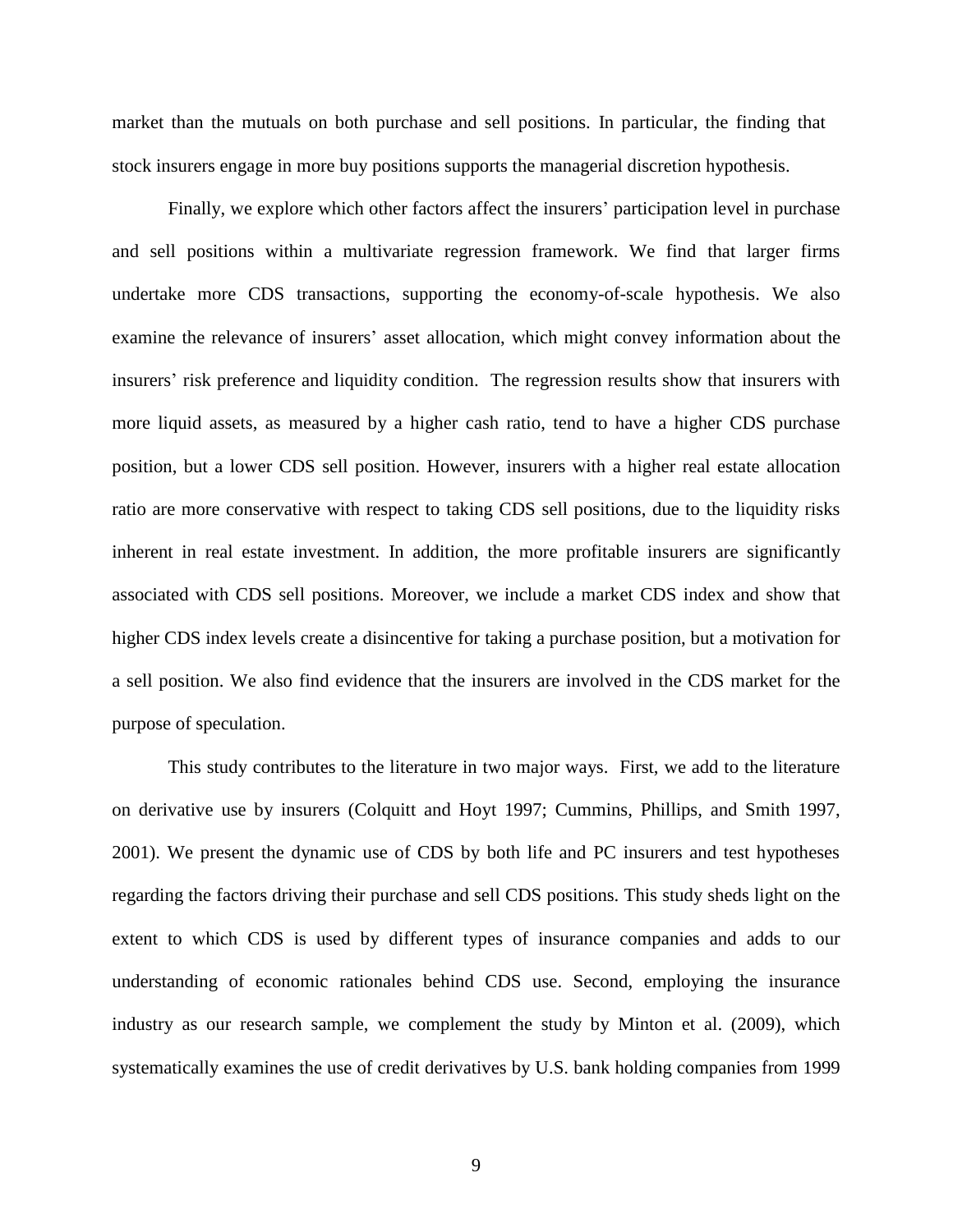to 2003. They find that the use of credit derivatives is clustered among large banks and that a majority of the banks using credit derivatives are net buyers of credit protection. The use of credit derivatives by insurance companies could be fundamentally different from that by banks due to the nature of the insurance industry. As such, we investigate how insurance companies, as another major participant in the credit derivatives market, utilize CDS for hedging, replication, and income enhancement purposes.

The rest of the paper is organized as follows. Section 2 gives some background and develops research hypotheses. Section 3 describes the data and descriptive statistics. Section 4 presents the empirical findings. The conclusions are summarized in Section 5.

## **2. Background and Development of Hypotheses**

In an effort to manage their financial risks, insurers use many existing financial derivatives, such as options, futures, swaps, and forward contracts. The extant literature has provided theoretical predictions and empirical evidence on derivatives activity in the insurance industry. Specifically, insurance literature finds evidence that insurers are motivated to use financial derivatives by consideration of the expected costs arising from financial distress, asset volatility, liquidity, taxes, and organizational forms. For example, Cummins, Phillips, and Smith (1997) present extensive descriptive statistics on the use of derivatives by U.S. life and propertyliability insurers. Colquitt and Hoyt (1997) analyze the use of derivatives by life insurers licensed in Georgia. Cummins, Phillips, and Smith (2001) investigate the economic rationale for their use and develop and test specific economic hypotheses related to the use of derivatives in property-liability insurers as well as life insurers. In view of the current focus on the role of credit derivatives by financial institutions as one contributing cause of the current financial crisis,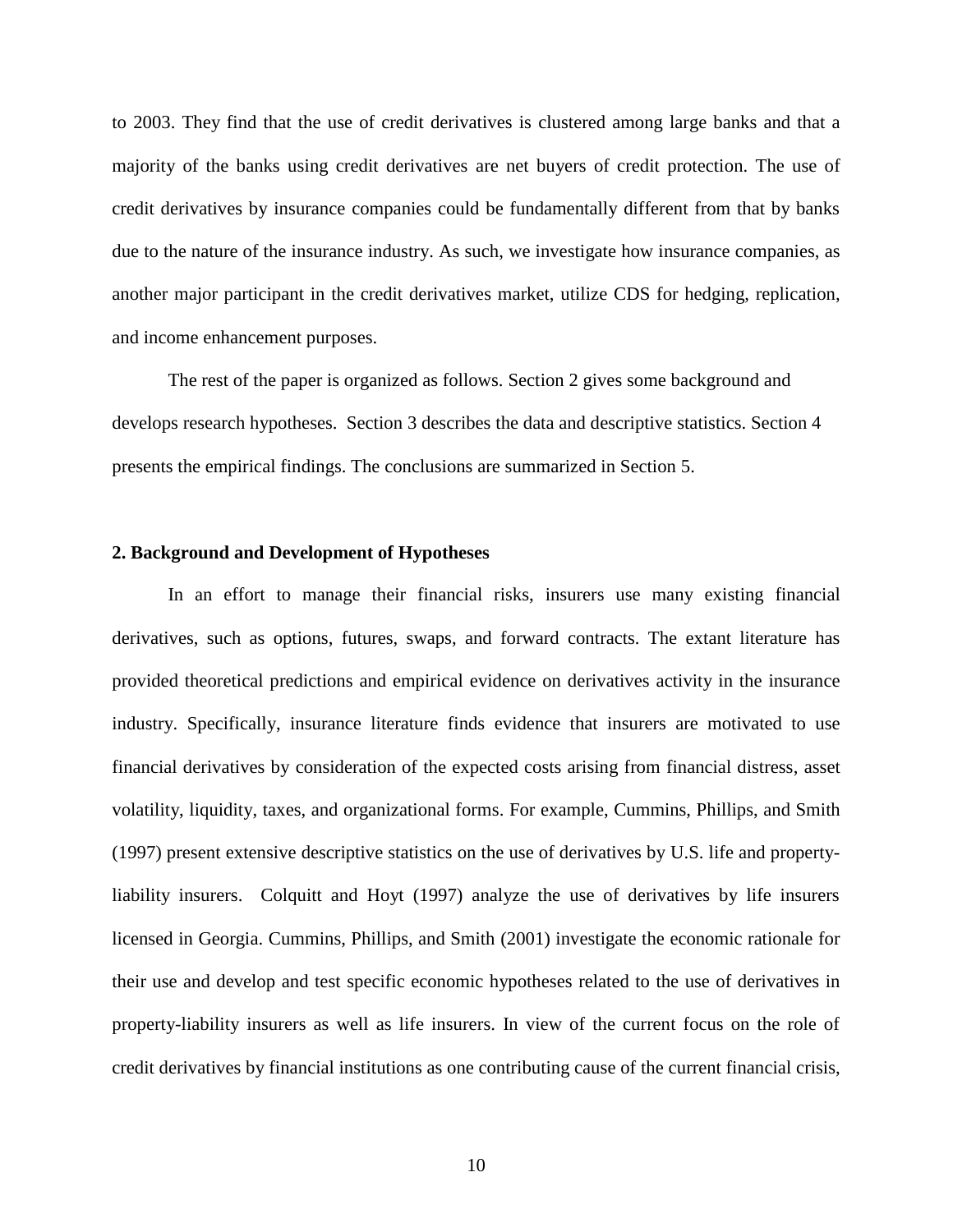we investigate how the insurance industry, as the major player in the CDS market other than banks, uses CDS. This study, to the best of our knowledge, is the first to provide a thorough examination of the use of credit derivatives, specifically CDS, by life insurers and PC insurance companies.

Credit derivatives allow insurers to enhance investment income, implement their risk management strategy, and replicate their existing asset portfolios. Insurers can create loan or bond substitutes for entities that have not been issued in those markets at chosen maturities. For example, life insurers accumulate long-term-policy liabilities, so they are challenged to find enough long-term bond and loan assets to match their liabilities. While there is ample supply of shorter-term bond and loan assets, the supply of longer-term assets can be limited. Because they can have a maturity of up to 30 years, long-term CDS allow life insurers to match their long-term liabilities. Selling CDS contracts enables an insurer to take the credit risks in exchange for receiving premiums and replicate the revenue structure of the coupon payments from holding bonds. For years, insurance companies have invested in corporate bonds in the cash market corresponding to their liability position to implement effective asset-liability duration management. However, existing bonds might not meet the insurers' need for duration flexibility, while the CDS market provides enormous flexibility. Goldfried (2003) argues that CDS offer access to new credit not offered for a specific firm or at a specific term and in addition, CDS helps to separate the credit and interest rate decision and CDS indices enable greater diversification for insurers. Therefore, by selling CDS tailored exactly to their needs, insurers can increase the diversification of their exposure to credit.

On the other hand, buying CDS protection allows an insurer to mitigate exposure to credit risk and retain the benefit of a wide credit spread as well as long-term interest rates. In

11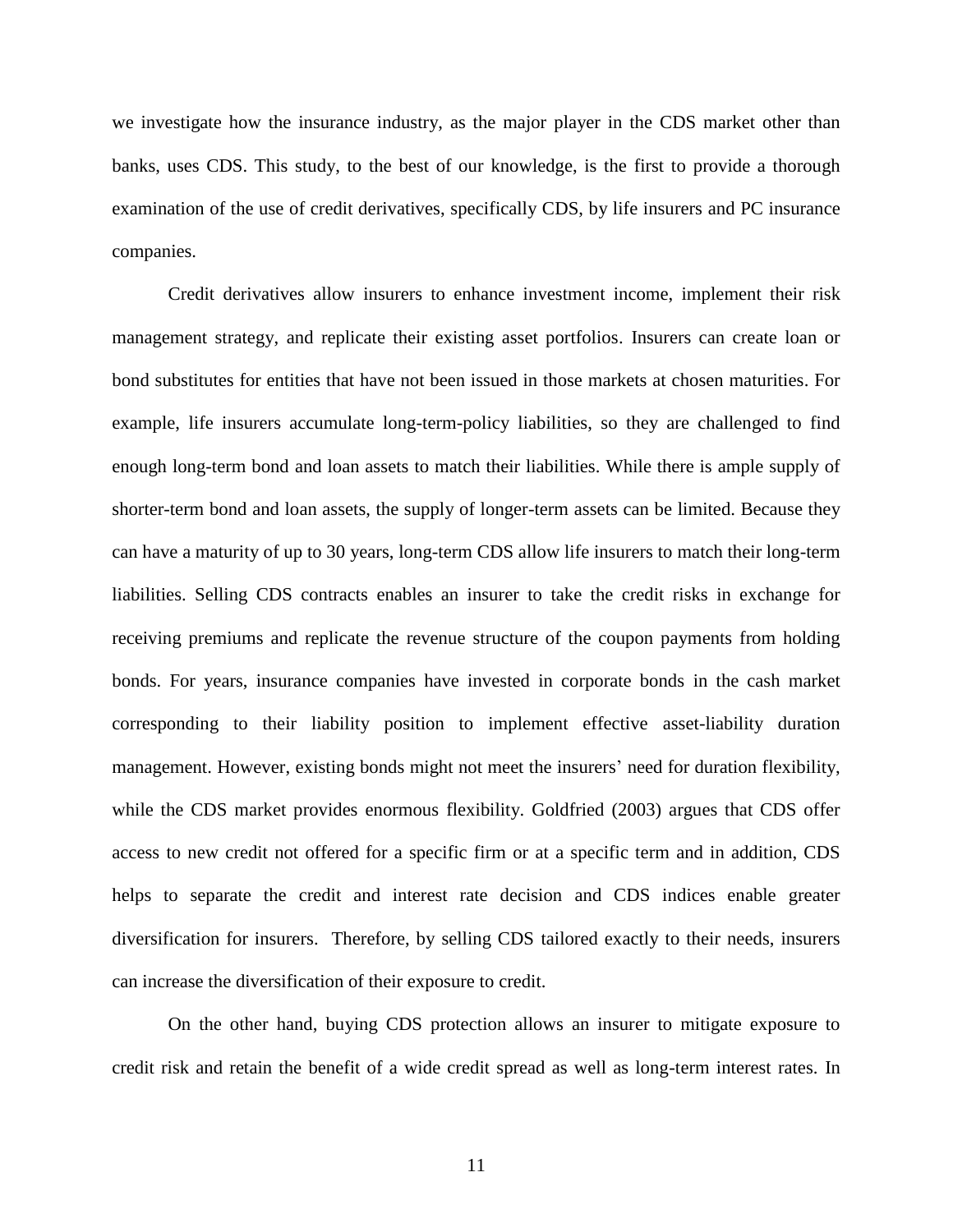terms of reducing credit risk, it is more efficient to buy CDS than to sell bonds because of restrictions on short-selling bonds, lower liquidity in the cash market, and tax considerations, among other things.

Alternatively, insurance companies participate in the CDS market in order to increase their investment income. They simply take a view on the future trend of the credit quality of the underlying reference entities. For speculative purpose, insurers may buy CDS when they expect CDS spreads to widen and sell CDS when they expect the spreads to narrow. Trading CDS is perhaps the easiest and most liquid and efficient way to trade credit risk because it is a more sensitive indicator of the underlying reference entity's credit risk, owing to its greater market liquidity and informed market participants (such as commercial or investment banks) with privileged information. 8

In sum, as one of the largest holders of credit risk, insurers can use credit derivatives to alter their exposure to credit risk, to replicate asset portfolios, or to enhance their investment income.

## *2.1. The Dynamics of Long-Term Trading Behaviors of Insurers*

 $\overline{a}$ 

First, we examine whether insurers' use of CDS has evolved over time as they learned the nature and risk of CDS contracts. When the CDS market first began in 2001–2003, bank lenders rushed to protect themselves by buying CDS as the quality of their assets deteriorated amid the credit crisis and waves of corporate defaults. Commercial and investment banks became big buyers of CDS protection for their loan and bond portfolios, while insurance companies were among the big sellers. According to the British Bankers' Association, insurance companies

 $8$  There is a great deal of anecdotal evidence that the CDS market leads the bond and equity market in reflecting changes in a firm's creditworthiness. For example, see D. Berman, "Secrets to keep: Insider trading hits golden age," Wall Street Journal, June 19, 2007; B. Drummond, "Insider traders concealed by swaps, options Boesky never used," Bloomberg.com, June 20, 2007. This anecdotal evidence is further confirmed by academic studies of Acharya and Johnson (2007), Blanco et al. (2001), and Fung et al. (2007).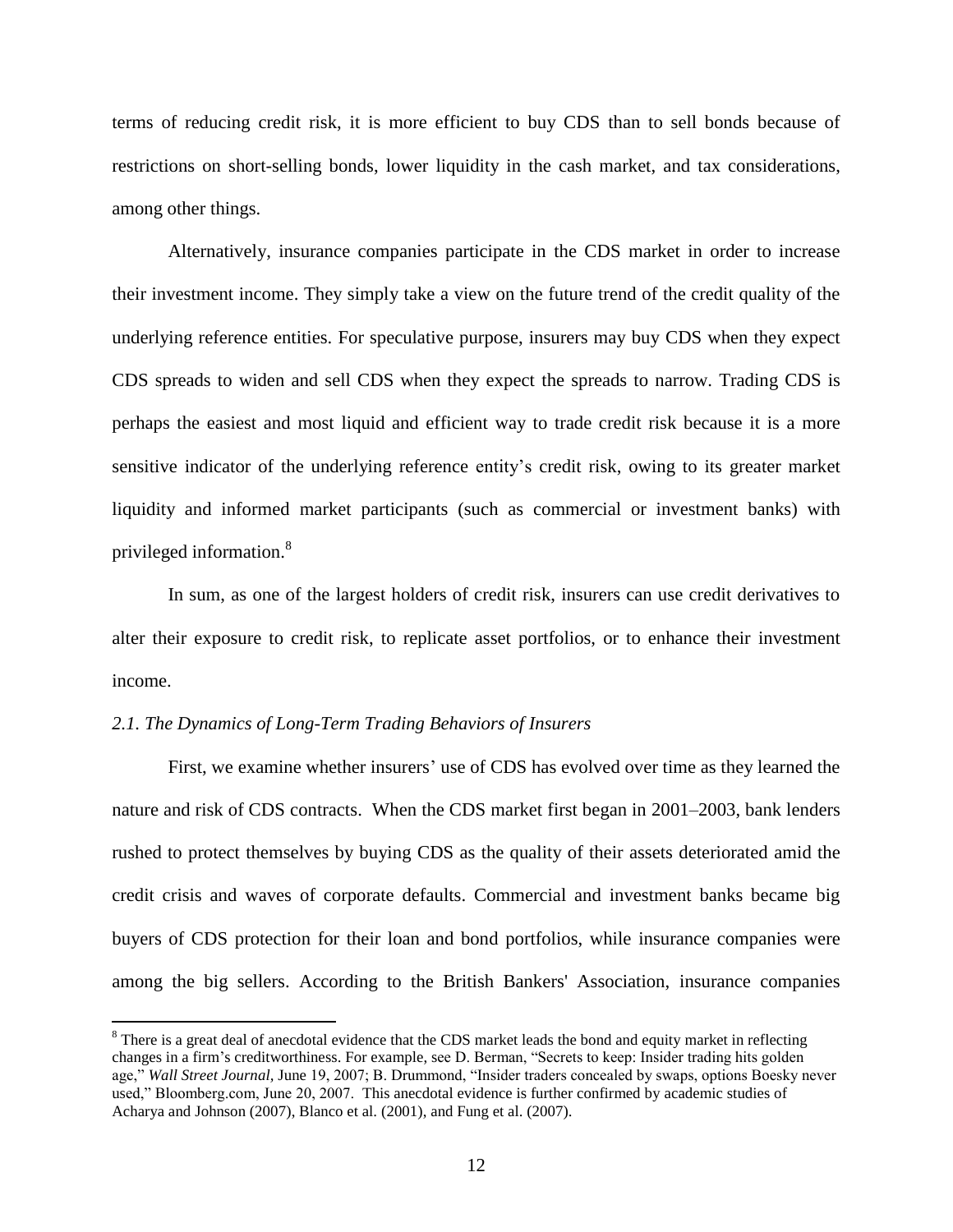accounted for 7% of the purchases and 23% of the sales in 1999. $9$  Fitch Rating (2003) reported that globally the insurance industry was the largest seller in 2003, with a net position of \$283 billion; excluding the financial guarantors, insurance companies had a net position of \$117.3 billion. However, insurance companies, as sellers, had incurred huge losses in the spectacular defaults by Enron and WorldCom.

Insurers absorbed a massive amount of risk in a relatively short period because they entered the new market without knowing enough about the potential risks they were taking on. Clark (2002) stresses the inability of insurance companies to measure sufficiently the risk that they are selling, mainly because they lack the sophisticated technology required for appropriate pricing. Nevertheless, the surge of credit events increased awareness among insurers of the risk inherent in CDS contracts, thereby leading them to become more cautious about these instruments.

For example, our data show that the Connecticut General Life Insurance Company incurred heavy losses selling CDS on behalf of Enron. This experience persuaded it not to engage in any other CDS deals later. It was reported that some big sellers of CDS—Ambac Financial Group, Financial Security Assurance, MBIA, General Re, and Zurich Financial Services Group—retrenched on their involvement with CDS dramatically in  $2003$ .<sup>10</sup> Fitch Rating (2003) also documents pullbacks by insurance companies on CDS.

In 2004, default rates fell to historically low levels. Overall market participants became more complacent about credit risks. Counterparties of insurers on CDS transactions, such as large banks, used CDS to obtain exposure to credit risk rather than hedge it. During this period,

<sup>9</sup> The swaps emperor's new clothes, *Economist*, February 8, 2001.

<sup>10</sup> Pass the parcel, *Economist*, January 18, 2003.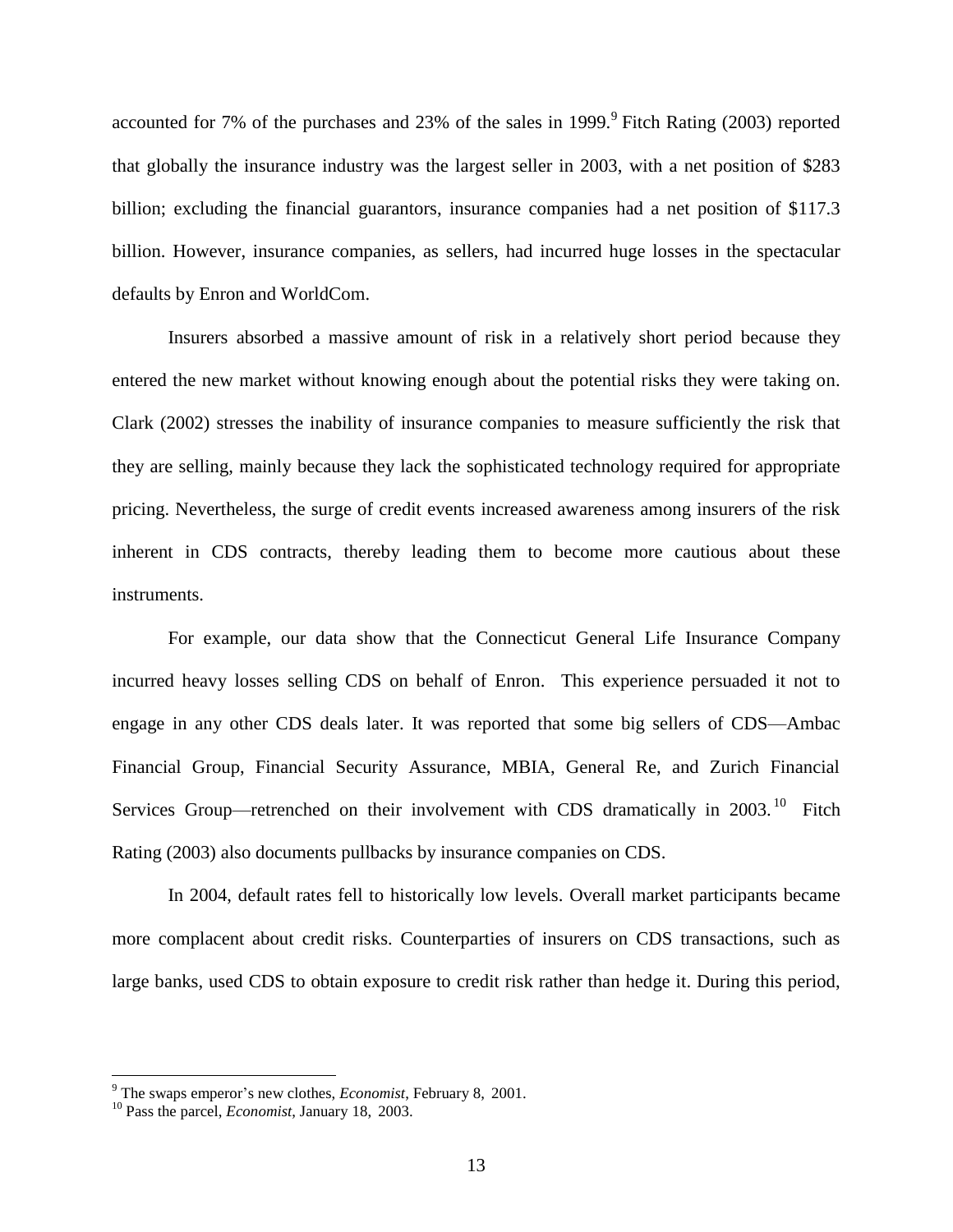we would expect insurers to increase their purchases, resulting in a decline in their net sell position.

Insurers also learned to reduce their credit risk exposure by simultaneously selling and buying CDS with different maturities on the same reference entity. For example, during the bankruptcy of Delta Airlines in 2005, the loss of insurance companies in our sample was limited, because their selling positions are largely covered by an opposite buying position with slightly shorter maturities.<sup>11</sup> This allows insurers to take a net long credit position, but limit their credit risk exposure. The dynamics of insurers' trading behaviors may arise as a result of greater familiarity with the features of the new asset class and changing credit risk conditions over time. We refer to this as the "learning-by-doing" effect. In light of our discussion, the first hypothesis is as follows:

*H1: Over time, CDS transactions by insurance companies are expected to increase, and the percentage of CDS sales transactions by insurers is expected to decline.* 

## *2.2. Life Insurers vs. PC Insurers*

 $\overline{a}$ 

Life and PC insurers are similar in that both are highly regulated in the conditions under which they underwrite insurance policies and invest in a variety of assets. The significant difference in their business specialization leads to a difference in their underwriting behavior, investment activities, and regulatory requirements.

In general, the insurance industry receives premiums before it pays pre-specified benefits, namely, insurance liabilities. Between the time that premiums are received and the time that benefits are paid, insurance companies use the premiums to engage in investment

 $11$  We find 362 covered net sales positions in our sample, in which insurers hedge the credit risks from selling CDS by simultaneously purchasing CDS protection with different maturities. Such trades occur frequently during times of greater uncertainty, for example, before the bankruptcy of Delta Airlines and rumored leveraged buyout (LBO) deals like that of HCA.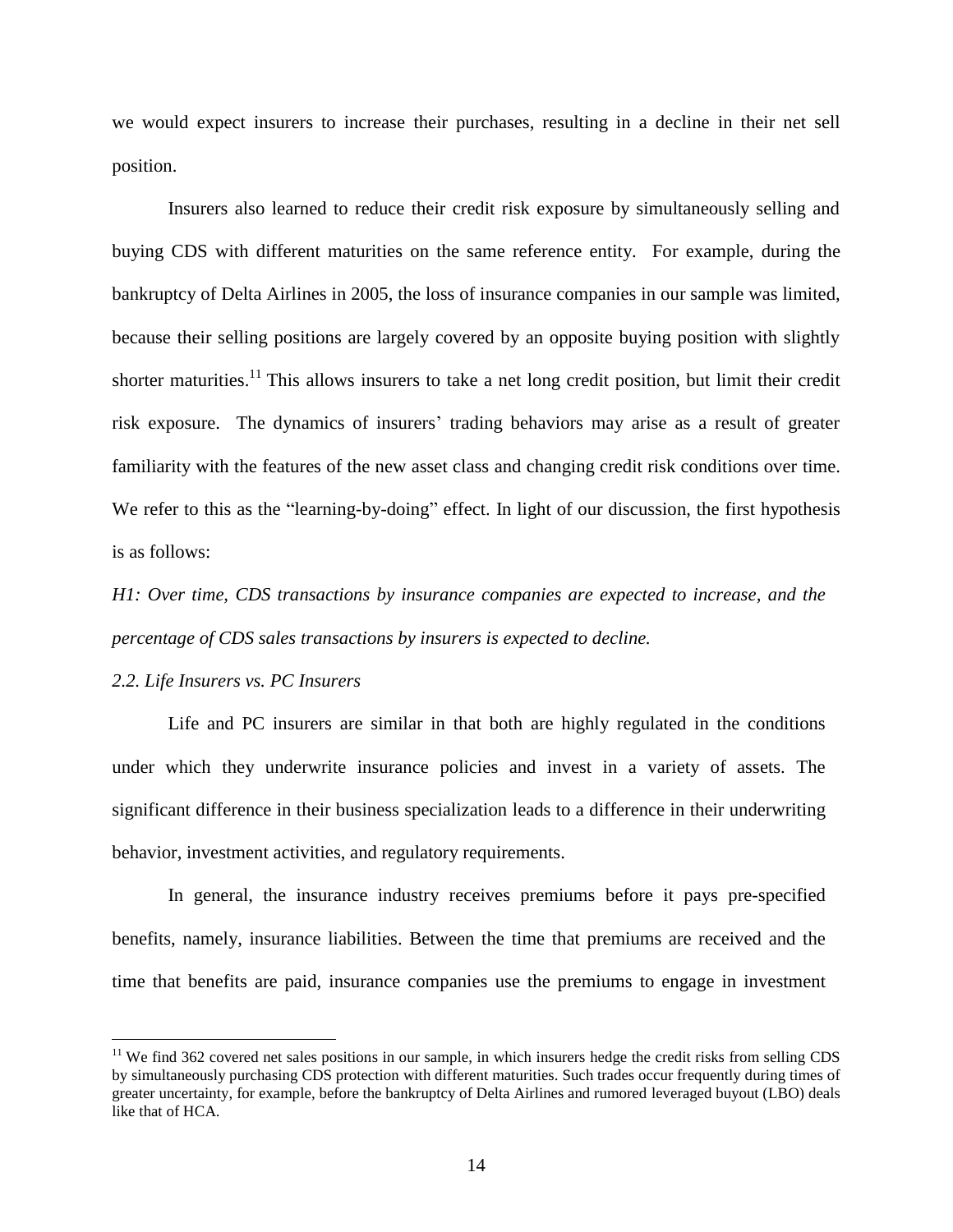activities under the scrutiny of regulation. Life insurance companies underwrite life insurance, annuities, and guaranteed investment contracts (GICs), and they invest the funds primarily in publicly traded bonds. They are also major participants in the market for privately placed bonds, real estate, and mortgages, which are subject to liquidity risk and often contain embedded options. PC insurers issue debt to cover different types of risks, such as automobile accidents, fire, work accidents, weather-related catastrophes, and lawsuits arising from malpractice or defective products. PC insurance companies invest a large proportion of their funds in traded stocks and bonds. Both life and PC insurers face significant interest rate risk and duration gap risk, because a large proportion of their investments are in rate-sensitive, long-term, fixed-income obligations, and they tend to have positive equity duration gaps, with the duration of assets exceeding the duration of liabilities (Staking and Babbel, 1995).

PC insurers are expected to buy more CDS than life insurers for several reasons. First, the return objectives for PC insurance companies are different from life insurance companies since PC insurers face greater uncertainty due to the possibility of higher claims frequency. Traditionally, they hold a greater percentage of equity-type investments in their portfolios than life insurers hold. <sup>12</sup> Large stock holdings are designed to provide high levels of current income and capital appreciation to build the surplus base and provide growth to the surplus, whereas bond portfolios are maintained to fund insurance reserve requirements. PC insurers, viewing CDS as a new investment class, may buy and sell CDS within a short period to realize capital appreciation and boost their surplus. Second, regulatory considerations are less onerous for PC insurers than for life insurers. For life insurers, the ability to pay death benefits when due is a critical concern, so NAIC directs life insurers to maintain an asset valuation reserve (AVR) as

<sup>&</sup>lt;sup>12</sup> As shown in the *Insurance Fact Book* (Washington, DC American Council of Life Insurers 2003), life insurers assets are allocated as follows: 73% in bonds, 11% in mortgages and real estate, and 4% in stocks. By contrast, the allocations for PC insurers were: 67% in bonds and 16% in stocks.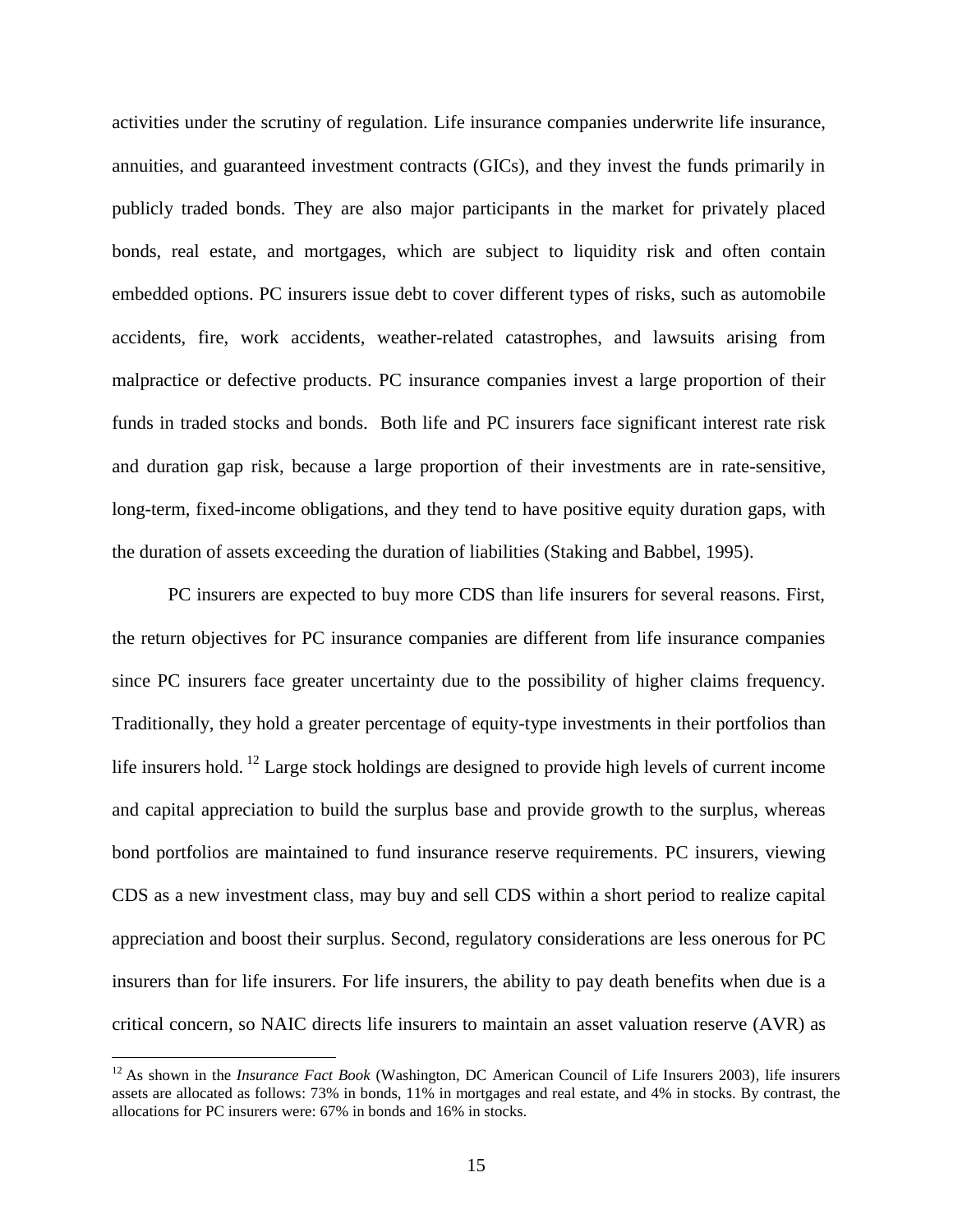a cushion against substantial losses of portfolio value. This is not required for PC firms. So they are given considerable leeway in choosing investments, including CDS. Third, the motivation to purchase more CDS to hedge bond portfolios by life insurers may be tempered by their greater expertise in analyzing credit risk. Compared to PC insurers, life insurance companies tend to hold a larger proportion of bonds as the major asset category. So they are motivated to purchase CDS protection to manage the credit risks embedded in their bond holdings. On the other hand, credit quality of investment assets is associated with the ability of life insurers to pay income and principal when due. Controlling credit risk is a major concern for life insurance companies and is often managed through a broadly diversified portfolio. As a result, the investment activities enable life insurers to develop in-house expertise in analyzing credit. This will reduce the motivation to hedge the underlying risks of their investment by purchasing CDS.

As CDS sellers, insurance companies can write CDS contracts for the purpose of asset replication to create a variety of "quasi-bonds" that offer more flexibility in terms of maturities and underlying entities. Life insurers are hypothesized to sell more CDS than PC firms for the following reasons. First, life insurance companies are more sensitive to interest rate because their policies pay periodic returns. They hold a larger proportion of bonds than PC insurers. Writing CDS contracts, which is parallel to buying bonds, allows life insurers to collect a fixed insurance premium periodically over a specified period. Second, due to the long duration of liability requirements, life insurance companies, as CDS protection sellers, can afford to compensate the protection buyer for any losses when a credit event occurs. In contrast, the high uncertainty of claims and high claims frequency make liquidity requirements for PC insurers relatively high.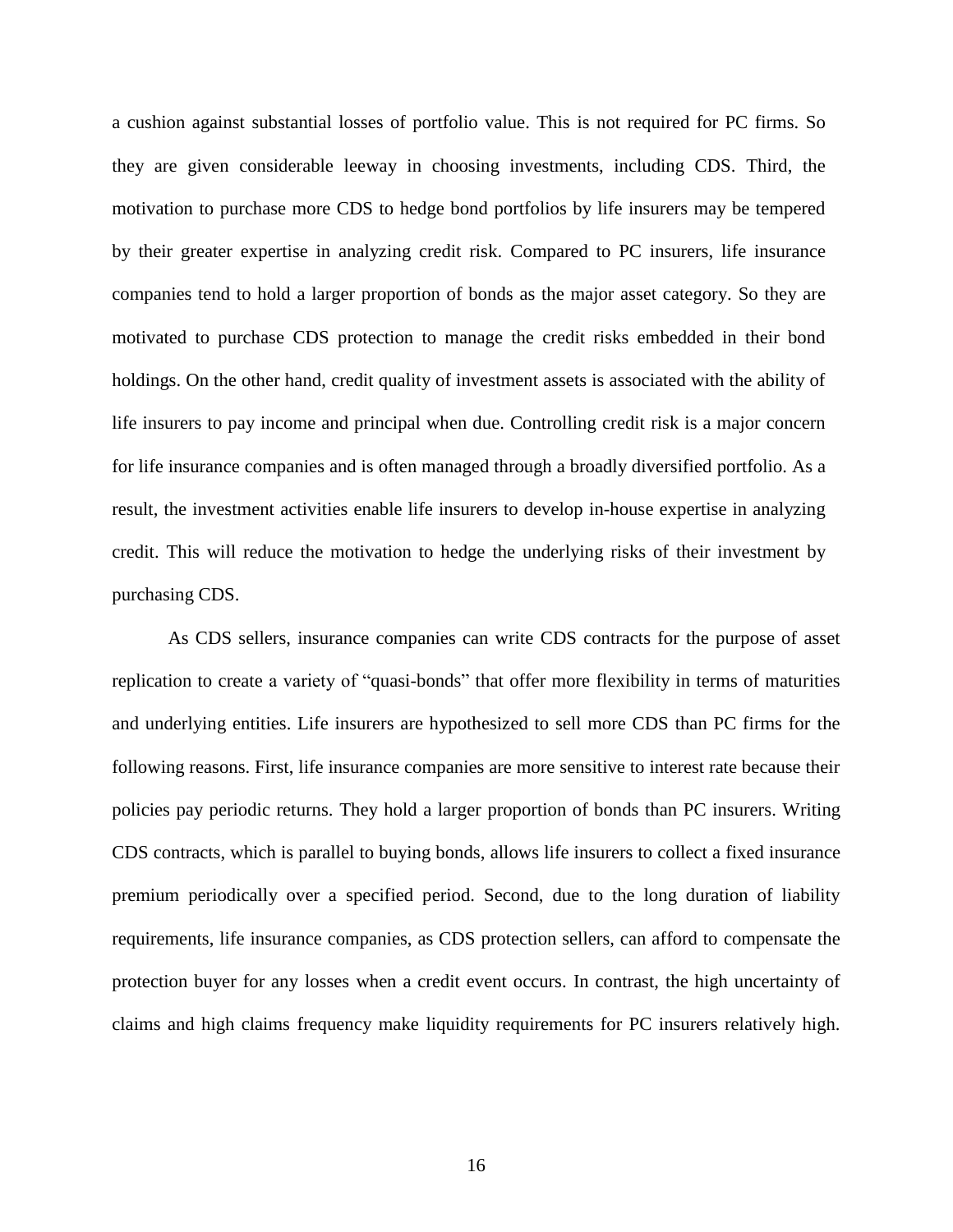Their ability as CDS sellers to compensate protection sellers is tempered by their liquidity requirements. So we expect PC insurers to sell less CDS than life insurance companies.

Moreover, the portfolios of PC and life insurers vary in terms of the characteristics of the contracts, such as maturity. Life insurers' liabilities have a longer maturity, and their duration mismatch risk is greater than that of PC insurers. For example, individual life insurance policies and annuities are contracts with a relatively long maturity and contain numerous embedded options, whereas PC insurers generally have liabilities with shorter maturities. Therefore, we predict life insurance companies are less likely to trade their CDS positions frequently and tend to hold CDS for a longer period. If the incentives of hedging and replication of using CDS dominate that of speculation, life insurers are less likely to trade their CDS positions frequently and tend to hold CDS for a longer period. Moreover, due to greater motivation to boost surplus growth and less stringent regulatory requirements, PC insurers may invest in CDS simply for speculation purpose. So they may hold CDS for a shorter period than life insurers. Collectively, the hypotheses on life and PC insurers can be formulated as follows:

*H2-1: Life insurers tend to buy less and sell more CDS contracts than PC Insurers do. H2-2: Life insurers tend to hold CDS contracts for a longer period than PC insurers do.*

### *2.3. Stock Insurers Versus Mutual Insurers*

An insurance company faces a broad array of strategic choices. It must choose its lines of business as well as its geographic reach, its organizational form, the composition of its board of directors, and the structure of its executive compensation plan, distribution system, risk management policy, and so on. Stock insurers separate the functions of managers, stockholders, and policyholders. Mutual insurers merge the owner and customer functions; that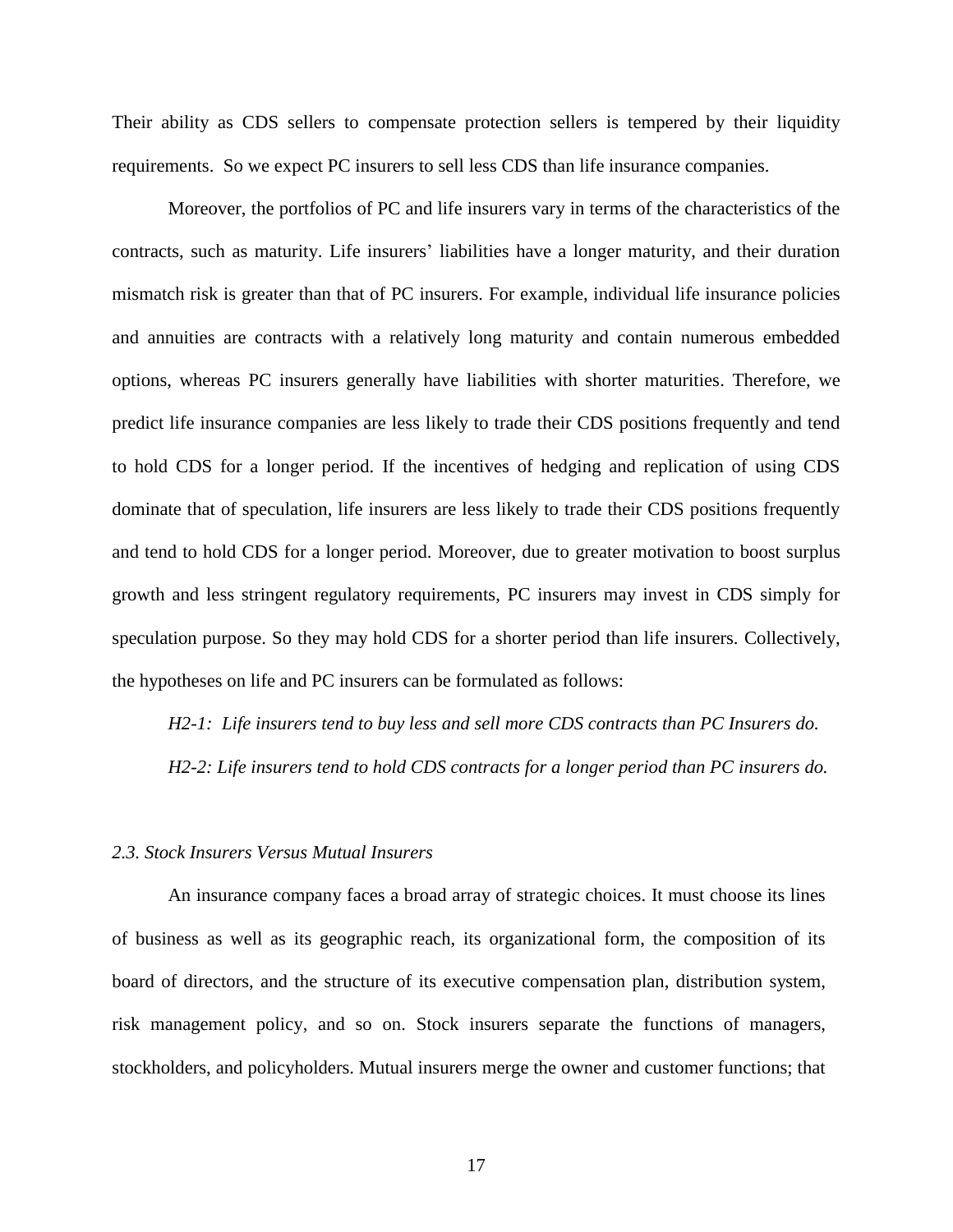is, policyholders play a role as suppliers of capital as well as bearers of residual risk. Mutual and stock insurers are the primary ownership structures of the insurance industry. Because CDS can be utilized as a risk management mechanism or a risk-taking instrument, it is interesting to examine how an insurer's ownership structure affects the use of CDS. To explicitly examine the relationship between ownership structure and the use of CDS, we evaluate two competing hypotheses, namely, those relating to managerial discretion and managerial risk aversion that have been developed and empirically tested in the extant literature.<sup>13</sup>

According to the managerial discretion hypothesis (Mayers and Smith, 1988), stock insurers are more likely than mutual firms to engage in higher-risk or more-complex activity because stock owners can reduce agency costs through increased monitoring of management behavior. For a stock insurer, there exist conflicts of interest between stockholders and policyholders over dividend policy, financing policy, and investment policy. In a mutual insurance company, merging the two parties naturally controls this conflict. However, this merger results in less-effective control of the conflict between owners and executives over effort, payout policy, and risk-management activities.<sup>14</sup> As suggested in Mayers and Smith (1988, 1994) and Marx, Mayers, and Smith (2001), stock companies have several control mechanisms that limit the dysfunctional exercise of managerial discretion. Some of these mechanisms are: (1) monitoring by capital markets (specifically by stock analysts, institutional investors, and other blockholders); (2) the threat of a takeover; and (3) the use of stock-based

 $13$  For example, the studies by Colquitt and Hoyt (1997) and Cummins et al (2001) provide a link between insurers' ownership structure and their hedging policies. They provide evidence supporting the managerial discretion hypothesis that mutual managers are less likely than stock managers to engage in a large, complex derivatives business.

 $14$  This conflict is partially controlled through outsider participation by the board of directors, who monitor the executives (Mayers, Shivdasani, and Smith, 1997). Outside directors can adopt the lower level of compensation and compensation sensitivity appropriate for control of owner–manager conflicts in a mutual.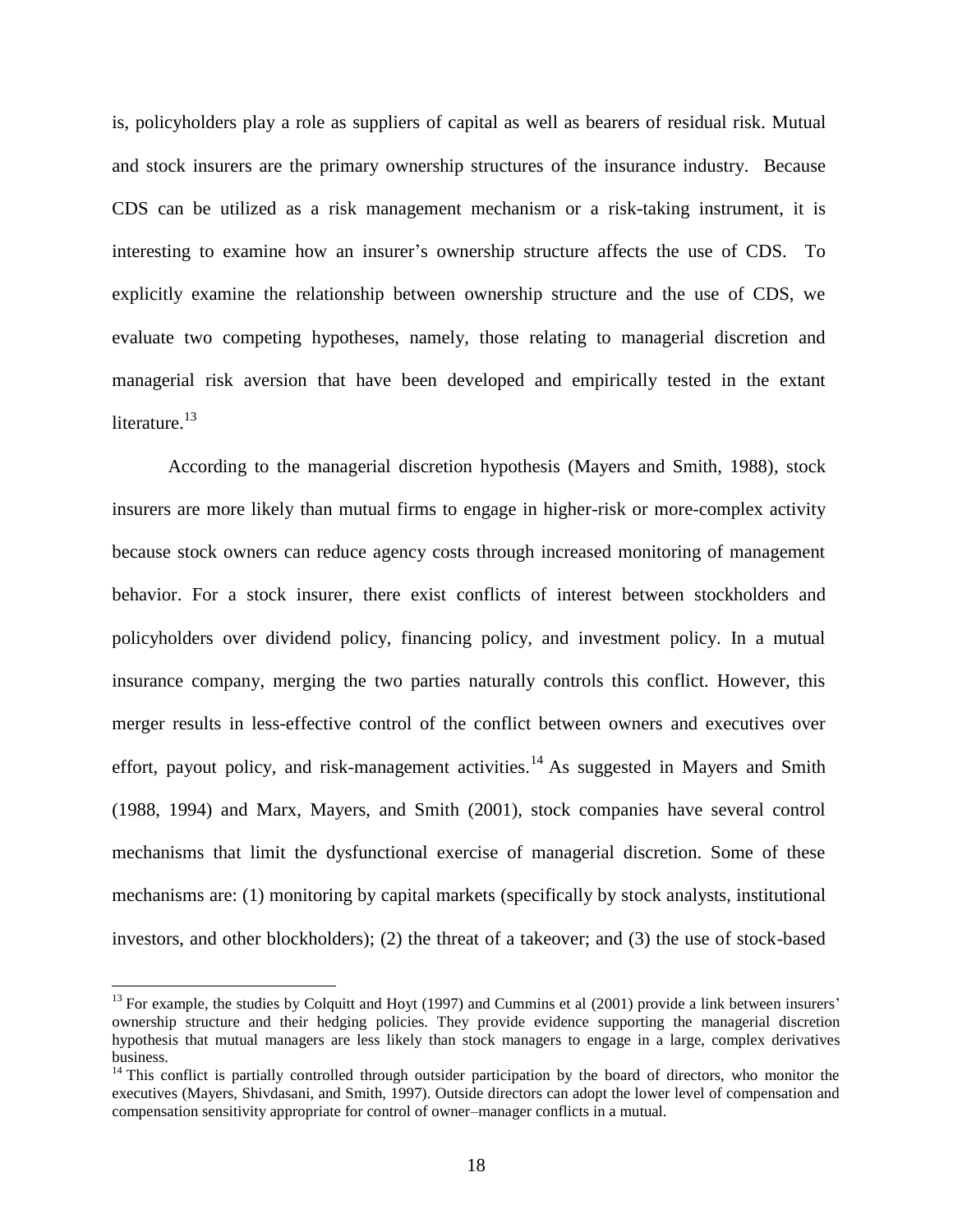incentive compensation. These potentially important control mechanisms are infeasible in mutuals because they do not have alienable ownership claims. Thus, stock insurers should have a comparative advantage over mutuals in strategic choices that require higher discretion (Marx, Mayers, and Smith 2001). In terms of underwriting behavior, within a given market segment, mutuals can underwrite less-complex and less-risky policies than stock insurers can (Mayers and Smith 2000). As suggested in Cummins et al. (1997), "the tendency of stock insurers to *conduct more-complex or -risky types of businesses implies that they have more reasons to use derivatives for hedging than mutuals do and also are likely to have a comparative advantage in acting as derivatives dealers*". Selling or buying CDS protection is in fact a complex activity that requires a high level of managerial discretion. The applications of CDS require a better understanding of this innovative financial instrument and greater managerial discretion to include it in the company's policy. Insurance companies face a great deal of scrutiny and need to satisfy the regulations on derivatives that apply to the insurance industry. For example, insurance companies are required to build a robust compliance system for documenting, executing, and measuring CDS trades.<sup>15</sup> Insurers also need to have more resources and technology to satisfy regulations and trading requirements. Therefore, based on the managerial discretion hypothesis, we expect that stock insurers will be more likely than mutuals to actively engage in CDS transactions in terms of trading volume, whether as a buyer or a seller.

Yet the managerial risk aversion hypothesis suggests that stock insurers are less likely than mutuals to participate in hedging activity (Colquitt and Hoyt 1997). In a public firm, stockholders have voting control, and management's activity is monitored by the party averse to firm-specific risk transfer. Well-diversified stockholders of a public insurance company

<sup>&</sup>lt;sup>15</sup> "Special Report: Credit Default Swaps—Flexibility, but with a volatile edge," *Financial Times*, November 1, 2005.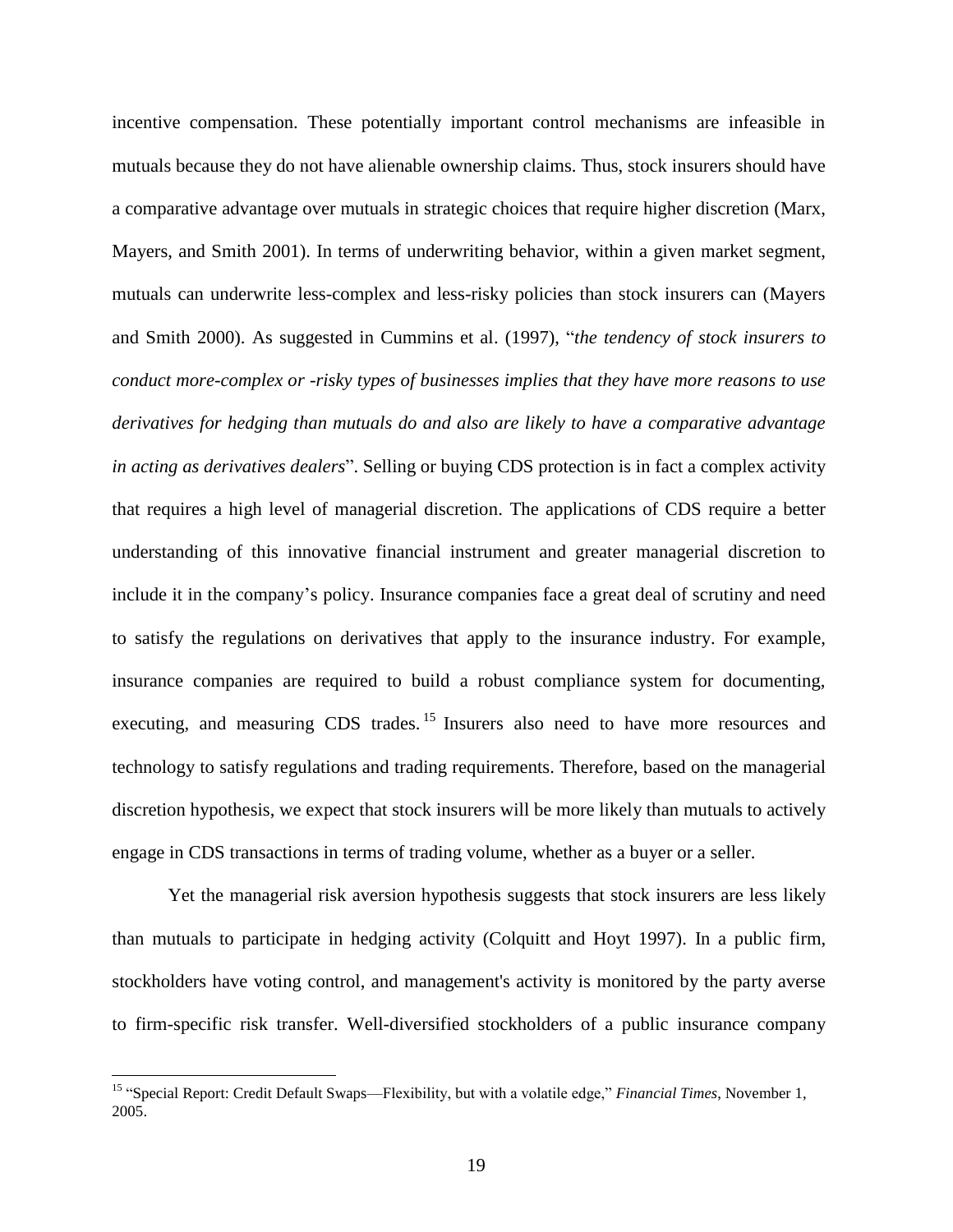prefer that the firm not transfer risk at a cost greater than that of the risk itself. In addition, stock insurers can access capital markets more easily than mutual firms can and, therefore, they are more inclined than mutuals to accept portfolio risk rather than to hedge it away. Conversely, in a mutual firm, the interests of the owners and the fixed claimants are more closely aligned because the policyholders "own" the company. Management has substantial amounts of capital (primarily human capital) invested in the firm. As poorly diversified stakeholders, management and other fixed claimants, such as policyholders, have reason to support various forms of corporate risk reduction. The managers of mutual firms may exhibit risk aversion and place a high priority on avoiding or hedging risks. Buying CDS protection is commonly viewed as reducing credit risk. Consequently, mutuals are expected to purchase more CDS protection to hedge credit risk and sell less CDS protection in order to carry less risk. By comparison, stock insurers are more likely to sell CDS protection rather than purchase it.

Both the managerial discretion hypothesis and the managerial risk aversion hypothesis predict that stock insurers will be involved in more CDS *sales*. As for mutuals, the managerial discretion hypothesis suggests that they would buy less in CDS because of the complex feature of the derivatives contract, whereas the managerial risk aversion hypothesis predicts that they would sell more CDS.

So our third hypothesis is:

*H3-1Sstock insurers would be expected to engage in more CDS sales transactions than mutual insurers, according to both managerial risk aversion and managerial discretion hypotheses.* 

*H3-2: Stock insurers are expected to engage in more (less) CDS purchases transactions than mutual insurers if the managerial discretion (risk aversion) hypothesis dominates.*

20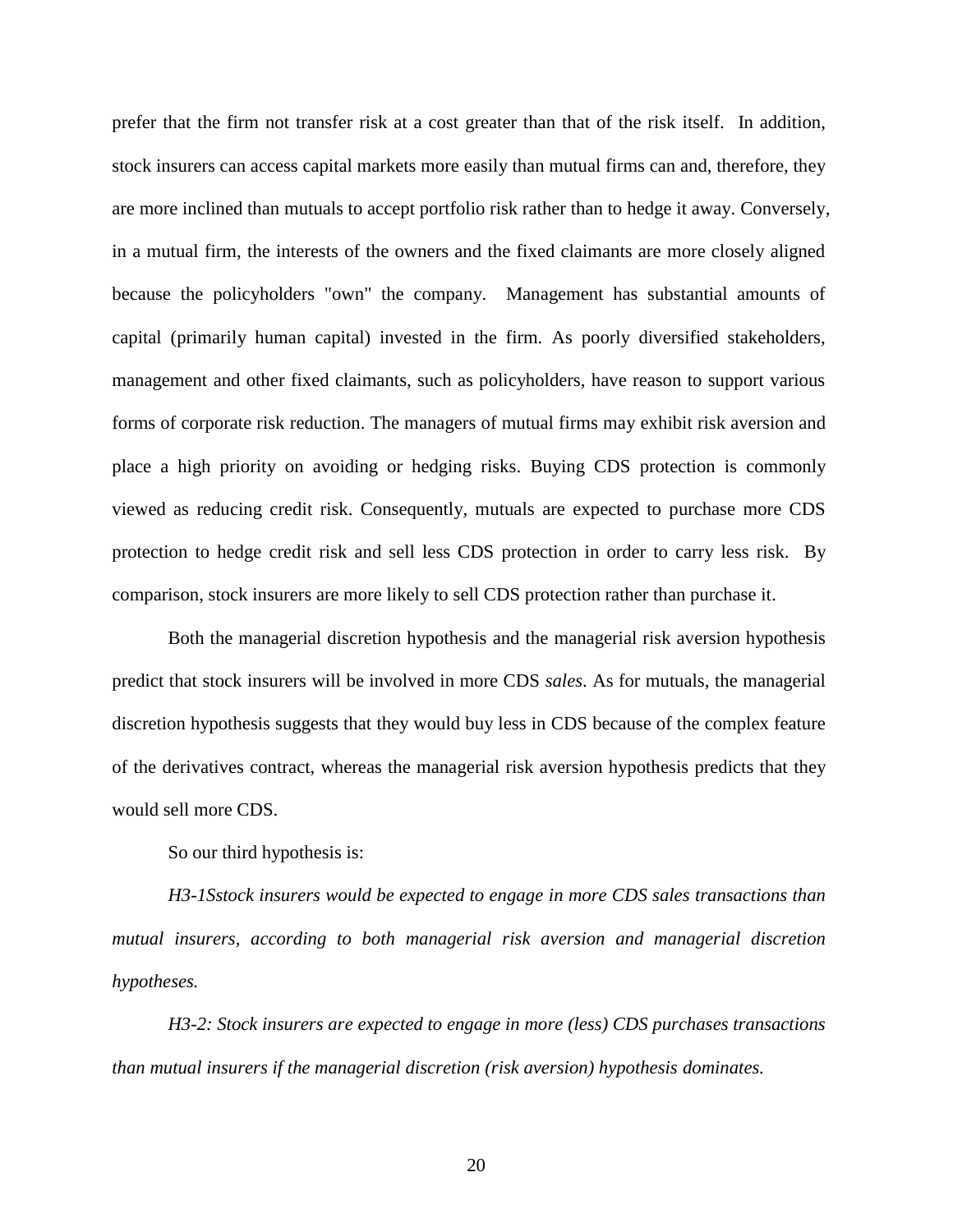# **3. Data**

 $\overline{a}$ 

The data on CDS positions are taken from Schedule DB of the annual regulatory statements filed by insurers with state regulators. Because insurers are closely regulated at the state level, a report of the insurer's use of derivatives, including CDS transactions, is required by National Association of Insurance Commissioners (NAIC), and this information is presented in the statutory annual statements of life and PC insurance companies. The detailed nature of the reported CDS trading data allows us to thoroughly analyze their CDS trading and evaluate the determinants behind their use of CDS.

We compiled the data for this study from regulatory annual statements filed by insurers with NAIC for the period from 2001 to 2007. We collected the notional amount, date of opening position, date of termination date, date of maturity, consideration received or paid, and gain (loss) on termination. In addition, we manually identified each transaction to gather information on the CDS position (purchase or sale), underlying reference entity, counterparty of the CDS, and rate paid (received) for holding a CDS. Our analyses are based on Schedule DB, which lists individual CDS transactions and reveal within-year and year-end transactions volume. We conduct the analysis based on individual firm-level data.<sup>16</sup>

Our sample covers 72 insurance companies, including 12 PC insurers and 60 life insurers, among which 44 are stock insurers and 28 are mutual insurers. In terms of individual CDS transactions, there are 6,829 CDS sell/buy transactions from 2001 to 2007, of which 3,864 transactions are in sell positions and 2,965 are in buy positions.

<sup>&</sup>lt;sup>16</sup> Many insurers are members of groups that operate under common ownership. Cummins, Phillips, and Smith (1997, 2001) found that the group level analysis provided virtually no information concerning the derivative participation decision and thus may lack important information.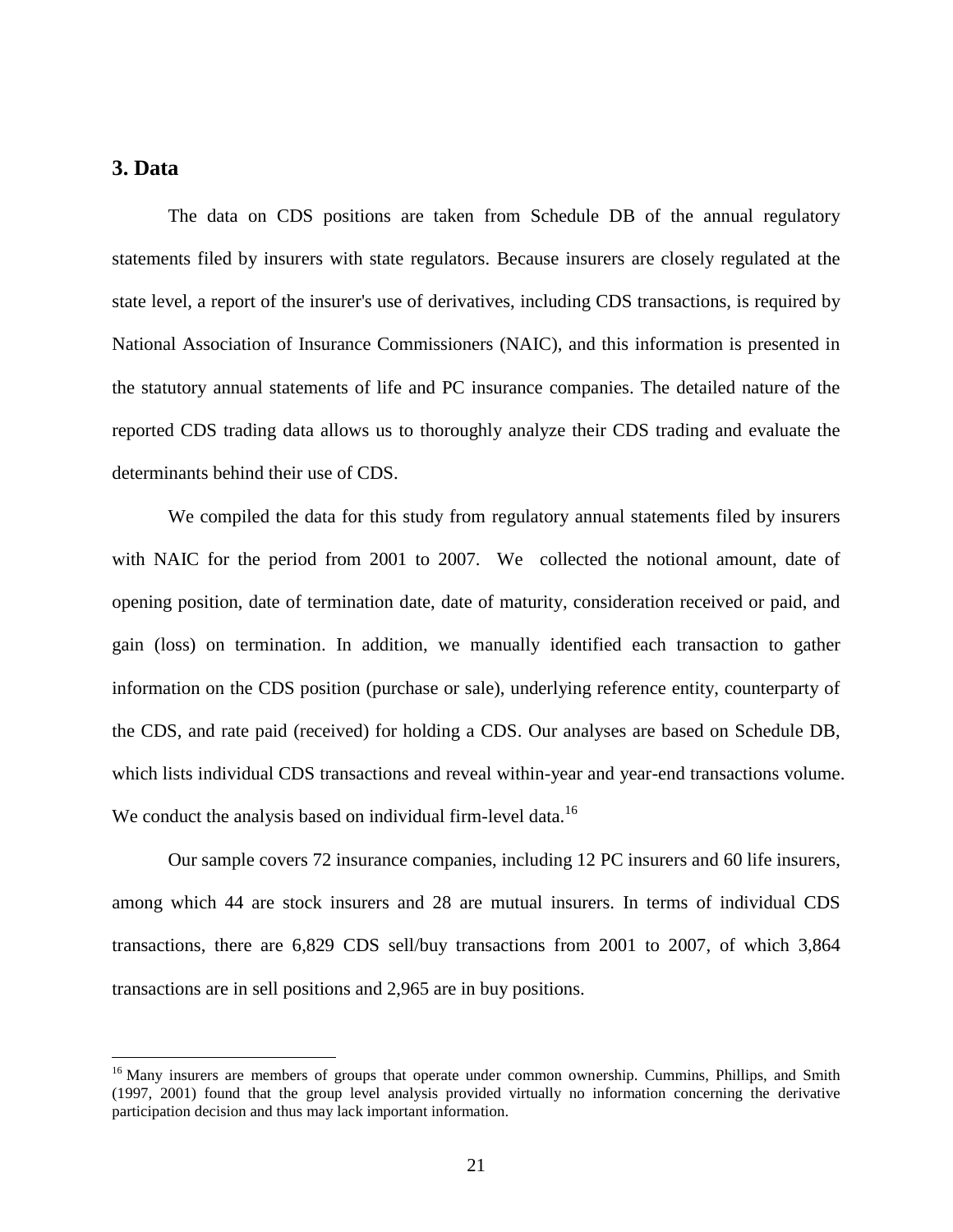In the wake of the near-collapse of AIG, counterparty risk and chain reactions arising from CDS transactions between the insurance companies and other financial institutions are of particular interest to investors and regulators. Table 1 indicates that during this period insurance companies dealt with 29 counterparties, of which the large banks Deutsche Bank, Citigroup, Goldman Sachs, JPMorgan, Lehman Brothers, Merrill Lynch, Morgan Stanley, Barclays, UBS, CSFB, Bank of America, and Bear Stearns account for 89% of the total notional amount of CDS transactions. Three insurers and reinsurers—AIG, Aegon, and Swiss Re—were in the list of counterparties. The only two financial services companies on the counterparty list were Trilon Financial and KBC Financial, but their trading is rather limited. The fact that insurance companies are engaged in CDS transactions mainly with large banks helps to minimize the counterparty risk inherent in those transactions. However, the intricate web of transaction relationships between insurance companies and banks can lead to systemic shocks to the economy, which was precisely why AIG was bailed out by the government.

### [Insert Table 1]

## **4. Empirical Analysis**

To empirically test the hypotheses articulated above, we first conduct univariate analysis to provide a thorough examination of CDS utilization over time, CDS utilization by both stock and mutual insurers, and utilization by life and PC insurance companies. Following the results of univariate comparisons, we further investigate the hypotheses by conducting a multivariate regression analysis in which we control insurer characteristics as well as CDS characteristics.

## *4.1. Results of the Dynamics of Trading Behavior by Insurers*

As a starting point, we present the breakdown of the notional CDS trading amount by insurers by year and buying or selling positions shown in Table 2. As shown in Panel A, the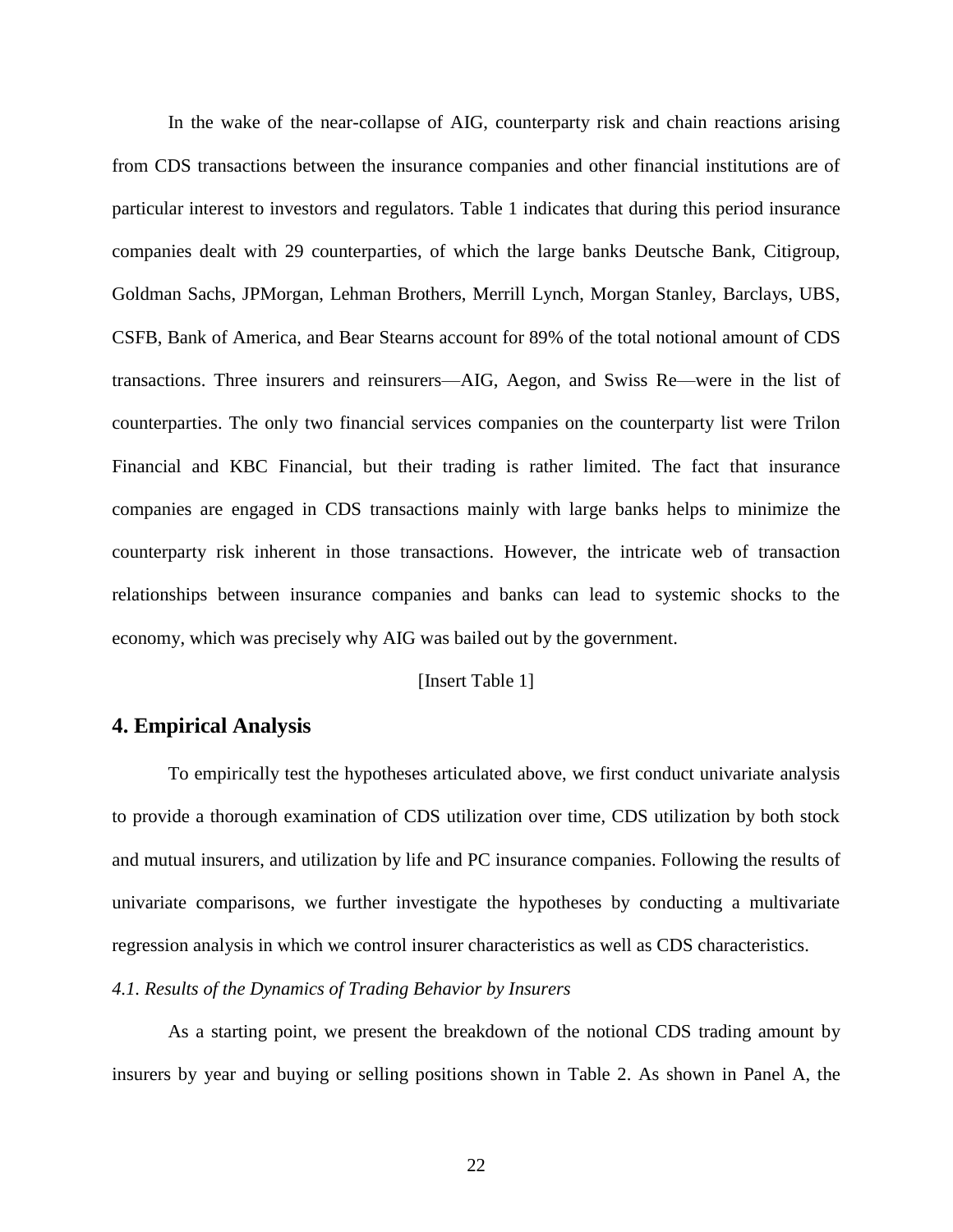aggregate notional amount is \$104.6 billion from 72 insurers between 2001 and 2007. The mean and median of the CDS trading amount for an insurer within a year are \$407.1 million and \$94.3 million, respectively, with a maximum amount of \$5.6 billion and a minimum of \$0.2 million.

## [Insert Table 2]

In addition, the average proportion of sell positions is 56.6% over the whole sample period. Except in 2006, the proportion of sell positions among insurance companies exceeds 50%. More formally, we test the null hypothesis that the proportion of sell positions for the whole sample is 50%, i.e., a sell position is equal to a purchase position. The chi-square test rejects the null hypothesis at the 1% level, supporting the conclusion that the percentage of sell transactions exceeded the percentage of buy positions. In the early period (2001–2003) 35 distinct insurers participated in the CDS market, whereas in the late period (2004–2007), 69 participated, for a total of 72 insurers during the entire sample period. While an increasing number of insurers has participated in the CDS market over time, and the total transaction amount has increased with the development of the market, the average proportion of sell positions declined from 69.9% in 2001–2003 to 54.9% in 2004–2007. The test of equality of sell positions between the two periods rejects the null hypothesis at the 1% level. The declining sell positions are consistent with H1, that insurers have reduced sell positions over time perhaps due to "learning effects."

Panels B and C report the distribution of CDS notional amount by type of transaction, indicating that during the sample period 59 insurance companies write CDS contracts, and 62 insurers purchase CDS contracts.<sup>17</sup> Although a majority of insurers act as both CDS buyers and sellers, some engage only in one-sided transactions. As shown in the rightmost column in Panel

 $17$  An insurer can take purchase and sell positions at the same time. This is why the total number of insurers taking sell (59) and buy positions (62) is higher than the number of sample firms, 72.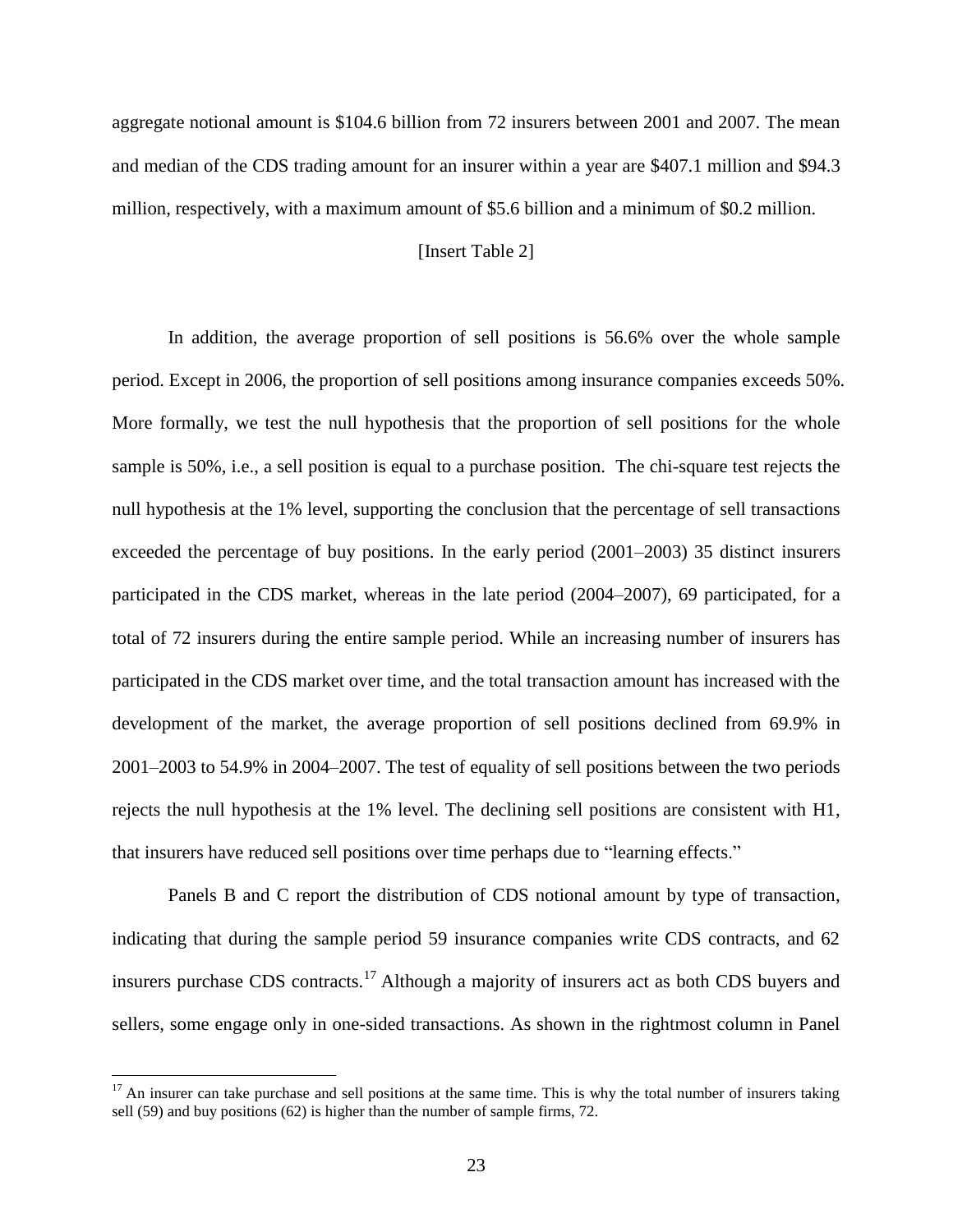B, sell positions of insurance companies total 3,864, more than the 2,965 buy positions shown in Panel C. However, the aggregate notional amount of sell positions is \$46.4 billion, compared to \$58.2 billion for buy positions. Such a difference can be attributed to the lower average level of sell positions, \$240.6 million, compared with the average of purchase position level, \$295.3 million. Both panels show that the aggregate amount of sell and buy positions has increased over time with the exception of 2006, when insurers decreased their sell positions by about 1% (from 10,577 in 2005 to 10,522 in 2006), shown in Panel B, and increased their purchase positions by about 68% (from 9,844 in 2005 to 16,550 in 2006), shown in Panel C. In addition, the amount of the increase in purchase positions is greater than that in sell positions, especially in later years, in line with the finding in Panel A that insurers increased the percentage of their purchase positions gradually.

## *4.2. Life Insurers vs. PC Insurers*

#### *4.2.1 Comparisons of Transaction Positions*

We present the results of CDS comparisons between life and PC insurers in Table 3, testing H3, which our results support. Our sample comprises seventy-two insurers: sixty life insurers and twelve PC insurers. Between 2001 and 2007 the number of life insurers using CDS increases from eleven to forty-nine, whereas the number for PC insurers remains stable and small, ranging from five to twelve. The aggregate CDS notional amount is \$77.1 billion for life insurers, compared with \$27.5 billion for PC insurers; the number of transactions is 5,374 for life insurers and 1,455 for PC insurers. However, as shown in Panel C the average notional amount of the CDS used by PC insurers at \$491.5 million (largely from the purchases) is higher than that by life insurers (\$383.6 million), though the difference is not significant. The percentage of sell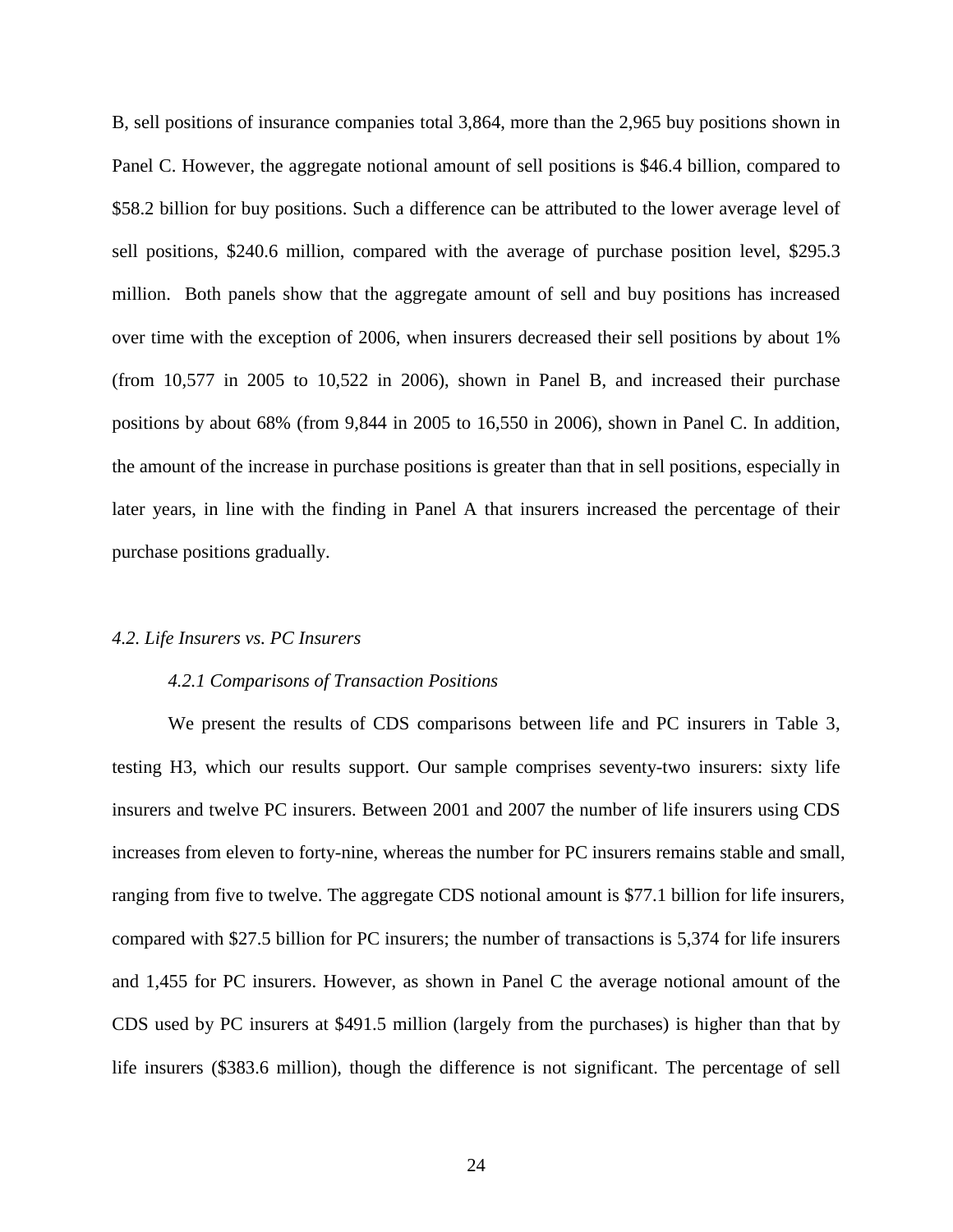positions is 64.1% for life insurers versus 28.7% for PC insurers. According to chi-square tests, both percentages are shown to be significantly different from 50% at the 1% level, suggesting that life insurers acted as net sellers, while PC insurers acted as net buyers. There is also a difference between life and PC insurers in terms of the trend of CDS sell transactions over time. Specifically, the sell percentage of life insurers seems to be lower in the later period (e.g., 61.3% in 2007) than in the earlier period (e.g., 82.9% in 2002), in line with results of the entire sample. It indicates that life insurers gradually increase their purchase positions of CDS contracts over time, but are still net sellers. As for PC insurers, in the first year (2002) of initiating CDS transactions, all five PC insurers took sell positions. However, from 2003 to 2007, PC insurers rapidly adjust their CDS transactions and act as buyers, with the percentage of sell transactions overall below 50% of all transactions.

Panel C specifically shows comparisons between life and PC insurers with respect to overall CDS transactions, purchase positions, and sell positions. It indicates that the average purchase amount of life insurers is \$178.87 million, which is significantly less than that of PC insurers, at \$396.92 million. By contrast, the average sales amount of life insurers is \$204.68 million, significantly more than that for PC insurers, at \$94.56 million. Such results support H2-1.

### [Insert Table 3]

## *4.2.2 Comparison of CDS Holding Period*

The analysis of the holding periods of CDS transactions for both groups of insurers sheds more light on the purpose of CDS holdings by the insurance companies. We divide the sample into two groups. One subsample consists of CDS transactions terminated on or before their maturity dates, comprising 2,875 positions. The other subsample includes CDS that were active as of December 31, 2007, numbering 3,954 positions. For terminated positions, we calculate the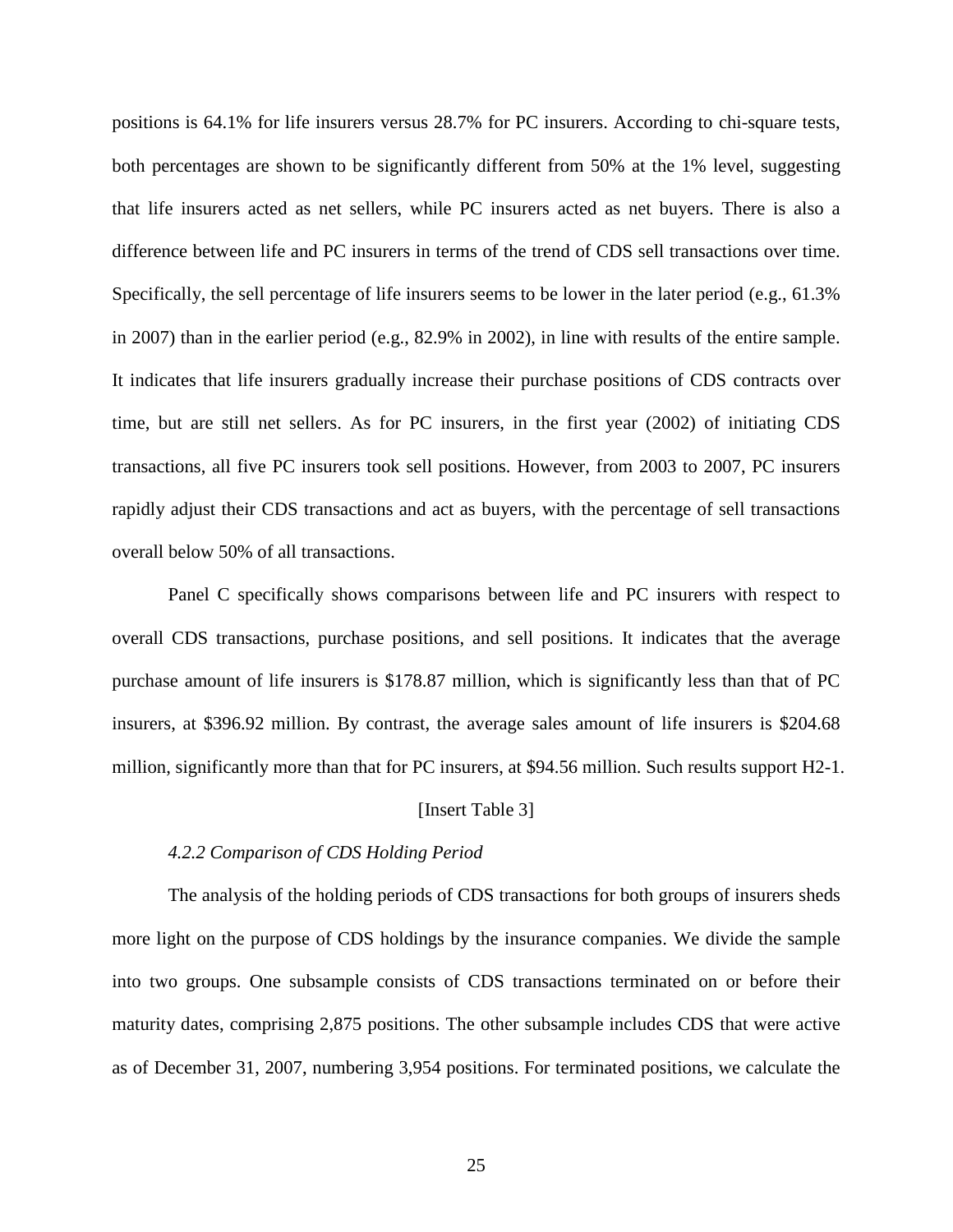CDS holding period as the difference in terms of the number of days between the date of the open position and the date of the termination position over 365 days. For active positions, the holding period is defined as the number of days' difference between the position opening date and the last day of our sample period, divided by 365 days. As shown in Panel A of Table 4, the average and median CDS holding periods for the terminated subsample is 1.68 and 1.01 years, respectively. The holding period ranges from a minimum of 1 day to a maximum of 6.32 years, indicating that CDS can provide insurers with opportunities for long-term hedging or revenue generation, as well as short-term speculation. As shown in the upper-left panel of Panel B, life insurers have an average holding period of 1.85 years, about 0.91 year longer than that for PC insurers. The mean and median holding periods for PC insurers are 0.94 and 0.40 years, respectively, both shorter than one year, implying that PC insurers engage in CDS transactions for the purpose of short-term speculation. The mean and median differences between life and PC insurers are statistically significant at the 1% level. This is consistent with H2-2. When we break down the sample by sell and purchase position, as shown in the upper-right panel, we find that insurers on average hold CDS contracts for 2.13 years if they are sellers and 1.01 years if they are buyers. The mean and median differences are also significant at the 1% level.

More interestingly, we break down the sample first by sell/purchase position and then by type of insurer. The lower-left panel shows that the average holding periods of purchase positions for life and PC insurers are 1.11 and 0.75 years, respectively. The median holding periods are 0.60 and 0.30 years for life and PC insurers, respectively. This result suggests that, with respect to terminated positions, life insurers and PC insurers terminate 35.7% (= 838/2,346) and  $61.1\%$  ( $=323/529$ ) of their buy positions within a year. This type of short-term trading is likely due to speculation. The holding period of sell positions for life insurers is 2.26 years,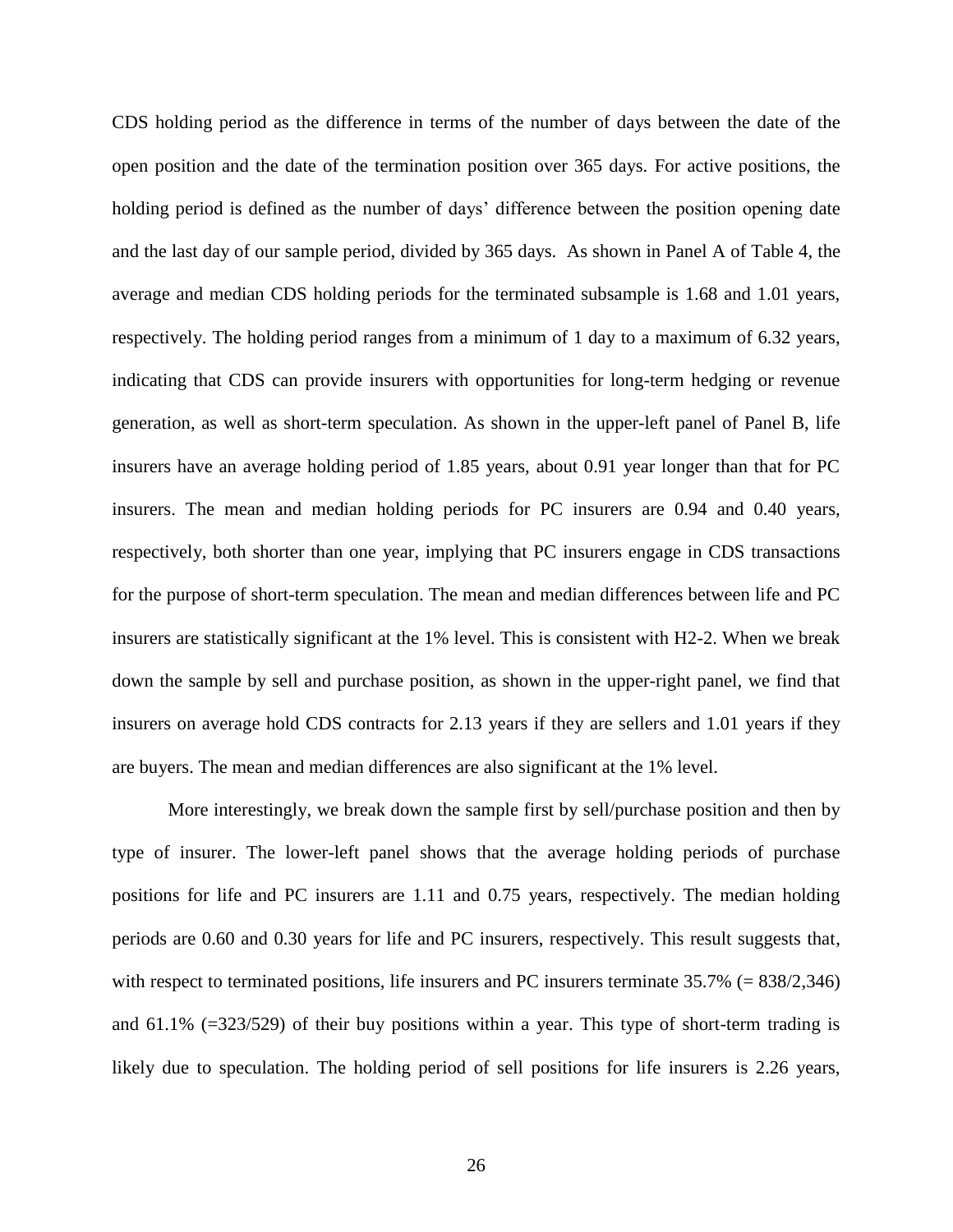significantly longer than that for PC insurers (1.24 years). The median holding period of sell positions for PC insurers is 0.49 years, suggesting that PC may also sell CDS for speculation purposes.

Panel C and D present the holding period for CDS positions active as of the end of 2007. Life insurers also have a longer holding period than PC insurers, as shown in the upper-left panel in Panel D. But the main difference in the holding period between two types of insurers is with respect to the sell side (see the lower-right panel). This is consistent with the expectation that PC insurers, compared to life insurers, have a shorter holding period of CDS sell positions due to the nature of their short-term liabilities.

#### [Insert Table 4]

## *4.3. Public Insurers Versus Mutual Insurers*

#### *4.3.1. Comparisons of CDS Positions*

Table 5 reports CDS usage by distinguishing between stock insurers and mutual insurers. Our sample includes 44 stock insurers and 28 mutuals that engaged in CDS transactions between 2001 and 2007. Consistent with H3-1 and H3-2, we find that stock insurers are more actively involved in the CDS market than the mutuals, in terms of both the aggregate notional amount and the number of transactions. As shown in Panel A of Table 5, stock insurers engaged in 5,662 CDS trades, with a total notional amount of \$91.4 billion. This is in sharp contrast to mutuals, which had 1,167 transactions, with a total notional amount of \$13.3 billion. The use of CDS by stock insurers has grown enormously over time, whereas the trend among mutuals remained stable. For example, from 2004 to 20007, the notional amount for stock insurers rose from \$6,920 million in 2004 to \$37,673 million in 2007, while for the mutual insurers it increased from \$1,217 million in 2004 to \$5,010 million in 2007. The average and median CDS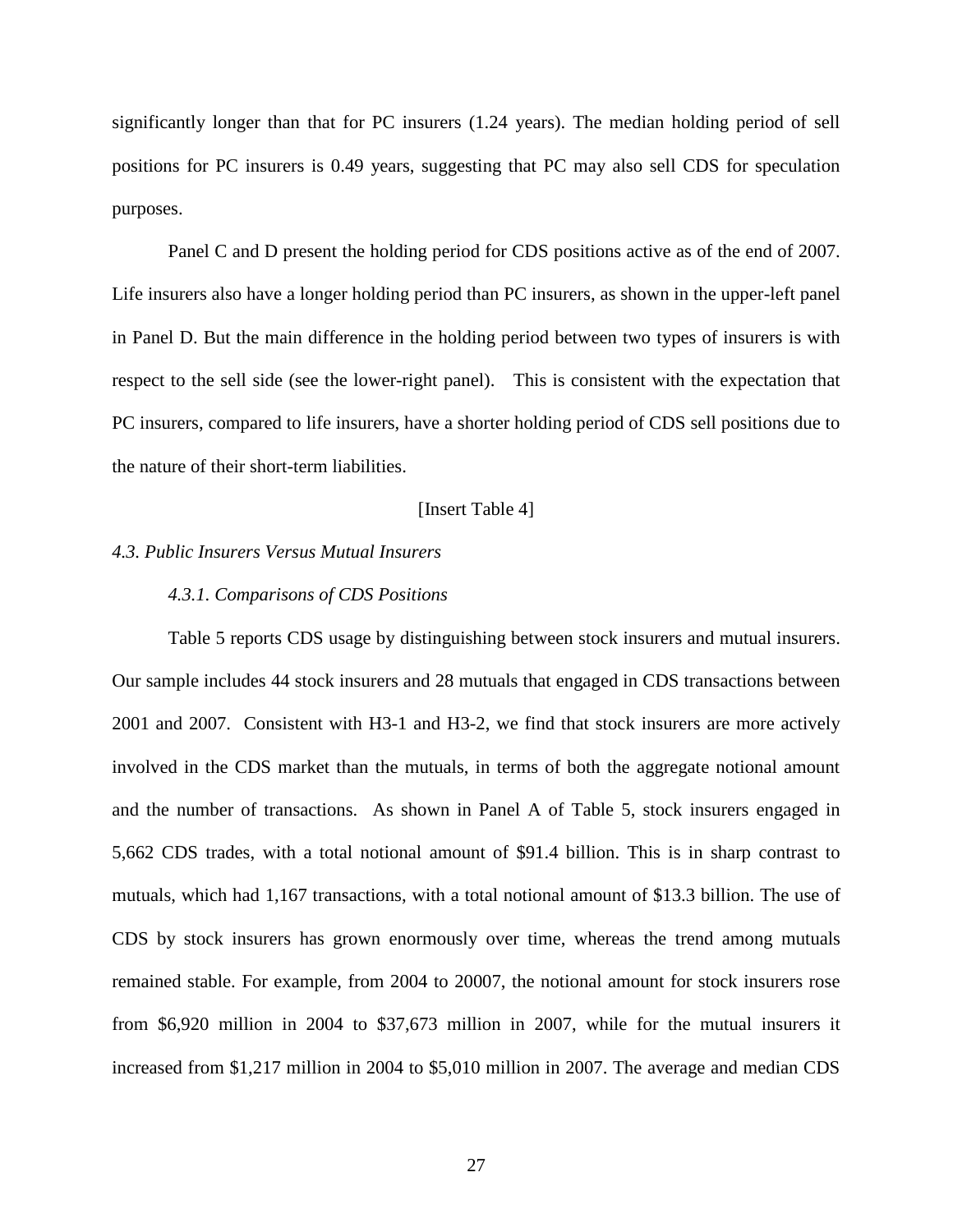trading amounts are \$531.2 million and \$115.3 million, respectively, for stock insurers, compared with \$156.0 million and \$39.5 million for mutual insurers. Panel C shows the results based on the *t*-test and Wilcoxon test for the mean difference and median difference, respectively, in the CDS trading amounts between stock and mutual insurers. Results suggest that stock insurers use more CDS than the mutuals do, which is significant at the 1% level.

To test H3, we further break down the sample by the transaction type. The comparisons of the purchase (and sell) positions between stock and mutual insurers also show significant differences. Stock insurers engaged in an average level of \$303.51 million in purchase positions and \$227.63 million in sell positions. Both levels are significantly higher at the 1% level than the corresponding average amounts of \$70.32 million and \$85.68 million in purchase and sell positions for mutual insurers. Such a finding supports H3-1, consistent with both the managerial risk aversion hypothesis and the managerial discretion hypothesis. However, the finding that stock insurers also have greater purchase positions than do mutuals supports H3-2, which is consistent with the managerial discretion explanation only.

## [Insert Table 5]

## *4.3.2. Comparison of CDS Holding Periods*

An analysis of holding periods sheds more light on the trading behaviors of stock and mutual insurers. Several points are worth mentioning. First, for positions terminated, as shown in Panel A of Table 6, stock insurers hold buy positions for an average of 0.93 year and a median of 0.50 year, both significantly shorter than for CDS held by mutual insurers. The short investment horizon suggests that these buy positions are likely for speculation purposes. It seems that stock insurers buy CDS for reasons other than hedging. This result provides further support for the managerial discretion hypothesis. Second, for the sell positions, the mean and median of holding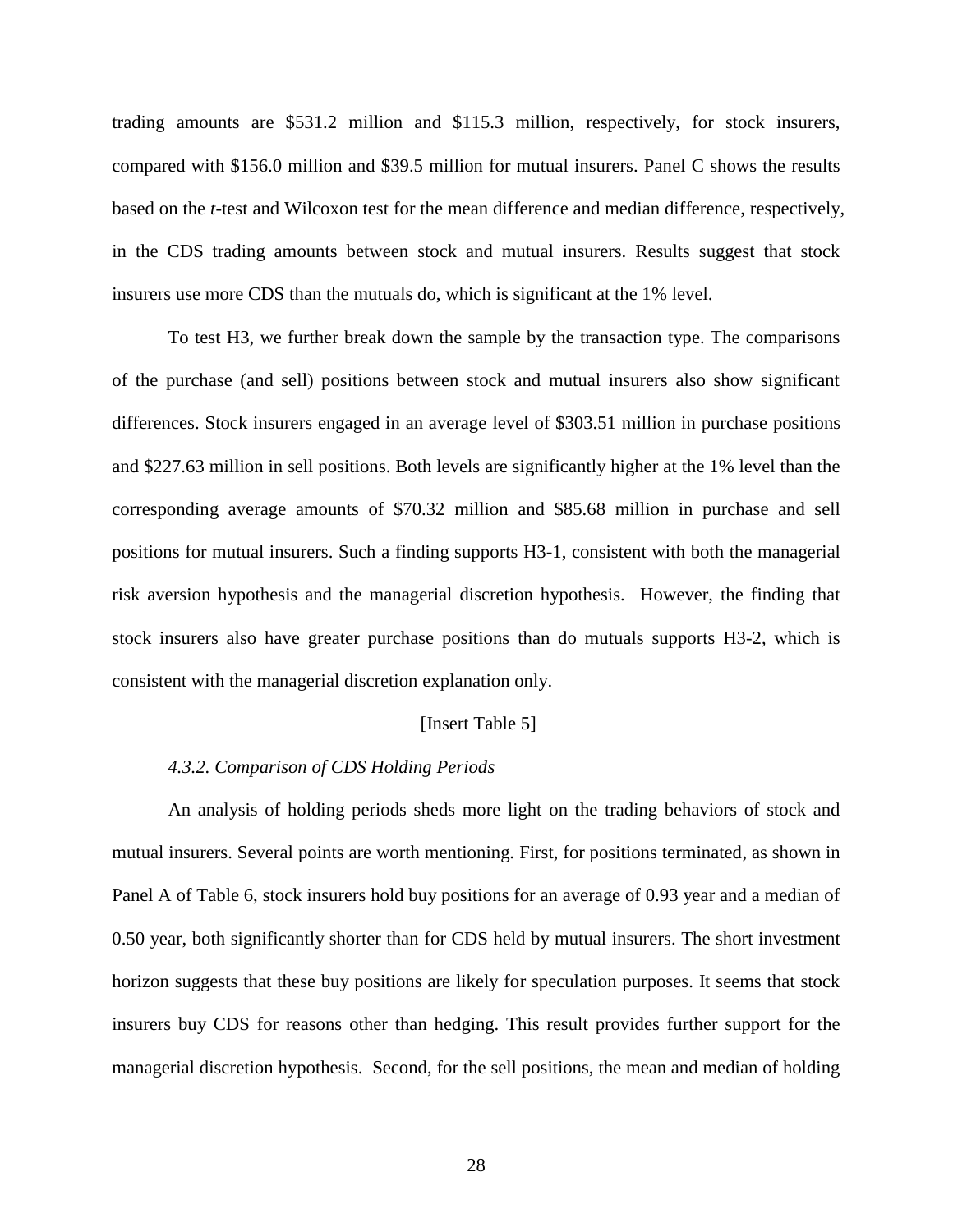periods for both groups are longer than one year. This suggests that insurers sell CDS for the purposes other than speculation, which can be either hedging or asset replication. Third, for positions not terminated, as displayed in Panel B, stock insurers hold purchase positions for a shorter period than do mutual insurers, implying that stock insurers trade more frequently than mutuals do and act more like derivative dealers.

## [Insert Table 6]

## *4.4. Cross-Sectional Analysis of Factors Explaining the Use of CDS*

The hypotheses stated in Section 2 are supported, based on the univariate analyses examining the behaviors of stock insurers and mutual insurers and of life and PC insurers. In addition to the characteristics of insurers discussed in the univariate analyses, it is important to understand other characteristics of insurance companies that explain the use of CDS as buyers or sellers. Cummins et al. (2001) examine the participation decision and the volume decision on the use of derivatives by insurers. Our study focuses on volume decisions, but not the participation decision, by insurance companies because only a limited number (72 out of a total exceeding 3,000) of life and PC insurance companies engage in CDS transactions due to the high cost of entry. Based on the sample, we use a multivariate regression analysis as follows: s engage in CDS transactions due to the high c<br>variate regression analysis as follows:<br> $\frac{Size + \beta_5 CashRatio + \beta_6 BdRatio + \beta_7 StkRatio + \beta_8 Re}{IP\_TA + B\_SneDM + B\_Index + S}$ *Position startage And PC insurance companies engage in CDS transactions due to the high cost of entry.* Based on the sample, we use a multivariate regression analysis as follows:<br> *Position* =  $\alpha + \beta_1 Stock + \beta_2 Life + \beta_3 Size + \beta_4 Life$ life and PC insurance companies engage in CDS transactions due to the high cost of<br>ed on the sample, we use a multivariate regression analysis as follows:<br> $\alpha + \beta_1 Stock + \beta_2 Life + \beta_3 Size + \beta_4 Life - Size + \beta_5 CashRatio + \beta_6 BdRatio + \beta_7StkRatio + \beta_8 Re Ratio$ of life and PC insurance companies engage in CDS transactions due to the high cost of<br>ased on the sample, we use a multivariate regression analysis as follows:<br> $= \alpha + \beta_1 Stock + \beta_2 Life + \beta_3 Size + \beta_4 Life - Size + \beta_5CashRatio + \beta_6 B dRatio + \beta_7StRRatio + \beta_8 Re Ratio$ 

in the sample, we use a multivariate regression analysis as follows:<br>  $B_1 Stock + \beta_2 Life + \beta_3 Size + \beta_4 Life - Size + \beta_5CashRatio + \beta_6 BdRatio + \beta_7StkRatio + \beta_8 BdRatio + \beta_9 SdRatio + \beta_1 Sd block$ sition =  $\alpha + \beta_1$ Stock +  $\beta_2$ Life +  $\beta_3$ Size +  $\beta_4$ Life \_ Size +  $\beta_5$ CashRatio +  $\beta_6$ <br>  $\beta_9$ ROA +  $\beta_{10}$ PW \_ GW +  $\beta_{11}$ RBC \_ Re g +  $\beta_{12}$ SUP \_ TA +  $\beta_{13}$ SpeDM +  $\beta_{14}$ the sample, we use a multivari<br>  $\frac{1}{2}$ <br>  $\frac{1}{2}$ <br>  $\frac{1}{2}$ <br>  $\frac{1}{2}$ <br>  $\frac{1}{2}$ <br>  $\frac{1}{2}$ <br>  $\frac{1}{2}$ <br>  $\frac{1}{2}$ <br>  $\frac{1}{2}$ <br>  $\frac{1}{2}$ <br>  $\frac{1}{2}$ <br>  $\frac{1}{2}$ <br>  $\frac{1}{2}$ <br>  $\frac{1}{2}$ <br>  $\frac{1}{2}$ <br>  $\frac{1}{2}$ <br>  $\frac{1}{2}$ <br>  $\$ *ry*. Based on the sample, we use a multivariate regression analysis at<br>  $RCOA + \beta_1 Stock + \beta_2 Life + \beta_3 Size + \beta_4 Life\_Size + \beta_5 CashRatio + \beta_6 BdRa$ <br>  $RCOA + \beta_{10} PW\_GW + \beta_{11} RBC\_Re\ g + \beta_{12} SUP\_TA + \beta_{13} SpeDM + \beta_{14} Index$ ntry. Based on the sample, we use a multivariate regression analysis as follows:<br>  $\frac{\partial s}{\partial t} = \alpha + \beta_1 Stock + \beta_2 Life + \beta_3 Size + \beta_4 Life\_Size + \beta_5 CashRatio + \beta_6 BdRatio + \beta_7StkRatio + \beta_8$ <br>  $\beta_9 ROA + \beta_{10} PW\_GW + \beta_{11} RBC\_Re\ g + \beta_{12} SUP\_TA + \beta_{13} SpeDM + \beta_{14} Index + \varepsilon$ entry. Based on the sample, we use a multivariate regression analysis as follows:<br>
Position =  $\alpha + \beta_1 Stock + \beta_2 Life + \beta_3 Size + \beta_4 Life\_Size + \beta_5CashRatio + \beta_6 BdRatio + \beta_7StkRatio + \beta_7 SkRatio + \beta_9 ROA + \beta_{10} PW\_GW + \beta_{11} RBC \_ \text{Re } g + \beta_{12} SUP\_TA + \beta_{13} SpeDM + \beta_{14} Index + \varepsilon$ 

The dependent variables that describe the degree of CDS participation by insurers are the buy, sell, and total CDS positions. That is, LBuyAmt, LSellAmt, and LAmt represent the natural logarithm of aggregate notional amounts over a year of CDS purchase, sell, and total positions, respectively. Using this approach, we can test factors affecting the use of CDS in both buy and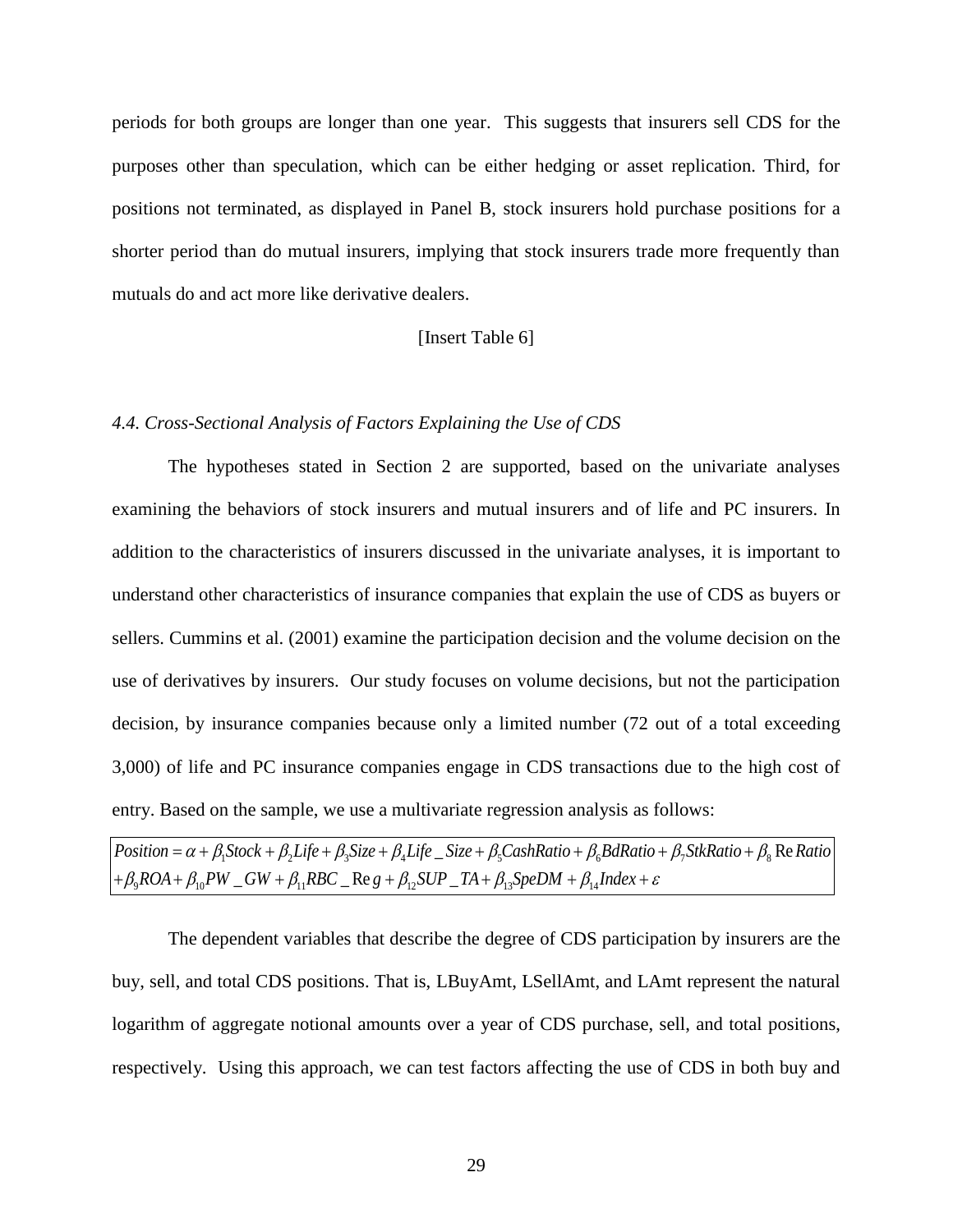sell positions along with other related hypotheses. Insurers using CDS are basically large insurers and thus are homogeneous in size. Within this group it would be interesting to know whether firm size plays a role in the use of CDS.

Several independent variables are included in the regression analysis. Below we discuss the definition of these variables and predictions of their relationship to use of CDS.

*Stock* is a dummy variable equal to 1 if the firm is a stock insurer and 0 if the firm is a mutual insurer. *Life* is a dummy variable that equals 1 if the firm is a life insurer and 0 if the firm is a PC insurer. These two variables (*Stock*, *Life*) are used to differentiate the effect of stock and mutual insurers and life and PC insurers with respect to determination of the CDS position, to test H2 and H3 under a multivariate framework.

*Size* is defined as the natural logarithm of total assets of the insurer. Presumably setting up CDS derivatives activities and obtaining expertise to manage them have fixed costs. Larger firms tend to have the infrastructure in place that allows economies of scale in the information and transactions costs entailed in setting up CDS operations. They should also have more resources, including human capital, to execute and monitor CDS transactions and manage counterparty risk. Yet large insurers may be more diversified and therefore engage in CDS less for hedging purposes. Thus larger firms are expected to undertake more CDS transactions if the economies-of-scale explanation dominates diversification benefits. In addition, we use an interaction variable, Life\_Size (Life  $\times$  Size), to examine possible interaction effects.

The next set of control variables is associated with insurers' asset allocation to examine the effects of the investment decisions on insurers' CDS transaction volume (Cummins et al., 2001). The proportion of various assets may convey different information about the insurers' risk preference and liquidity conditions. The variables are defined as follows: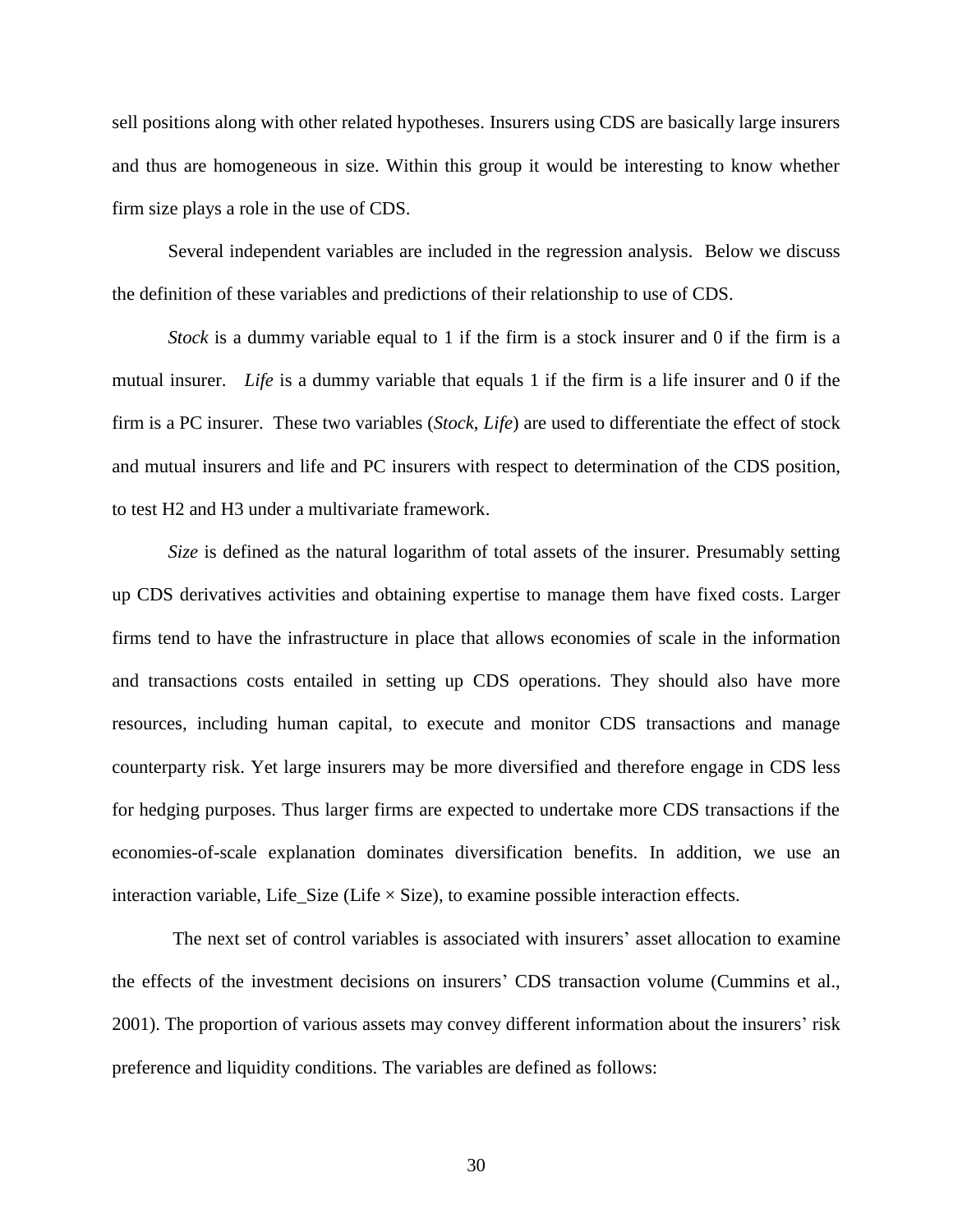*CashRatio* is defined as the proportion of cash and short-term investment to investment assets. CashRatio is expected to be positively related to LAmtBuy because firms with more liquid assets can buy more CDS. Conversely, CashRatio is expected to be negatively related to LAmtSell because they have fewer incentives to sell CDS for revenue enhancement due to having fewer financial constraints.

*NBdRatio* is defined as the bond investment ratio. If CDS are purchased to hedge the credit risk embedded in their bond holdings, insurers with higher BdRatio should buy more CDS. So BdRatio will be positively correlated with LAmtBuy. But if insurers have lower bond holdings, they are likely to take more CDS sell positions either to replicate a bond portfolio for asset-liability duration management or to increase the credit risk in exchange for the fixed and regular income from buyers. Consequently, BdRatio would be negatively correlated with LAmtSell. However, if CDS are used for short-term speculation purposes, the bond investment ratio may be unrelated to either LAmtBuy or LAmtSell.

*StkRatio* is defined as the stock investment ratio. This variable measures investment activity as a share of the asset allocation of the insurance company.

*ReRatio* is defined as the real estate investment ratio. Investments in stock and real estate may expose insurers to more market and liquidity risk. To limit their risk exposure, insurers with higher StkRatio and ReRatio are more likely to engage in CDS buy positions rather than in sell positions. In other words, we expect StkRatio and ReRatio to be negatively (positively) associated with LAmtSell (LAmtBuy).

*ROA* is the return on assets. Firms with higher profitability, as measured by ROA, are expected to be financially stronger and thus can invest in the new market and assume higher risks. Thus, ROA is expected to have a positive effect on CDS sell positions.

31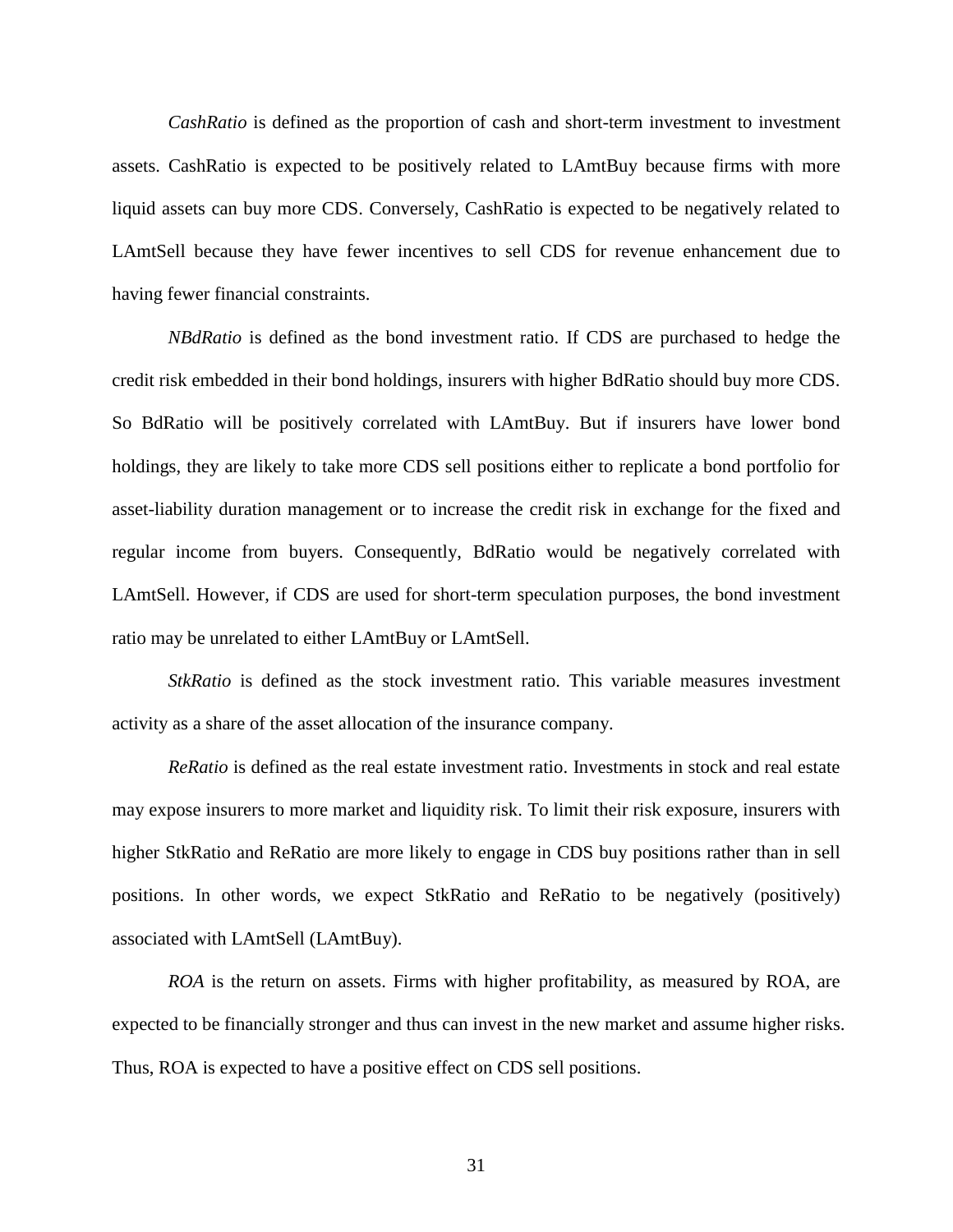*PW\_GW*, a proxy for growth opportunities, is defined as the growth rate of insurance premiums. A higher premium rate implies that insurers underwrite more insurance business, thereby carrying more liability, which can motivate insurers to use more bonds for asset-liability management and thereby to buy more CDS protection from credit risks. Thus, a positive correlation is expected between PW\_GW and LAmtBuy. At the same time, because of their need to manage asset-liability duration, insurers might be motivated to use CDS to replicate the bond portfolio, which has a more flexible duration. Based on this, we expect PW\_GW to be positively related to the CDS sell positions.

*RBC\_Reg* is defined as the ratio of risk-based capital (RBC) to RBC required by regulations. *SUP\_TA* is the ratio of surplus equity to total assets. These two variables, *RBC\_Reg* and *SUP\_TA*, are used as proxies for a lower financial distress cost. Insurers are subject to riskbased capital regulations, which outline the actions that regulators may take when the ratio of the insurer's actual capital to its RBC falls below a certain threshold. Insurers with higher RBC\_Reg and SUP TA are less likely to experience financial distress and are more inclined to comply with regulatory requirement; they are therefore less likely to engage in CDS transactions, whether in buy or sell positions. So these two variables should be negatively related to LAmtBuy as well as with LAmtSell. However, using CDS to hedge bond positions requires additional RBC, which creates a disincentive for insurers with less capital to buy CDS, even though they are motivated to hedge due to their higher financial distress costs. Thus, RBC\_Reg and SUP\_TA are expected to be positively related to LAmtBuy as well as LAmtSell. So the expected signs of RBC\_Reg and SUP\_TA are ambiguous.

To test whether the insurer also uses CDS for speculation, we construct two variables, SPE\_Buy and SPE\_Sell.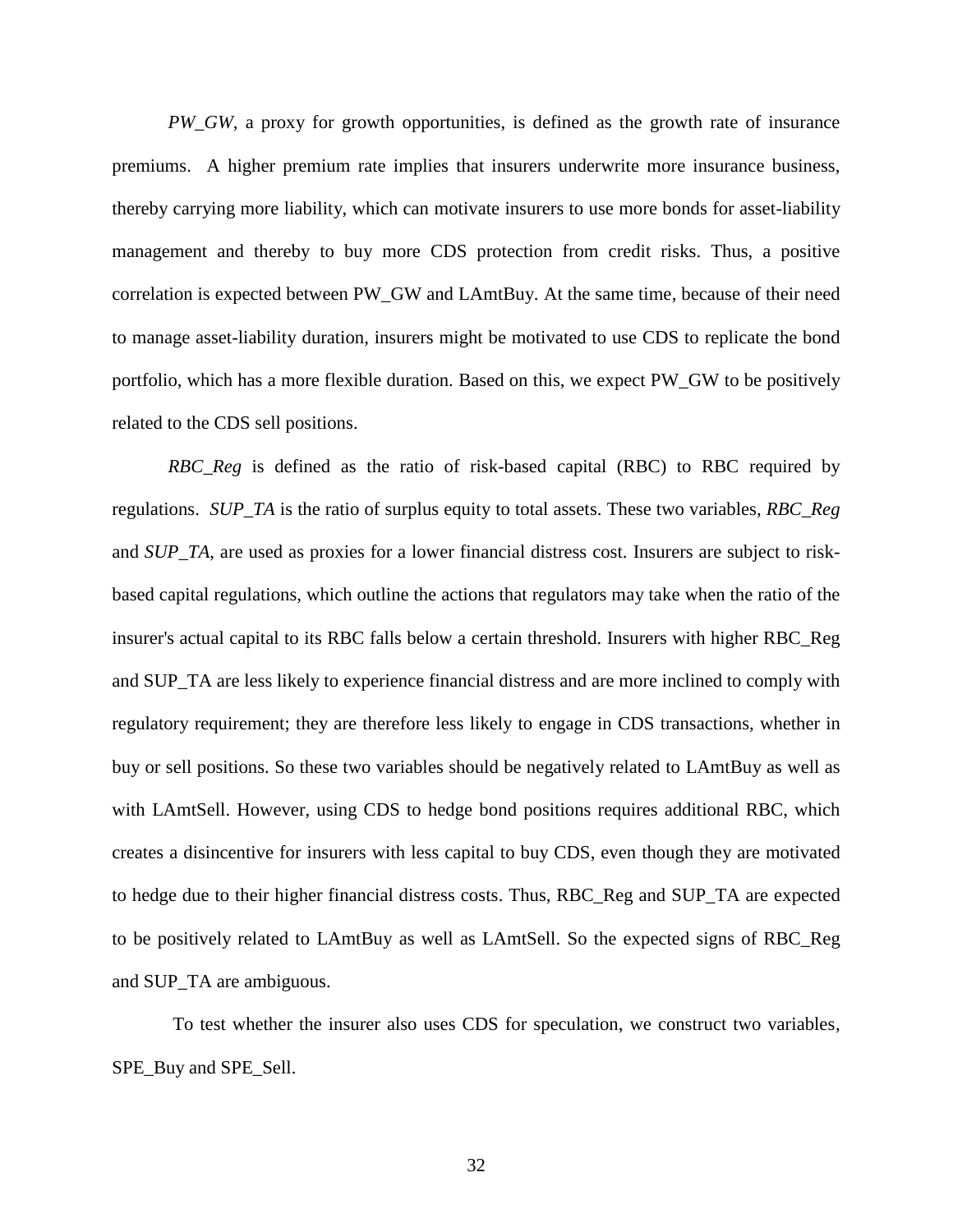*SPE\_Buy* is a variable that indicates the insurer engaged in a purchase transaction that closed within a year. *SPE\_Sell* indicates a sale transaction that closed within a year. If insurers close a transaction within a year, that is, before the maturity (the average maturity of CDS in our sample is five years), the transaction is more likely to be for speculation than for hedging or asset replication. We expect SPE\_Buy to be positively associated with LAmtBuy if an insurer is likely to buy CDS for speculation. Similarly, SPE\_Sell is expected to be positively associated with LAmtSell if an insurer is likely to sell CDS for speculation.

*Index* is a variable that indicates the impact of external market factors. We use *Index* to measure the price of credit risk. This CDS index is the average of investment-grade North America CDS index levels over a year. Higher index levels are associated with higher premiums, leading to lower demand for CDS and greater supply of CDS by insurers. So Index is expected to be negatively related to LAmtBuy and positively related to LAmtSell.

Our data is a pooled time-series and cross-sectional unbalanced panel data. CDS trading volumes for a given insurer is likely to be correlated over time, hence we must correct for the insurer-clustering effect. Moreover, CDS trading volumes may also be correlated across insurers for a given year, therefore, we need to correct for the time effect. Given this, we adjust for insurer-clustering effects while controlling for time effects, following Petersen (2009).

#### *4.5 Results of Multivariate Regression*

Table 7 reports descriptive statistics of the variables employed in the multivariate regression model for the whole sample of insurers using CDS collected from the NAIC database. The year-insurer panel data has 257 observations; 66% of which are stock insurers and 79% of which are life insurers. The average assets of insurers are total \$30,269 million, ranging from \$213 million to \$219,050 million, confirming that large insurers are major participants in the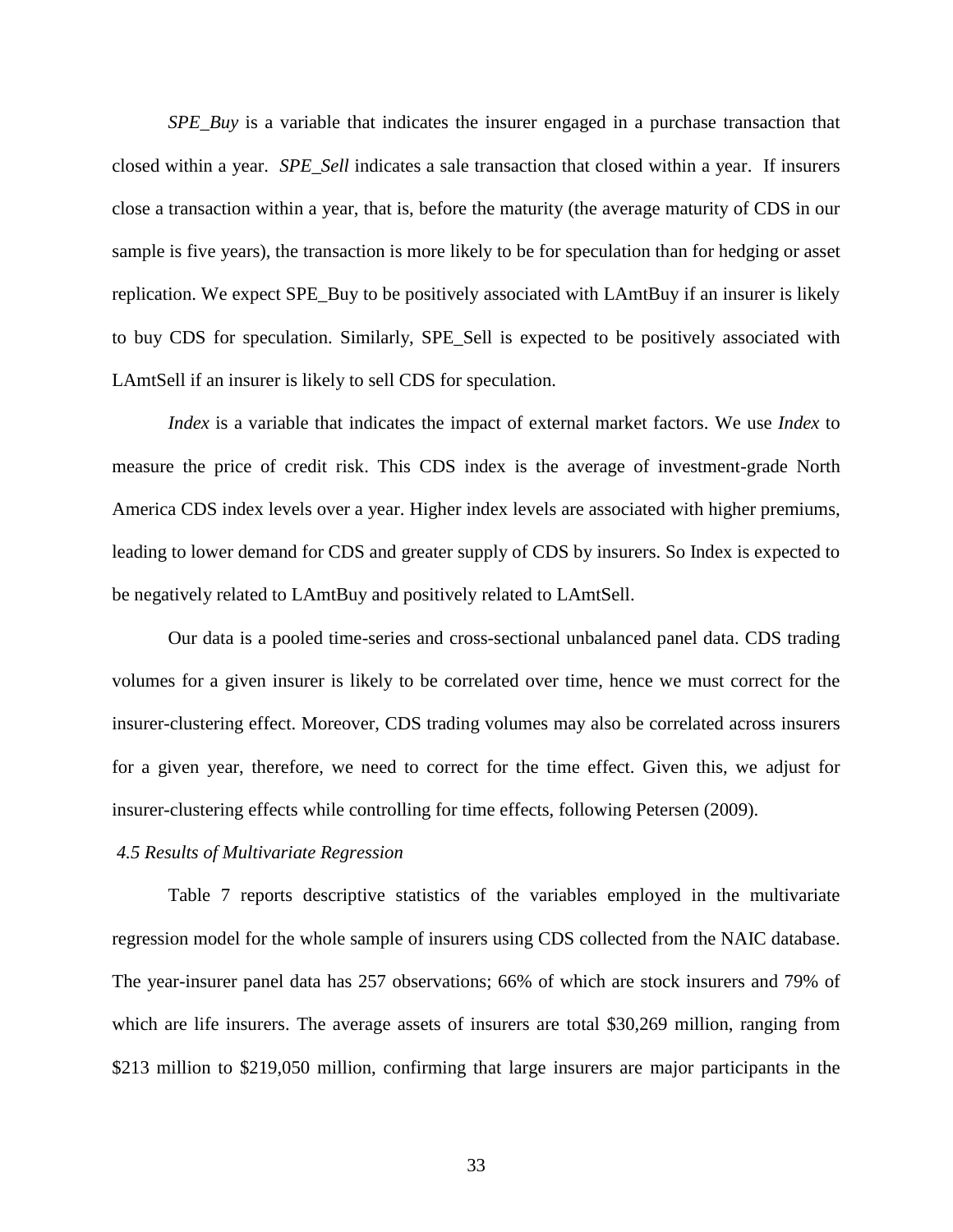CDS market. The average investment ratio in cash and short-term investment is 3.8%, in bonds 71.4%, in stocks 10.7%, and in real estate assets 0.6%. The average return on asset (ROA) is 1.7%, ranging from -19.7% to 29.8%. The average premium growth rate is 1.08%, while the highest is 5.33%. For insurers that engage in CDS, transactions have an average RBC Reg as high as 8.16, suggesting that they are financially solid insurers. The average ratio of surplus equity to total assets is 0.18. On average, 30.4% (26.1%) of insurers that purchase (sell) CDS protection terminate the contracts within a year, suggesting that they did so for speculation rather than hedging. Finally, the annual average CDS index level ranges from 39.8 basis points to 141.8 basis points, with a median of 50.4 basis points.

### [Insert Table 7]

Table 8 reports the cross-sectional regression results. The dependent variable of Model 1 is LAmtBuy, that of Model 2 is LAmtSell, and that of Model 3 is LAmt. The coefficients on the Stock variable in three models are positive and significant in Model 2 and Model 3. This finding suggests that, compared to a mutual insurer, a stock insurer tends to engage more in CDS transactions as a seller, consistent with H2-1 and supporting the managerial discretion hypothesis. However, there is no significant difference between stock and mutual insurers with respect to the amount of CDS purchases. This may be due to the offsetting effects of the managerial risk aversion and managerial discretion hypotheses. The coefficient on Life is negative and significant in Model 1, but positive and significant in Model 2. Results suggest that, compared to PC insurers, life insurers buy fewer CDS, but sell more CDS, consistent with H3-1. Overall, these results provide evidence supporting the hypotheses that stock insurers and mutual insurers behave differently in CDS transactions due to their organizational forms; life insurers behave differently from PC insurers due to their specialization in line-of-insurance business.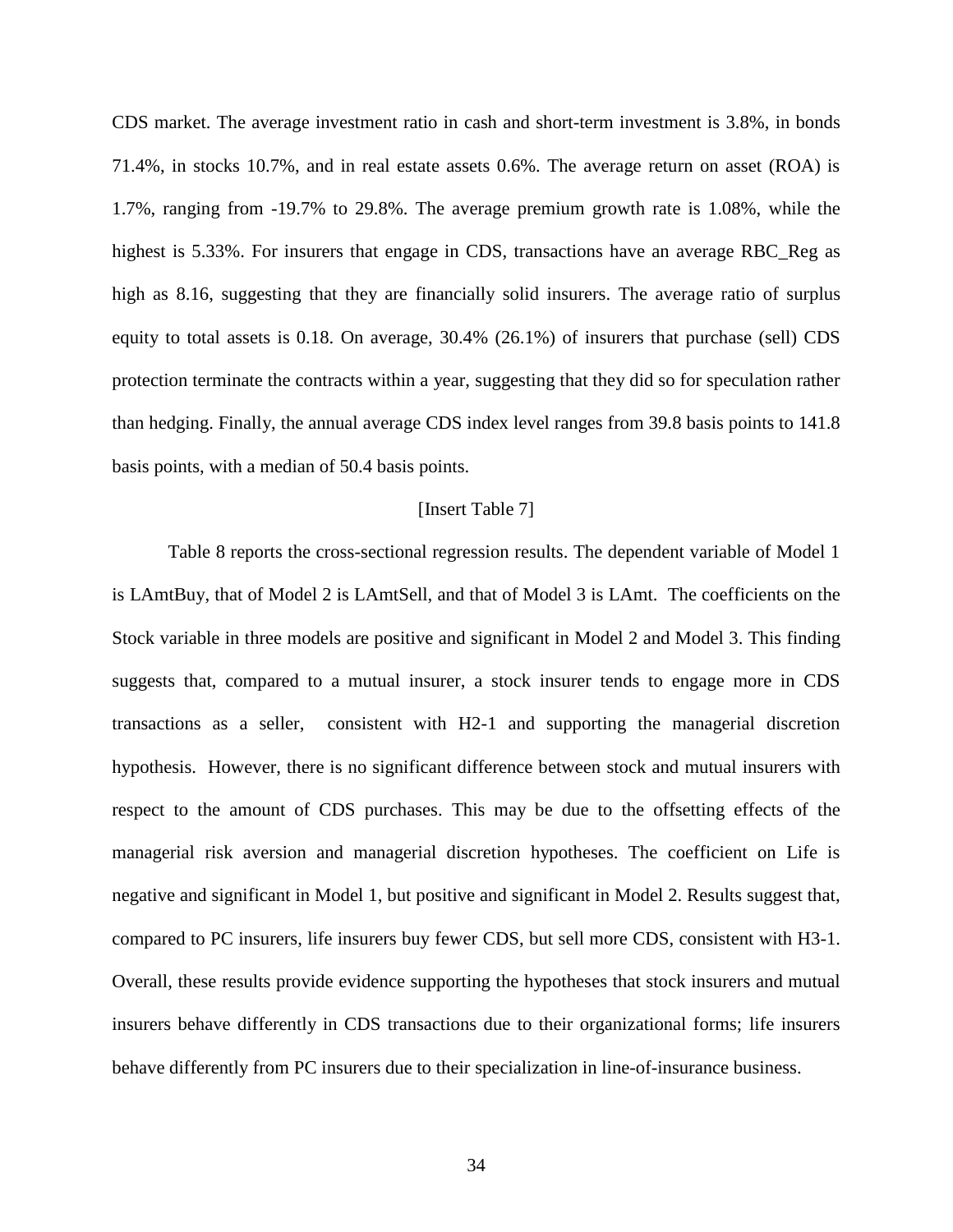## [Insert Table 8]

Size is positive and highly significant in all three regressions, supporting the hypothesis that insurers' usage of CDS is subject to economies of scale. This can also be attributable to their financial soundness and lower counterparty risk. Although an average life insurer tends to buy fewer CDS than a PC insurer, a larger life insurer is likely to buy more than a small life insurer due to economies of scale, resulting in the positive sign for Life\_Size in Model 1. Regarding the sell position, an average life insurer tends to sell more CDS than a PC insurer, but a larger life insurer is likely to sell less than a small life insurer perhaps because they are more diversified and do not need to use CDS as a way of increasing their revenue.

Next, a positive (negative) coefficient is found for CashRatio in Model 1(Model 2), confirming our hypothesis that more liquid insurers buy more CDS and sell fewer CDS. Interestingly, the coefficient on BdRatio, the bond investment ratio, is negative and significant in Model 3, indicating that insurers may engage in CDS less when they hold more bonds. In addition, the coefficient for BdRatio is positive but not significant in Model 1. Taken together, the results in Models 1 and 3 indicate that insurers may use CDS for purposes other than hedging the credit risk embedded in their bond portfolios. In other words, insurers whose assets include less in bond holdings are likely to engage in more CDS use, either as an alternative asset to assume credit risk or to replicate their bond portfolios. The negative and significant correlation between BdRatio and LAmtSell in Model 2 further confirms expectations.

The StkRatio variable is not a significant variable in determining the extent of using CDS. The coefficients for ReRatio (the real estate investment ratio) are negative and significant in Models 2 and 3, but insignificant in Model 1, providing evidence that insurers with more risky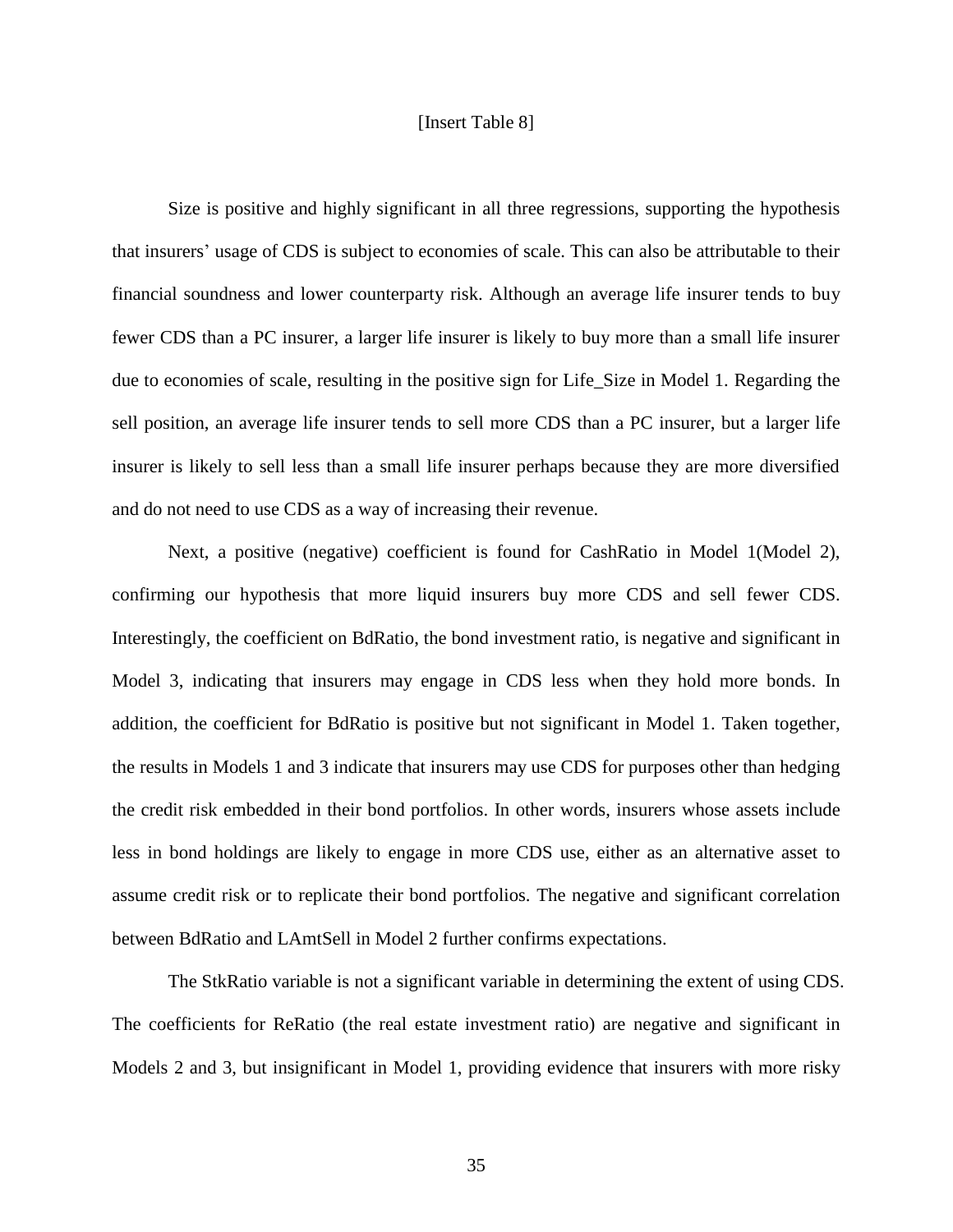and illiquid assets tend to be more conservative in utilizing CDS. In addition, large banks may avoid dealing with insurers as counterparties if their existing assets carry greater liquidity risk.

The coefficients for ROA are positive and significant in Models 2 and 3, but insignificant in Model 1. This indicates that firms with higher profitability are more capable of engaging in more CDS sales transactions, perhaps due to their financial soundness. The PW\_GW variable, a proxy for insurance business growth opportunities, and RBC\_Reg are not statistically significant in all three models. The coefficient for the Sup\_TA ratio is negative and significant in Model 2, suggesting that well-capitalized firms might be more risk-averse and thus sell fewer CDS.

Consistent with our hypothesis, SPE\_Buy is positively related to LAmtBuy and SPE\_Sell is positively associated with LAmtSell. This result supports that transaction volumes of CDS transactions are higher when CDS are bought or sold for speculation. Our findings suggest that insurers participate in the CDS market not only for hedging, but also for other purposes.

The coefficient for CDS Index is negative in Model 1, but positive in Model 2, suggesting that the CDS premium plays a role in the supply and demand of an insurer's decisions on CDS trading volume. A higher CDS premium reflects the degree of credit risk assumed in the CDS contracts. Results show that a higher CDS premium creates a disincentive for insurers to purchase CDS protection, but encourages insurers to engage in more CDS sales. Results also suggest that insurers tend to sell more CDS protection when banks and other market participants have a higher demand for the protection as overall credit risk is higher, as reflected in a higher CDS premium. For example, since the subprime crisis in the summer of 2007, banks have significantly increased their net CDS protection in order to hedge more conservatively their credit risk exposure. That same year (as shown in Panels A and B of Table 3) both life and PC insurers increased their sell transactions by about 5% (from 56.3% to 61.3%) and 8% (from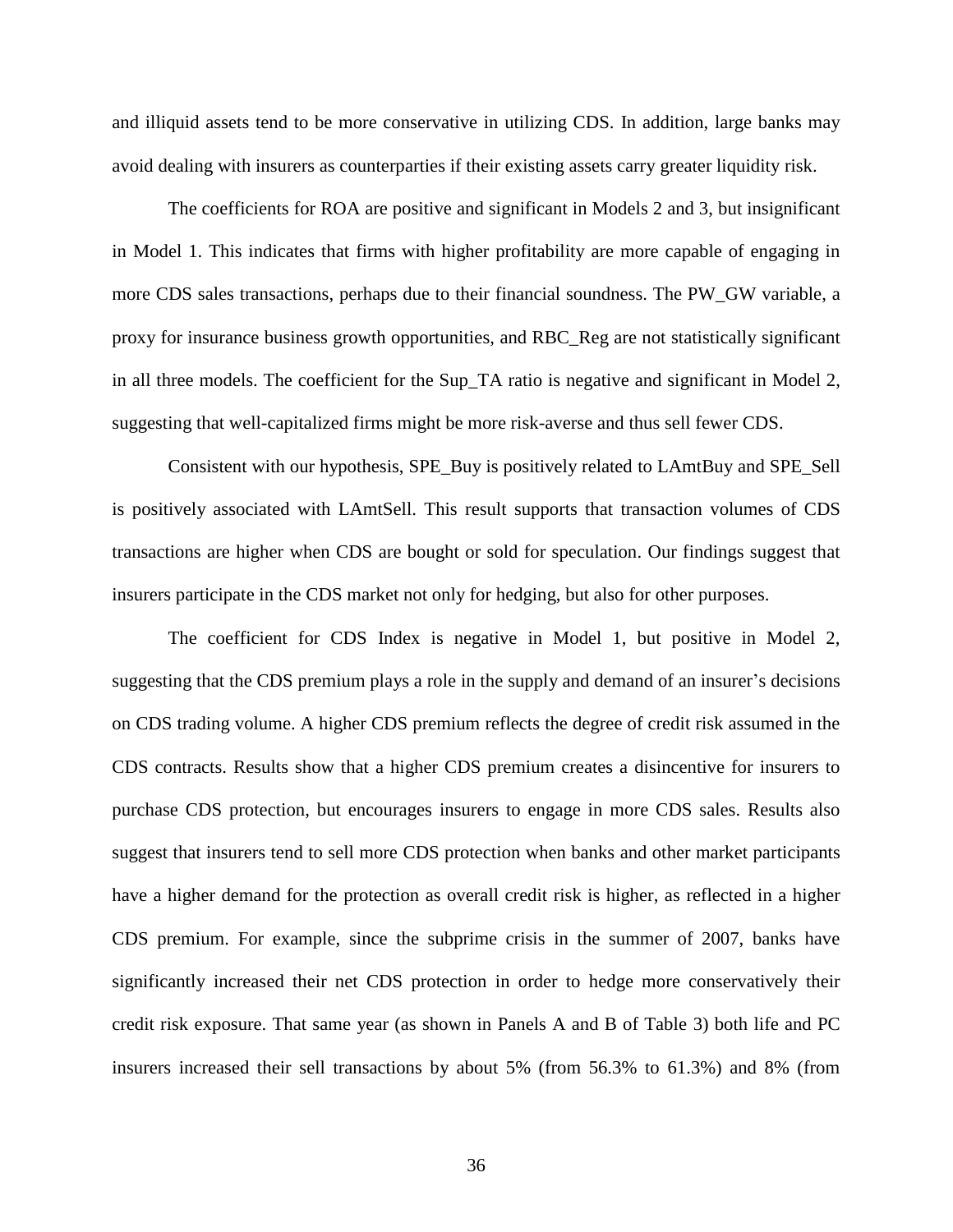25.9% to 33.1%), respectively. Insurance companies are willing to take on more credit risk in exchange for receiving higher CDS premiums.

## **5. Conclusions**

The fledging CDS market presents insurance companies with new opportunities for managing their credit risk, enhancing their revenue, and replicating assets to achieve a better duration match. However, this market comes with a cost if it is not properly used, as the turmoil of AIG in the recent financial crisis has shown. Moreover, this over-the-counter market has not been regulated, leading to great opacity with respect to market participants and their trading behavior. The requirement for insurers to report their derivative use to NAIC offers us a unique opportunity to peek behind the curtains.

Using the detailed transaction data reported by insurers, this study systematically examines the use of CDS by U.S. life and property and casualty (PC) insurance companies from 2001 to 2007. Contrary to the common belief that insurance companies are largely engaging on the sell side of the CDS market, insurers actually participate in both purchase and sell credit protection, with large banks as major counterparties. The percentage of sell positions has declined in recent years due to "learning effects." Consistent with asset-liability duration management, life insurers are more active participants in the CDS market than PC insurers are, and they are more likely to write CDS contracts to replicate their bond portfolio. In addition, life insurers tend to hold CDS contracts for a longer period than PC insurers do, in an attempt to match their liability duration. In contrast, PC insurers, with the average CDS holding period less than one year, are more likely to buy CDS contracts to realize capital appreciation and boost the growth of their surplus. When we break down the sample according to the organization form,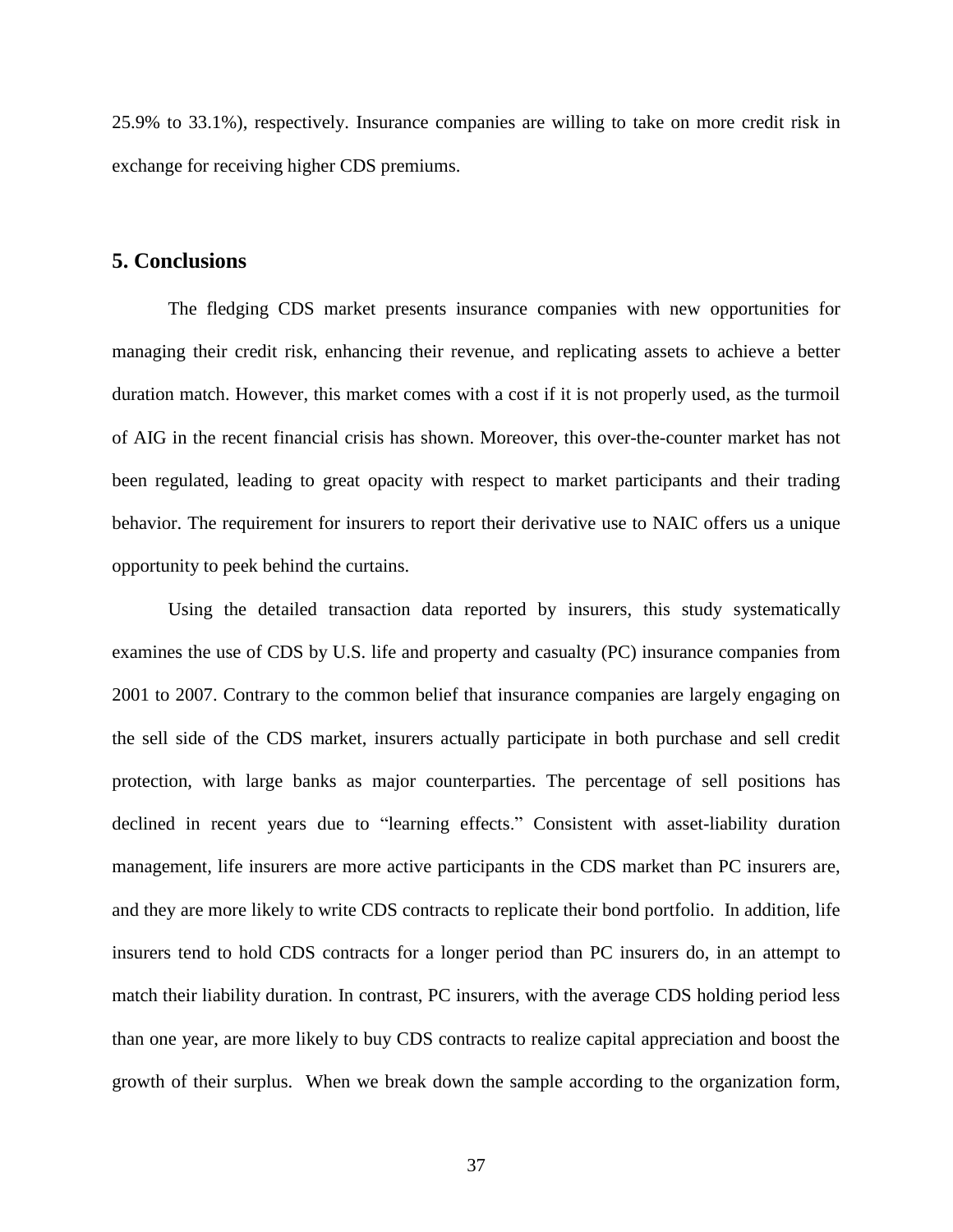stock insurers tend to engage in more CDS transactions than mutual insurers do. Stock insurers hold their buy positions for less than a year, most likely for the purpose of speculation, and the holding period is significantly shorter than it is for mutual insurers. The comparison between stock and mutual insurers provides support for the managerial discretion hypothesis.

The regression analysis indicates that the purchase and sell amounts of CDS by insurers are reliably associated with a number of insurer-specific characteristics. Several interesting results are noted. First, larger insurers appear to use more CDS, consistent with the economiesof-scale explanation. Second, insurers with more liquid assets tend to buy more CDS. In addition, insurers with a higher liquid assets ratio and real estate allocation ratio tend to sell fewer CDS. Insurers with lower bond investment and greater profitability are likely to sell more CDS. Our evidence suggests that insurers engage in CDS transactions not only for the purpose of hedging but also for speculation. In general, the CDS trading amount is greater if trading is for speculation. Finally, a higher CDS price motivates insurers to sell CDS and discourages insurers from buying CDS. In sum, our results suggest that insurance companies participate in the CDS market for a variety of reasons, including hedging, asset replication, and revenue enhancement.

Our study contributes to the literature in two major ways. First, we extend a series of studies on derivative usage in insurance companies by focusing on credit derivatives. We document the extent of CDS use by different type of insurers and explore various reasons for insurance companies to take different positions in the CDS market. We also identify insurer characteristics that explain the use of CDS. Second, our paper complements the study on bank use of credit derivatives by focusing on the insurance industry. Using a unique data set, we are able to shed light on the trading behavior of insurance companies, another group of financial institutions that are actively involved in the CDS market and have contributed to the market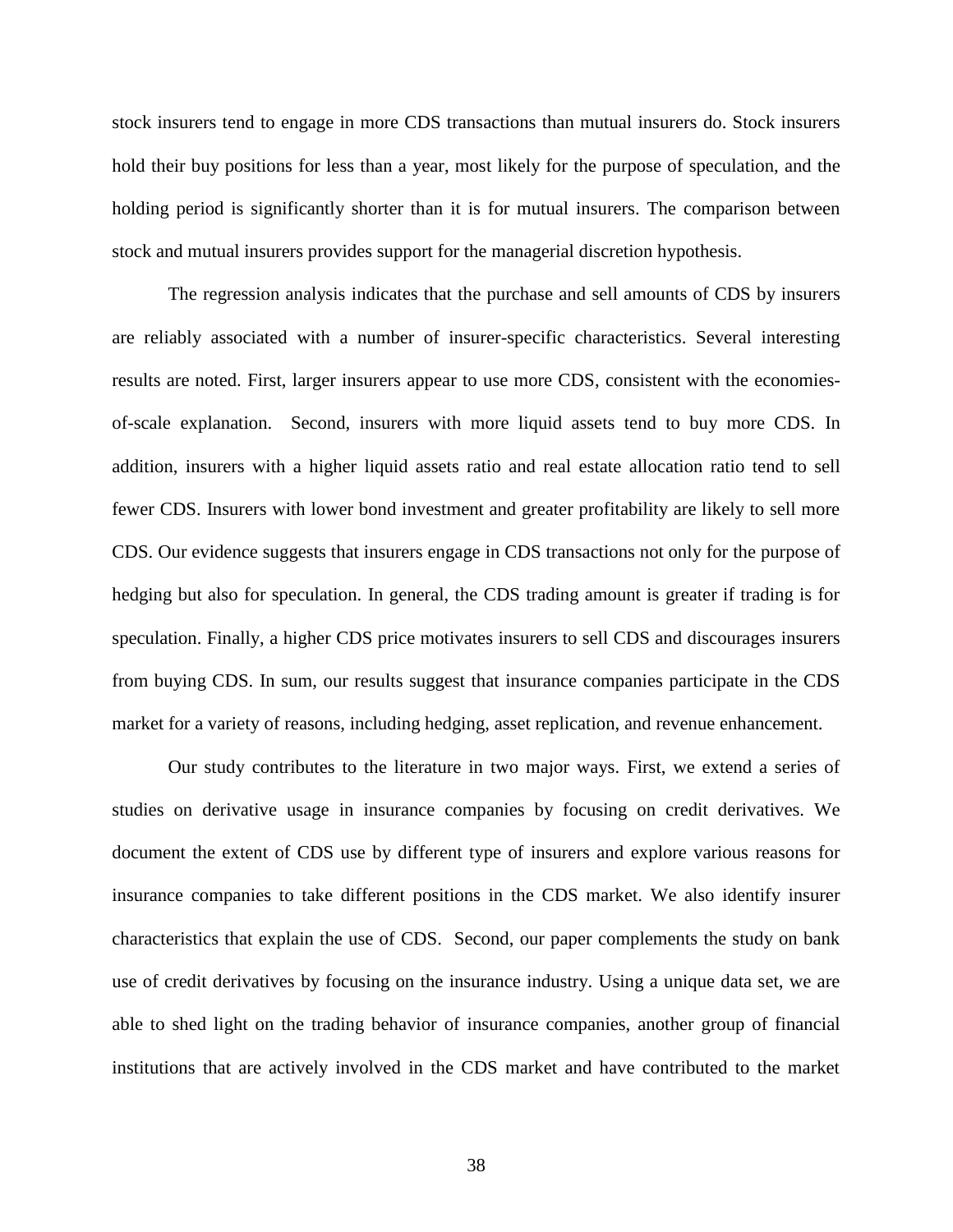turmoil in the recent financial crisis. The results help to increase the transparency of the largely unregulated CDS market and should be useful for market participants and regulators.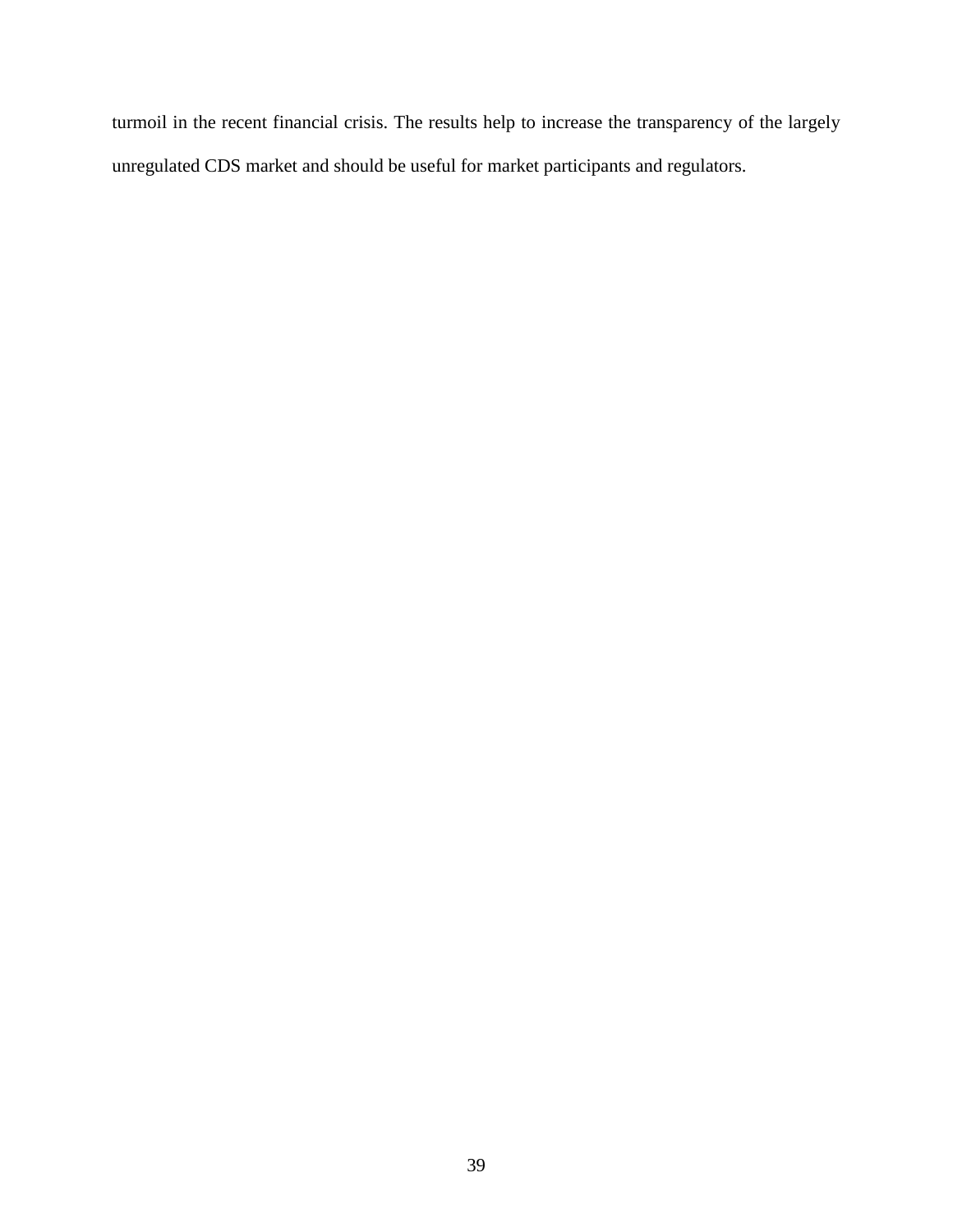## **References**

- Acharya, V., Johnson, T., 2007, Insider trading in credit derivatives, *Journal of Financial Economics* 84, 110–141.
- American Council of Life Insurers, 2003, *Insurance Fact Book,* Washington, DC American Council of Life Insurers.
- Bank for International Settlements, 2008, OTC derivatives market activity in the first half of 2008.
- Blanco, R., Brennan, S., Marsh, I., 2005, An empirical analysis of the dynamic relationship between investment-grade bonds and credit default swaps, *Journal of Finance* 60, 2255– 2281.
- British Banks' Association, 2004, *Credit Derivatives Report, 2003/2004 Survey*.
- Colquitt, L. Lee, R., Hoyt, R.E., 1997, Determinants of corporate hedging behavior: Evidence from the life insurance industry, *Journal of Risk and Insurance* 64, 649–671.
- Cummins, J.D., Phillips, R.D., Smith, S.D., 1997, Corporate hedging in the insurance industry: The use of financial derivatives by U.S. insurers, *North American Actuarial Journal* 1, 13–49.
- Cummins, J.D., Phillips, R.D., Smith, S.D., 2001, Derivatives and corporate risk management: Participation and volume decisions in the insurance industry, *Journal of Risk and Insurance* 68, 51–91.
- Cummins, J.D., Santomero, A.M., 1999, *Changes in the life insurance industry: Efficiency, technology, and risk management*, Norwell, Mass.: Kluwer Academic. Cummins, J. David, Mary A. Weiss, and Hongmin Zi, 1999, Organizational form and efficiency: An analysis of stock and mutual property-liability insurers, *Management Science* 45, 1254– 1269.
- Fowler, C., Hambro, M.J., Henke, G.P., Reimer, K.J., 2003, Introduction to credit derivatives, *Record, Society of Actuaries* 29.
- Fung, H., Sierra, G., Yau, J., Zhang, G., 2008, Are the U.S. stock market and credit default swap market related? Evidence from the CDX Indices, *Journal of Alternative Investment*, 2008, summer, 43–61.
- Goldfried, M., 2003, An insurance industry perspective, available at www.mx.ca/f\_publications\_fr/ccad2003/cred\_der.pdf.
- Hopman, J., 2007, Hedging with credit default swaps: Proper risk management critical, *SVO Research Quarterly* 6, 19–21.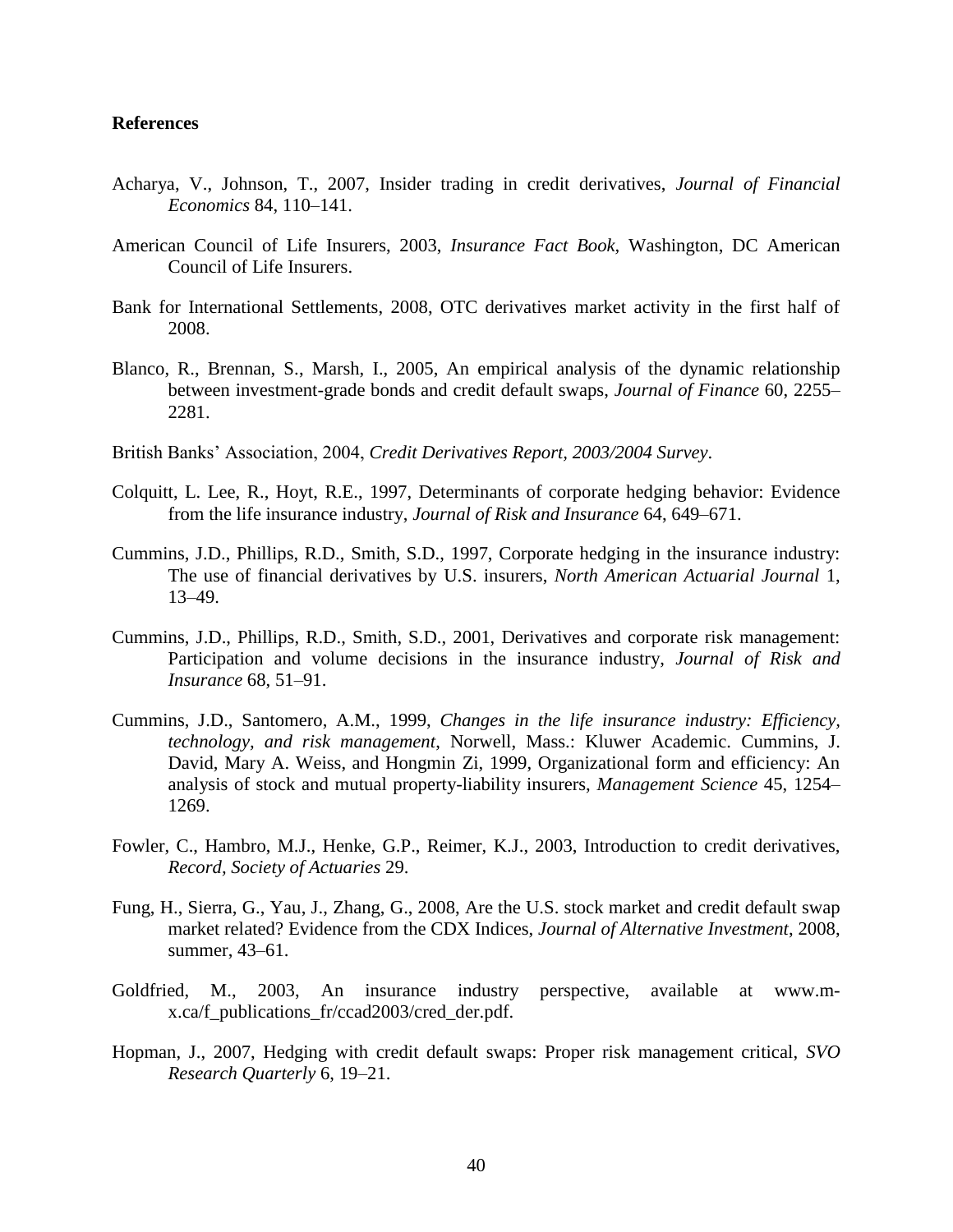- IMF, 2006, Global financial stability report, market developments and issues, April.
- Karapiperis, D., 2007, An exploration of insurers' investment portfolio, *SVO Research Quarterly* 6, 10–18.
- Lamm-Tennant, J., Starks, L.T., 1993, Stock versus mutual ownership structures: The risk implications, *Journal of Business* 66, 29–46.
- Mayers, D., Smith, Jr. C.W., 1988, Ownership structure across lines of property casualty insurance, *Journal of Law and Economics* 31, 351–378.
- Mayers, D., Smith, Jr. C.W., 1994, Managerial discretion, regulation, and stock insurer ownership structure, *Journal of Risk and Insurance* 61, 638–655.
- Minton, B., Stulz, R., Williamson, R., 2009, How much do banks use credit derivatives to reduce risk, *Journal of Financial Services Research* 35, 1–31.
- Persaud, A., 2004, Credit derivatives, insurance companies and liquidity black holes, *Geneva Papers on Risk and Insurance* 29, 300–312.
- Petersen, M. A., 2009, Estimating standard errors in finance panel data sets: comparing approaches. *Review of Financial Studies* 22 (1), 435-480.
- Polhly, M., Vore, J., 2002, Insurers eye derivatives for credit risk. *National Underwriter* 106, 38–40.
- Santomero, A. M., Babbel, D.F., 1997, Financial risk management by insurers: An analysis of the process, *Journal of Risk and Insurance* 64, 231–270.
- Staking, K. B., Babbel, D.F., 1995, The relation between capital structure, interest rate sensitivity, and market value in the property-liability insurance industry, *Journal of Risk and Insurance* 62, 690–718.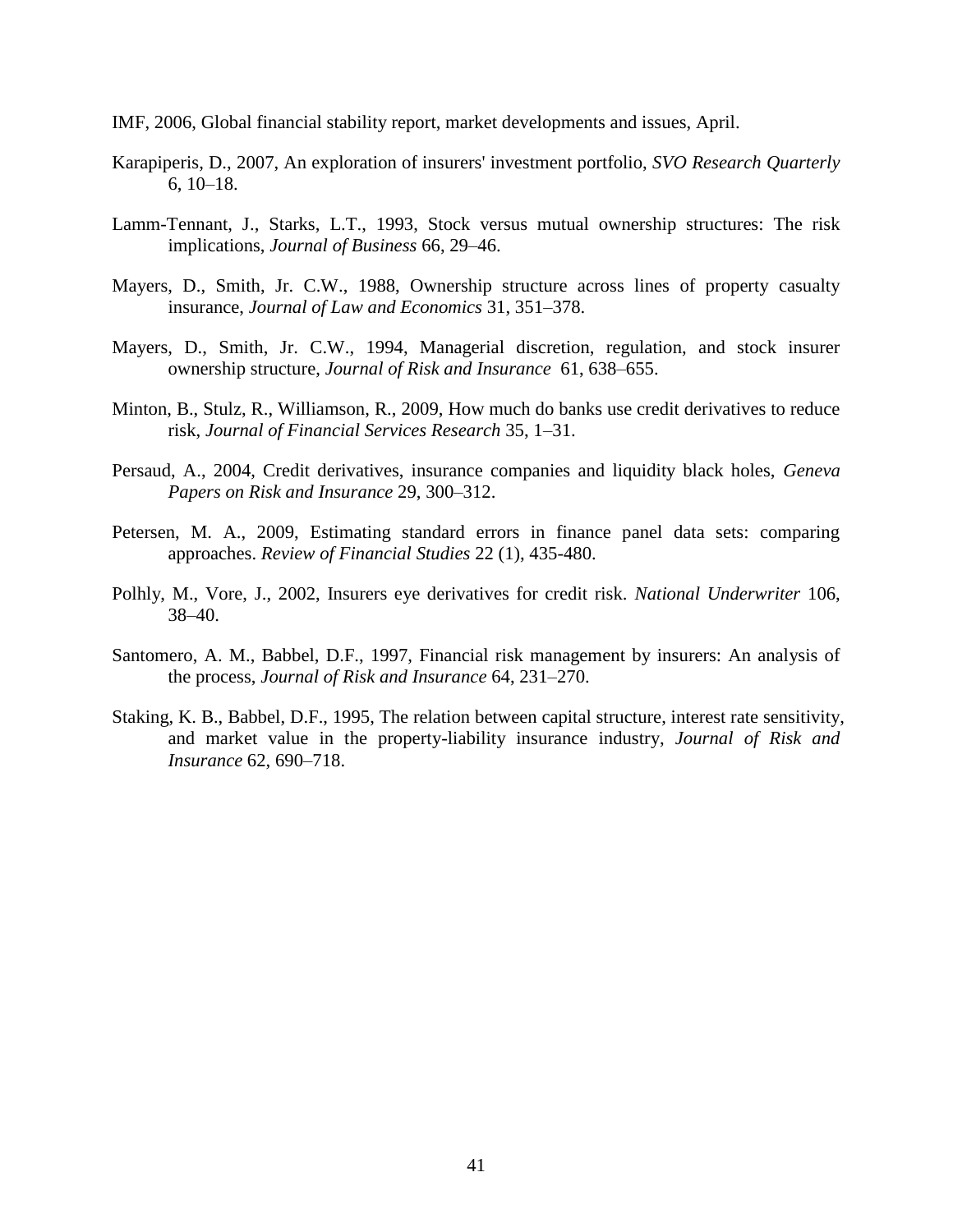|                                     |              |             | All          |                                               | Sell             |              | Buy              |              |
|-------------------------------------|--------------|-------------|--------------|-----------------------------------------------|------------------|--------------|------------------|--------------|
| Counterparty                        | N.           | Sum<br>(mn) | Mean<br>(mn) | % of Sale<br>Positions for<br><b>Insurers</b> | Sum<br>(mn)      | Mean<br>(mn) | Sum<br>(mn)      | Mean<br>(mn) |
| Deutsche Bank                       | 687          | 15,991      | 23.3         | 43.67                                         | 3,595            | 12.0         | 12,395           | 32.0         |
| Citigroup                           | 517          | 10,732      | 20.8         | 57.83                                         | 3,528            | 11.8         | 7,204            | 33.1         |
| Merrill Lynch                       | 763          | 9,175       | 12.0         | 76.54                                         | 6,476            | 11.1         | 2,699            | 15.1         |
| Goldman Sachs                       | 635          | 8,974       | 14.1         | 37.48                                         | 3,055            | 12.8         | 5,919            | 14.9         |
| JP Morgan                           | 574          | 8,292       | 14.5         | 53.83                                         | 4,210            | 13.6         | 4,082            | 15.4         |
| Lehman Brothers                     | 486          | 7,266       | 15.0         | 43.42                                         | 2,874            | 13.6         | 4,392            | 16.0         |
| Morgan Stanley                      | 582          | 6,971       | 12.0         | 61.34                                         | 4,977            | 13.9         | 1,994            | 8.9          |
| PRU Global                          | 789          | 6,777       | 8.6          | 78.33                                         | 5,998            | 9.7          | 779              | 4.6          |
| <b>UBS</b>                          | 523          | 6,016       | 11.5         | 56.02                                         | 3,788            | 12.9         | 2,228            | 9.7          |
| <b>Barclays</b>                     | 226          | 5,982       | 26.5         | 43.36                                         | 1,876            | 19.1         | 4,106            | 32.1         |
| <b>Credit Sucsse</b>                | 375          | 4,991       | 13.3         | 58.93                                         | 1,946            | 8.8          | 3,045            | 19.8         |
| <b>Bank of America</b>              | 294          | 4,455       | 15.2         | 48.98                                         | 1,759            | 12.2         | 2,696            | 18.0         |
| <b>Bear Stearns</b>                 | 145          | 3,912       | 27.0         | 42.76                                         | 682              | 11.0         | 3,231            | 38.9         |
| <b>Bank of Montreal</b>             | 16           | 1,077       | 67.3         | 6.25                                          | 10               | 10.0         | 1,067            | 71.1         |
| <b>BNP</b> Paribas                  | 18           | 1,000       | 55.6         | 38.89                                         | 125              | 17.9         | 875              | 79.6         |
| <b>HSBC</b>                         | 32           | 647         | 20.2         | 46.88                                         | 325              | 21.7         | 322              | 18.9         |
| Royal Bank of                       |              |             |              |                                               |                  |              |                  |              |
| Scotland                            | 53           | 631         | 11.9         | 37.74                                         | 163              | 8.1          | 469              | 14.2         |
| Wachovia<br><b>Trilon Financial</b> | 26           | 554         | 21.3         | 73.08                                         | 450              | 23.7         | 104              | 14.8         |
| Corp                                | 5            | 425         | 85.0         | 0.00                                          | $\boldsymbol{0}$ | 0.0          | 425              | 85.0         |
| <b>KBC</b> Financial                | 23           | 165         | 7.2          | 100.00                                        | 165              | 7.2          | $\boldsymbol{0}$ | 0.0          |
| <b>ABN AMRO</b>                     | 8            | 145         | 18.1         | 100.00                                        | 145              | 18.1         | $\mathbf{0}$     | 0.0          |
| <b>AIG Financial</b>                | 10           | 140         | 14.0         | 100.00                                        | 140              | 14.0         | $\mathbf{0}$     | 0.0          |
| <b>Bank One</b>                     | 28           | 140         | 5.0          | 92.86                                         | 130              | 5.0          | 10               | 5.0          |
| Aegon                               | 12           | 136         | 11.3         | 0.00                                          | $\mathbf{0}$     | 0.0          | 136              | 11.3         |
| Royal Bank of                       |              |             |              |                                               |                  |              |                  |              |
| Canada                              | $\mathbf{1}$ | 20          | 20.0         | 100.00                                        | 20               | 20.0         | $\mathbf{0}$     | 0.0          |
| Swiss Re                            | 1            | 3           | 2.5          | 0.00                                          | $\theta$         | 0.0          | 3                | 2.5          |
| Total                               | 6,829        | 104,617     | 15.3         | 56.58                                         | 46,436           | 12.0         | 58,181           | 19.6         |

**Table 1: Insurer's Amount by Counterparty**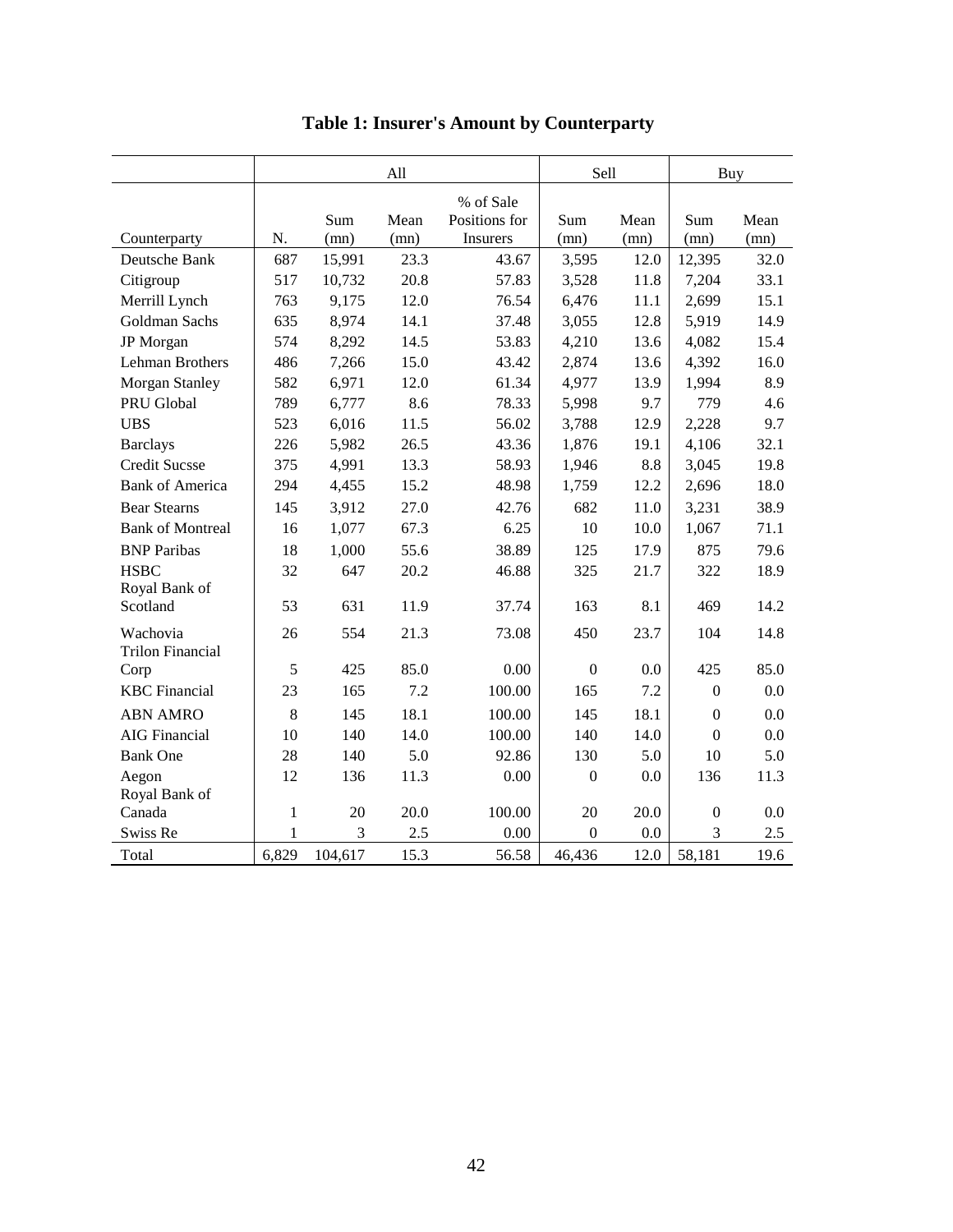|                                                                                                      |                 |                                                        |       |        | Panel A: All |         |        |                                     |            |
|------------------------------------------------------------------------------------------------------|-----------------|--------------------------------------------------------|-------|--------|--------------|---------|--------|-------------------------------------|------------|
|                                                                                                      | $\mathbf{N}$ of |                                                        |       |        |              |         |        | N. of                               | % of Sales |
| Year                                                                                                 | Insurers        | Sum                                                    | Mean  | Median | Max          | Min     |        | Std. Dev. Transactions Transactions |            |
| 2001                                                                                                 | 11              | 409                                                    | 37.2  | 30.0   | 120.0        | 2.0     | 31.6   | 58                                  | 75.9       |
| 2002                                                                                                 | 20              | 1,507                                                  | 75.3  | 41.5   | 393.0        | 2.0     | 105.9  | 220                                 | 84.1       |
| 2003                                                                                                 | 31              | 4,389                                                  | 141.6 | 78.0   | 724.9        | 1.1     | 186.4  | 482                                 | 62.7       |
| 2004                                                                                                 | 33              | 8,137                                                  | 246.6 | 138.5  | 973.9        | $1.1\,$ | 275.5  | 734                                 | 56.3       |
| 2005                                                                                                 | 49              | 20,420                                                 | 416.7 | 90.0   | 5118.7       | 1.0     | 905.3  | 1,163                               | 62.9       |
| 2006                                                                                                 | 52              | 27,072                                                 | 520.6 | 120.3  | 4284.3       | $1.0\,$ | 901.0  | 1,511                               | 48.9       |
| 2007                                                                                                 | 61              | 42,683                                                 | 699.7 | 127.7  | 5599.5       | 0.2     | 1250.5 | 2,661                               | 54.5       |
| Early Period<br>$(2001 - 2003)$                                                                      | 35              | 6,305                                                  | 101.7 | 46.4   | 724.9        | 1.1     | 150.1  | 760                                 | 69.9       |
| Late Period<br>$(2004 - 2007)$                                                                       | 69              | 98,313                                                 | 504.1 | 115.0  | 5599.5       | 0.2     | 968.3  | 6,069                               | 54.9       |
| Total                                                                                                | 72              | 104,617                                                | 407.1 | 94.3   | 5599.5       | 0.2     | 863.5  | 6,829                               | 56.6       |
|                                                                                                      |                 | <b>Panel B: Insurance Company as Protection Seller</b> |       |        |              |         |        |                                     |            |
|                                                                                                      | N. of           |                                                        |       |        |              |         |        | N. of                               |            |
| Year                                                                                                 | Insurers        | Sum                                                    | Mean  | Median | Max          | Min     |        | Std. Dev. Transactions              |            |
| 2001                                                                                                 | $6\,$           | 240                                                    | 40.0  | 25.0   | 120.0        | 10.0    | 42.0   | 44                                  |            |
| 2002                                                                                                 | 17              | 1,213                                                  | 71.3  | 45.0   | 378.0        | $2.0\,$ | 90.7   | 185                                 |            |
| 2003                                                                                                 | 20              | 2,532                                                  | 126.6 | 42.5   | 701.0        | 0.6     | 179.3  | 302                                 |            |
| 2004                                                                                                 | 23              | 4,396                                                  | 191.1 | 106.0  | 900.5        | 0.6     | 245.3  | 413                                 |            |
| 2005                                                                                                 | 35              | 10,577                                                 | 302.2 | 100.0  | 2498.0       | 2.0     | 526.2  | 731                                 |            |
| 2006                                                                                                 | 40              | 10,522                                                 | 263.1 | 107.5  | 1512.3       | $1.0\,$ | 376.8  | 739                                 |            |
| 2007                                                                                                 | 52              | 16,957                                                 | 326.1 | 64.5   | 2091.5       | 2.0     | 508.5  | 1,450                               |            |
| Total                                                                                                | 59              | 46,436                                                 | 240.6 | 75.0   | 2498.0       | 0.6     | 406.9  | 3,864                               |            |
|                                                                                                      |                 | <b>Panel C: Insurance Company as Protection Buyer</b>  |       |        |              |         |        |                                     |            |
|                                                                                                      | N. of           |                                                        |       |        |              |         |        | N. of                               |            |
| Year                                                                                                 | <b>Insurers</b> | Sum                                                    | Mean  | Median | Max          | Min     |        | Std. Dev. Transactions              |            |
| 2001                                                                                                 | $\overline{7}$  | 169                                                    | 24.1  | 28.0   | 50.0         | 2.0     | 17.7   | 14                                  |            |
| 2002                                                                                                 | $\overline{7}$  | 294                                                    | 42.0  | 28.0   | 170.0        | $2.0\,$ | 58.0   | 35                                  |            |
| 2003                                                                                                 | 23              | 1,857                                                  | 80.7  | 19.5   | 367.5        | $0.6\,$ | 110.4  | 180                                 |            |
| 2004                                                                                                 | 27              | 3,741                                                  | 138.6 | 49.8   | 613.1        | $0.6\,$ | 188.9  | 321                                 |            |
| 2005                                                                                                 | 40              | 9,844                                                  | 246.1 | 52.5   | 3270.3       | 0.7     | 655.3  | 432                                 |            |
| 2006                                                                                                 | 44              | 16,550                                                 | 376.1 | 83.6   | 3717.9       | 2.3     | 827.8  | 772                                 |            |
| 2007                                                                                                 | 49              | 25,726                                                 | 525.0 | 103.4  | 5154.3       | $0.2\,$ | 1048.3 | 1,211                               |            |
| Total<br><i>Note:</i> ***, ** and* denote significance of the chi-square test at the 1%, 5%, and 10% | 62              | 58,181                                                 | 295.3 | 54.3   | 5154.3       | 0.2     | 734.9  | 2,965                               |            |

**Table 2. CDS Notional Amounts (in Millions) by Year and Buy/Sell Positions**

level, respectively.

Test 1: The percentage of sell positions for the whole sample is 50%.

Result: Chi-square test statistic is 118.34\*\*\*

Test 2: The percentage of sell positions for the early period is equal to that of the late period.

Result: Chi-square test statistic is 61.45\*\*\*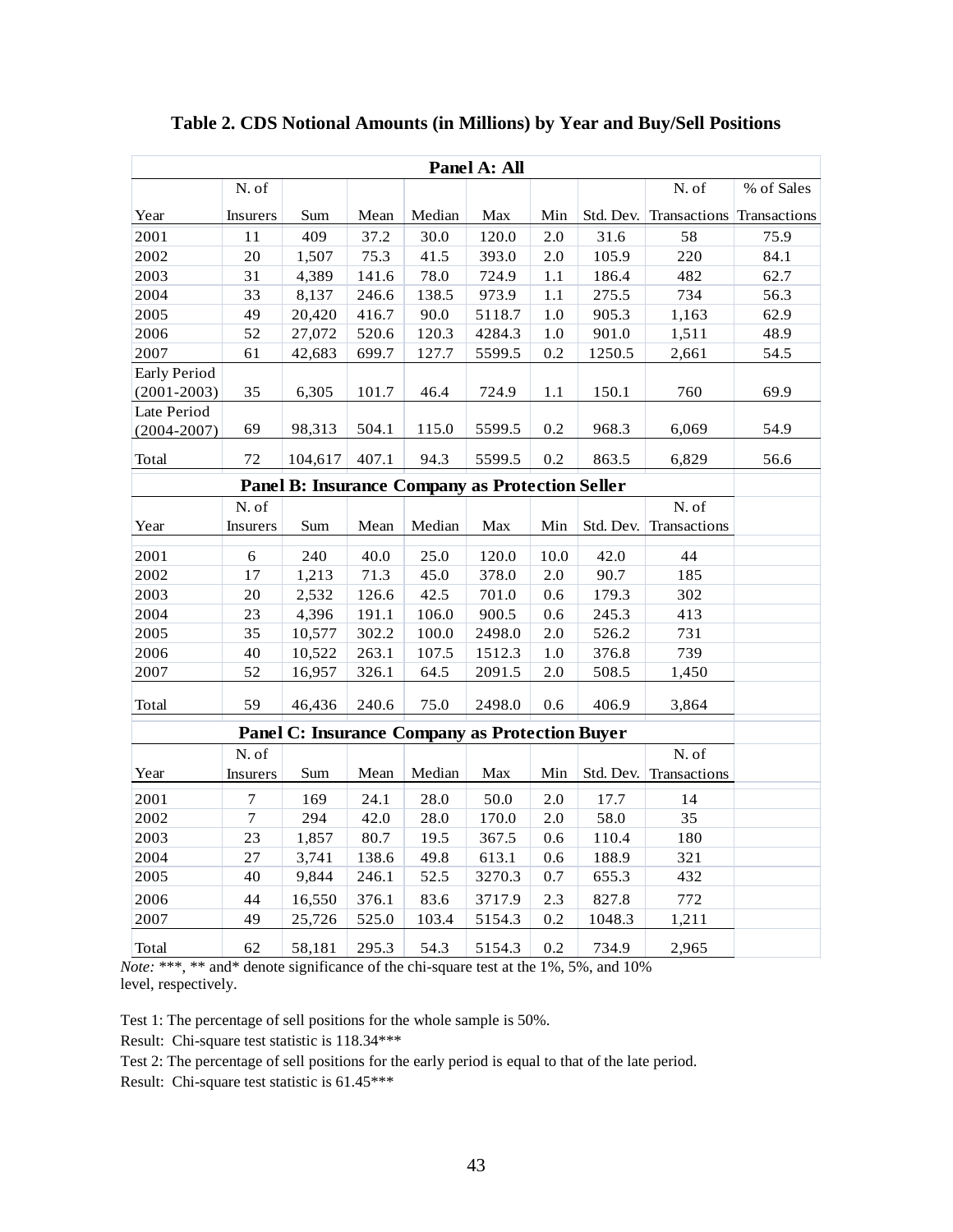|                                                | Panel A: Life Insurers (N=60) |               |                                             |           |               |                     |         |                        |              |  |  |  |
|------------------------------------------------|-------------------------------|---------------|---------------------------------------------|-----------|---------------|---------------------|---------|------------------------|--------------|--|--|--|
|                                                | N. of                         |               |                                             |           |               |                     |         | N. of                  | % of Sales   |  |  |  |
| Year                                           | Insurers                      | Sum           | Mean                                        | Median    | Max           | Min                 |         | Std. Dev. Transactions | Transactions |  |  |  |
| 2001                                           | 11                            | 409           | 37.2                                        | 30.0      | 120.0         | 2.0                 | 31.6    | 58                     | 75.9         |  |  |  |
| 2002                                           | 15                            | 1,349         | 89.9                                        | 47.8      | 393.0         | 2.0                 | 117.4   | 205                    | 82.9         |  |  |  |
| 2003                                           | 22                            | 3,551         | 161.4                                       | 76.5      | 724.9         | 1.1                 | 214.4   | 414                    | 69.8         |  |  |  |
| 2004                                           | 24                            | 5,855         | 244.0                                       | 123.0     | 973.9         | 1.1                 | 300.9   | 604                    | 63.9         |  |  |  |
| 2005                                           | 38                            | 15,642        | 411.6                                       | 75.6      | 5118.7        | 1.0                 | 904.7   | 928                    | 72.6         |  |  |  |
| 2006                                           | 42                            | 20,328        | 484.0                                       | 109.5     | 4284.3        | 1.0                 | 890.5   | 1,144                  | 56.3         |  |  |  |
| 2007                                           | 49                            | 29,962        | 611.5                                       | 127.7     | 5599.5        | 0.2                 | 1178.2  | 2,021                  | 61.3         |  |  |  |
| Total                                          | 60                            | 77,095        | 383.6                                       | 81.0      | 5599.5        | 0.2                 | 836.2   | 5,374                  | 64.1         |  |  |  |
|                                                |                               |               |                                             |           |               |                     |         |                        |              |  |  |  |
| Panel B: Property and Casualty Insurers (N=12) |                               |               |                                             |           |               |                     |         |                        |              |  |  |  |
|                                                | N. of                         |               |                                             |           |               |                     |         | N. of                  | % of Sales   |  |  |  |
| Year                                           | Insurers                      | Sum           | Mean                                        | Median    | Max           | Min                 |         | Std. Dev. Transactions | Transactions |  |  |  |
| 2002                                           | 5                             | 158           | 31.6                                        | 10.0      | 106.0         | 2.0                 | 43.1    | 15                     | 100.0        |  |  |  |
| 2003                                           | 9                             | 838           | 93.1                                        | 82.9      | 190.3         | 4.0                 | 76.4    | 68                     | 19.1         |  |  |  |
| 2004                                           | 9                             | 2282          | 253.5                                       | 222.0     | 613.1         | 4.0                 | 208.0   | 130                    | 20.8         |  |  |  |
| 2005                                           | 11                            | 4,779         | 434.4                                       | 103.4     | 3270.3        | 2.7                 | 951.0   | 235                    | 24.3         |  |  |  |
| 2006                                           | 10                            | 6,745         | 674.5                                       | 402.4     | 3260.3        | 6.2                 | 977.3   | 367                    | 25.9         |  |  |  |
| 2007                                           | 12                            | 12,721        | 1060.1                                      | 382.0     | 5154.3        | 6.1                 | 1515.2  | 640                    | 33.1         |  |  |  |
| Total                                          | 12                            | 27,523        | 491.5                                       | 104.7     | 5154.3        | 2.0                 | 958.6   | 1,455                  | 28.7         |  |  |  |
|                                                |                               |               |                                             |           |               |                     |         |                        |              |  |  |  |
|                                                |                               |               |                                             |           |               |                     |         |                        |              |  |  |  |
|                                                |                               |               | Panel C: Comparison of Life and PC Insurers |           |               |                     |         |                        |              |  |  |  |
| Total                                          |                               |               | Mean Median Purchase                        | Mean      | Median Sales  |                     | Mean    | Median                 |              |  |  |  |
| Amount                                         |                               |               | Amount                                      |           |               | Amount              |         |                        |              |  |  |  |
| Life                                           | 383.56                        | 81.00 Life    |                                             | 178.87    | 15.00 Life    |                     | 204.68  | 29.50                  |              |  |  |  |
| ${\rm P}{\bf C}$                               | 491.48                        | $104.71$ PC   |                                             | 396.92    | $62.75$ PC    |                     | 94.56   | 10.00                  |              |  |  |  |
| Dif.                                           | $-107.92$                     | $-23.71$ Dif. |                                             | $-218.05$ | $-47.75$ Dif. |                     | 110.12  | 19.50                  |              |  |  |  |
| Test Stat.                                     | 0.83                          |               | $0.56$ Test Stat.                           | $2.22**$  |               | 2.94 *** Test Stat. | 2.92*** | $2.16**$               |              |  |  |  |

**Table 3. CDS Notional Amounts (in Millions) by Life and PC Insurers**

*Note:* The *t*-test statistic is to test for mean difference and Wilcoxon statistic for median difference.

\*\*\*,\*\* and\* denotes significance of the chi-square test at the 1%, 5%, and 10% level, respectively.

Test 1: H0: the percentage of sell positions for the life insurers is 50%

Chi-square test statistic is 428.79\*\*\*

Test 2: H0: the percentage of sell positions for the PC insurers is 50%

Chi-square test statistic is 263.34\*\*\*

Test 3: H0: the percentage of sell positions for life and PC insurers is equal

Chi-square test statistic is 583.91\*\*\*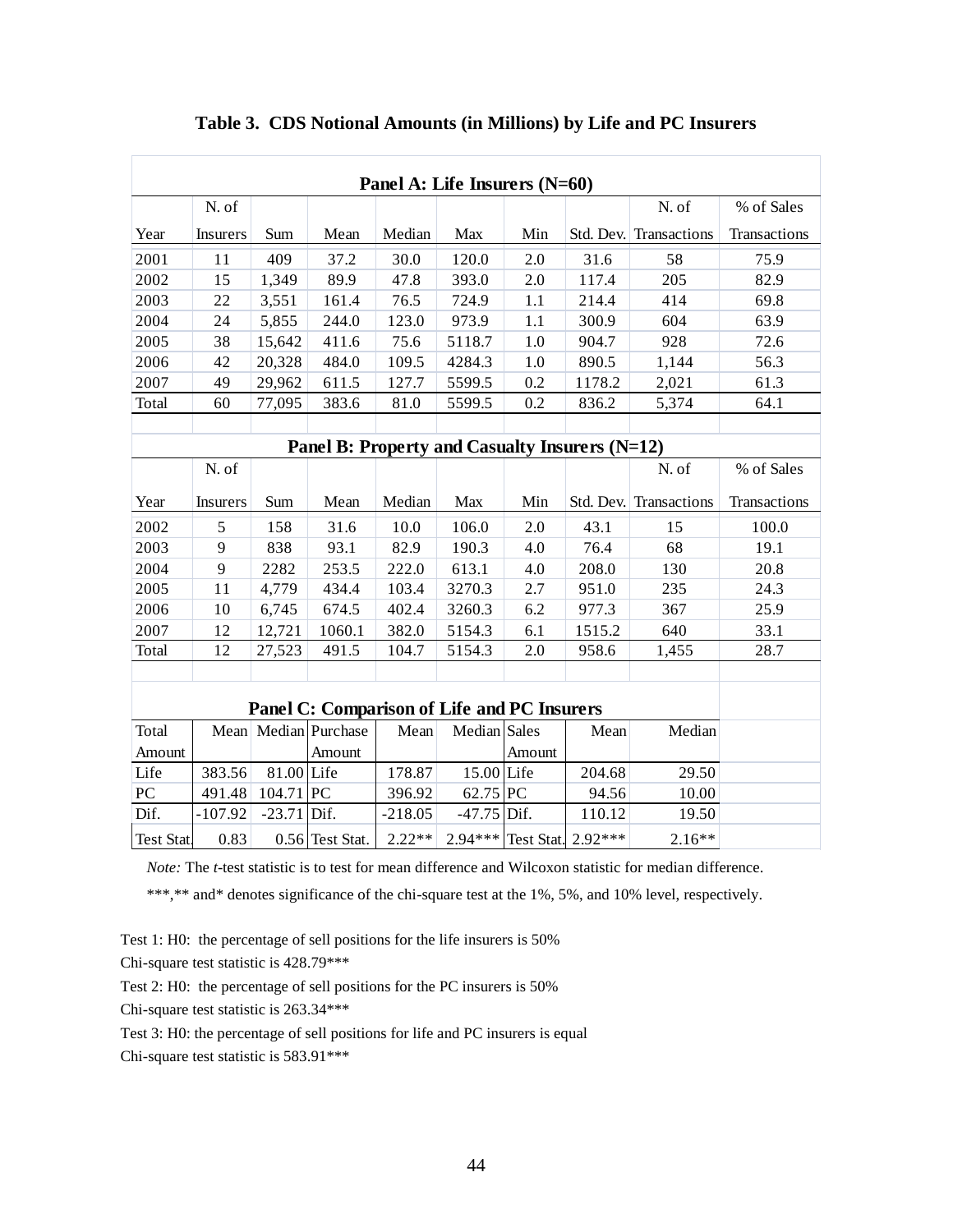|                          |            | <b>Panel A: Positions Terminated</b>     |                 |      |                                                                  |           |              |              |
|--------------------------|------------|------------------------------------------|-----------------|------|------------------------------------------------------------------|-----------|--------------|--------------|
|                          | N.         | Mean                                     | Median          | Max  | Min                                                              | Std. Dev. |              |              |
| Total                    | 2875       | 1.68                                     | 1.01            | 6.32 | 0.00                                                             | 1.67      |              |              |
|                          |            |                                          |                 |      | <b>Panel B: Pairwise Comparison for Positions Terminated</b>     |           |              |              |
| Life/PC                  | N.         | Mean                                     | Median          |      | Buy/Sell                                                         | N.        | Mean         | Median       |
| Life                     | 2346       | 1.85                                     | 1.19            |      | Buy                                                              | 1,161     | 1.01         | 0.52         |
| PC                       | 529        | 0.94                                     | 0.40            |      | Sell                                                             | 1,714     | 2.13         | 1.81         |
| Dif.                     |            | 0.91                                     | 0.79            |      | Dif.                                                             |           | $-1.12$      | $-1.29$      |
| Test Stat.               |            | 13.78***                                 | 12.52***        |      | Test Stat.                                                       |           | $-20.47***$  | $-15.07***$  |
|                          |            |                                          |                 |      |                                                                  |           |              |              |
| Buy                      | N.         | Mean                                     | Median          |      | Sell                                                             | N.        | Mean         | Median       |
| Life                     | 838        | 1.11                                     | 0.60            |      | Life                                                             | 1,508     | 2.26         | 2.02         |
| ${\bf P}{\bf C}$         | 323        | 0.75                                     | 0.35            |      | PC                                                               | 206       | 1.24         | 0.49         |
| Dif.                     |            | 0.36                                     | 0.25            |      | Dif.                                                             |           | 1.02         | 1.53         |
| Test Stat.               |            | 5.53***                                  | $6.15***$       |      | Test Stat.                                                       |           | 8.19***      | 8.18***      |
|                          |            | <b>Panel C: Positions Not Terminated</b> |                 |      |                                                                  |           |              |              |
|                          |            |                                          |                 |      |                                                                  |           |              |              |
|                          | N.         | Mean                                     | Median          | Max  | Min                                                              | Std. Dev. |              |              |
| Total                    | 3954       | 2.21                                     | 2.13            | 8.49 | 0.01                                                             | 1.51      |              |              |
|                          |            |                                          |                 |      | <b>Panel D: Pairwise Comparison for Positions Not Terminated</b> |           |              |              |
| Life/PC                  | ${\bf N}.$ | Mean                                     | Median          |      | Buy/Sell                                                         | N.        | Mean         | Median       |
| Life                     | 3028       | 2.28                                     | 2.16            |      | Buy                                                              | 1,804     | 2.04         | 1.46         |
| ${\rm P}{\bf C}$         | 926        | 1.98                                     | 1.62            |      | Sell                                                             | 2,150     | 2.35         | 2.35         |
| Dif.                     |            | 0.30                                     | 0.54            |      | Dif.                                                             |           | $-0.31$      | $-0.89$      |
| Test Stat.               |            | 5.47***                                  | $4.61***$       |      | Test Stat.                                                       |           | $-6.62***$   | $-6.20***$   |
|                          |            |                                          |                 |      |                                                                  |           |              |              |
| Buy                      | N.         | Mean                                     | Median          |      | Sell                                                             | N.        | Mean         | Median       |
| Life                     | 1090       | 2.00                                     | 1.34            |      | Life                                                             | 1,938     | 2.43         | 2.39         |
| ${\rm P}{\bf C}$<br>Dif. | 714        | 2.10<br>$-0.10$                          | 2.03<br>$-0.69$ |      | ${\rm P}{\bf C}$<br>Dif.                                         | 212       | 1.60<br>0.83 | 1.14<br>1.25 |
| Test Stat.               |            | $-1.48$                                  | $-2.89***$      |      | Test Stat.                                                       |           | $7.62***$    | 8.83***      |

# **Table 4. CDS Holding Period (in Years) by Life and PC Insurers**

*Note*: For terminated positions, the holding period is defined as the day difference between date of position opening and date of position termination divided by 365 days. For positions not yet terminated, the holding period is defined as the day difference between date of position opening and the last day of 2007, divided by 365. Dif. is the mean and median difference in holding period between two sub-samples. Test Stat. reports the *t*-test statistic for mean difference and Wilcoxon statistic for median difference. \*\*\* denotes significance at the 1% level.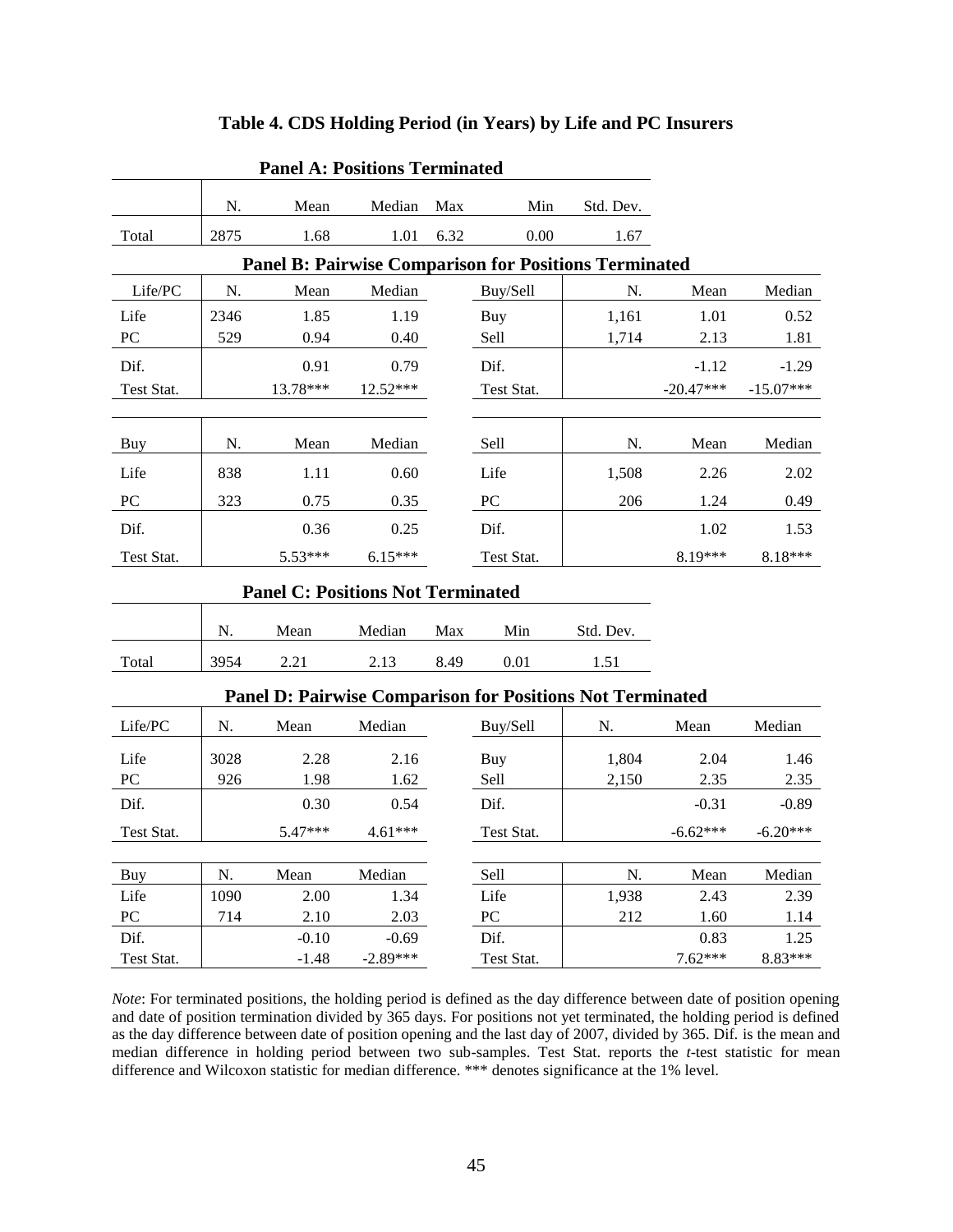|                                          | Panel A: Stock Insurance Company (N=44) |              |                    |           |                                                         |                    |           |                                     |                                     |  |  |
|------------------------------------------|-----------------------------------------|--------------|--------------------|-----------|---------------------------------------------------------|--------------------|-----------|-------------------------------------|-------------------------------------|--|--|
|                                          | N. of                                   |              |                    |           |                                                         |                    |           | N. of                               | % of Sales                          |  |  |
| Year                                     | <b>Insurers</b>                         | Sum          | Mean               | Median    | Max                                                     | Min                |           |                                     | Std. Dev. Transactions Transactions |  |  |
|                                          |                                         |              |                    |           |                                                         |                    |           |                                     |                                     |  |  |
| 2001                                     | $\overline{4}$                          | 138          | 34.5               | 34.0      | 50.0                                                    | 20.0               | 13.2      | 11                                  | 9.1                                 |  |  |
| 2002                                     | 13                                      | 1,280        | 98.5               | 50.0      | 393.0                                                   | 2.0                | 125.6     | 167                                 | 81.4                                |  |  |
| 2003                                     | 20                                      | 3,481        | 174.1              | 111.0     | 724.9                                                   | 4.0                | 210.4     | 388                                 | 64.9                                |  |  |
| 2004                                     | 23                                      | 6,920        | 300.9              | 215.0     | 973.9                                                   | 4.0                | 294.2     | 620                                 | 57.9                                |  |  |
| 2005                                     | 36                                      | 17,304       | 480.7              | 107.7     | 5118.7                                                  | 2.7                | 1009.4    | 970                                 | 66.0                                |  |  |
| 2006                                     | 36                                      | 24,562       | 682.3              | 271.5     | 4284.3                                                  | 6.2                | 1038.4    | 1,278                               | 49.6                                |  |  |
| 2007                                     | 40                                      | 37,673       | 941.8              | 264.0     | 5599.5                                                  | 0.2                | 1453.7    | 2,228                               | 53.1                                |  |  |
| Total                                    | 44                                      | 91,357       | 531.2              | 115.3     | 5599.5                                                  | 0.2                | 1007.6    | 5,662                               | 56.6                                |  |  |
|                                          |                                         |              |                    |           |                                                         |                    |           |                                     |                                     |  |  |
| Panel B: Mutual Insurance Company (N=28) |                                         |              |                    |           |                                                         |                    |           |                                     |                                     |  |  |
|                                          | N. of                                   |              |                    |           |                                                         |                    |           | N. of                               | % of Sales                          |  |  |
| Year                                     | Insurers                                | Sum          | Mean               | Median    | Max                                                     | Min                |           | Std. Dev. Transactions Transactions |                                     |  |  |
|                                          |                                         |              |                    |           |                                                         |                    |           |                                     |                                     |  |  |
| 2001                                     | 7                                       | 271          | 38.7               | 30.0      | 120.0                                                   | 2.0                | 39.6      | 47                                  | 91.5                                |  |  |
| 2002                                     | $\overline{7}$                          | 227          | 32.4               | 38.0      | 75.0                                                    | 2.0                | 26.5      | 53                                  | 92.5                                |  |  |
| 2003                                     | 11                                      | 908          | 82.5               | 13.0      | 362.4                                                   | 1.1                | 118.9     | 94                                  | 53.2                                |  |  |
| 2004                                     | $10\,$                                  | 1,217        | 121.7              | 19.9      | 529.1                                                   | 1.1                | 182.8     | 114                                 | 47.4                                |  |  |
| 2005                                     | 13                                      | 3,117        | 239.8              | 26.8      | 1863.3                                                  | 1.0                | 510.0     | 193                                 | 47.2                                |  |  |
| 2006                                     | 16                                      | 2,511        | 156.9              | 44.7      | 642.0                                                   | 1.0                | 200.8     | 233                                 | 45.1                                |  |  |
| 2007                                     | 21                                      | 5,010        | 238.6              | 77.0      | 2191.7                                                  | $2.5\,$            | 479.5     | 433                                 | 61.4                                |  |  |
| Total                                    | $28\,$                                  | 13,260       | 156.0              | 39.5      | 2191.7                                                  | 1.0                | 332.5     | 1,167                               | 56.4                                |  |  |
|                                          |                                         |              |                    |           |                                                         |                    |           |                                     |                                     |  |  |
|                                          |                                         |              |                    |           | <b>Panel C: Comparison of Stock and Mutual Insurers</b> |                    |           |                                     |                                     |  |  |
| Total                                    | Mean                                    |              | Median Purchase    | Mean      | Median Sales                                            |                    | Mean      | Median                              |                                     |  |  |
| Amount                                   |                                         |              | Amount             |           |                                                         | Amount             |           |                                     |                                     |  |  |
| Stock                                    | 531.14                                  | 115.30 Stock |                    | 303.51    |                                                         | $45.00$ Stock      | 227.63    | 32.50                               |                                     |  |  |
| Mutual                                   | 156.00                                  |              | 39.50 Mutual       | 70.32     |                                                         | $9.00$ Mutual      | 85.68     | 15.00                               |                                     |  |  |
| Dif.                                     | 375.14                                  | 75.80 Dif.   |                    | 233.19    | 36.00 Dif.                                              |                    | 141.95    | 17.50                               |                                     |  |  |
|                                          | Test Stat. 4.42***                      |              | 4.77*** Test Stat. | $3.77***$ |                                                         | 3.07*** Test Stat. | $3.52***$ | $3.25***$                           |                                     |  |  |

**Table 5. CDS Notional Amounts (in Millions) by Stock/Mutual Insurers**

*Note*: Test Stat. reports the *t*-test statistic for mean difference and Wilcoxon statistic for median difference. \*\*\*,\*\* and\* denote significance of the chi-square test at the 1%, 5%, and 10% level, respectively.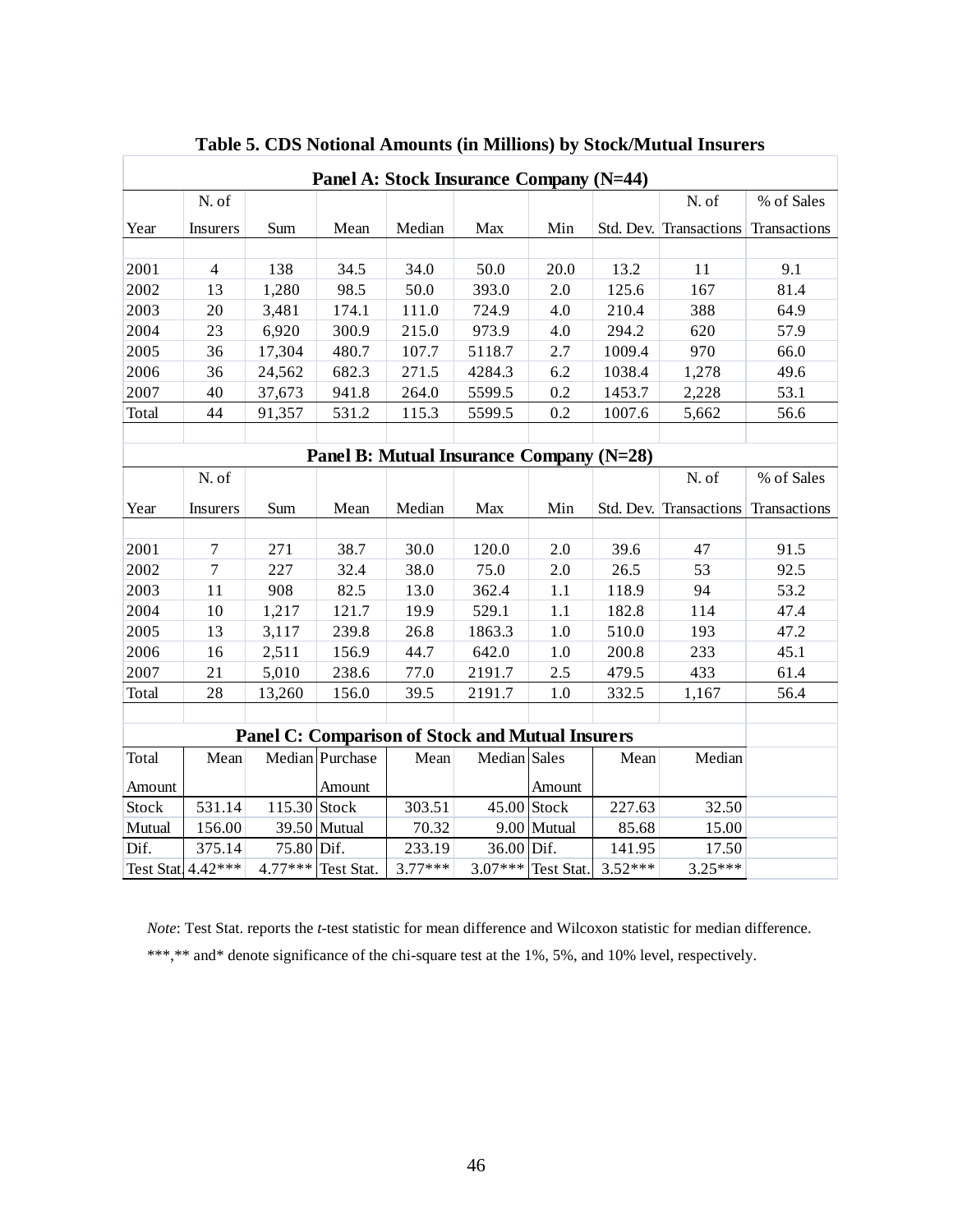## **Table 6. CDS Holding Period (in Years) by Stock and Mutual Insurers**

| Stock/Mutual | N.   | Mean    | Median    |              |      |          |        |
|--------------|------|---------|-----------|--------------|------|----------|--------|
| Stock        | 2417 | 1.67    | 0.95      |              |      |          |        |
| Mutual       | 458  | 1.71    | 1.25      |              |      |          |        |
| Dif.         |      | $-0.04$ | $-0.30$   |              |      |          |        |
| Test Stat.   |      | 0.59    | $2.57**$  |              |      |          |        |
|              |      |         |           |              |      |          |        |
| Buy          | N.   | Mean    | Median    | Sell         | N.   | Mean     | Median |
| Stock        | 986  | 0.93    | 0.50      | <b>Stock</b> | 1431 | 2.18     | 1.83   |
| Mutual       | 175  | 1.45    | 1.01      | Mutual       | 283  | 1.88     | 1.78   |
| Dif.         |      | $-0.52$ | $-0.51$   | Dif.         |      | 0.30     | 0.05   |
| Test Stat.   |      | 5.19*** | $5.78***$ | Test Stat.   |      | $2.51**$ | 1.64   |

## **Panel A: Pairwise Comparison for Positions Terminated**

|              |      | Tanci D. Tan wist Comparison for Toshoms For Terminated |             |              |      |      |         |
|--------------|------|---------------------------------------------------------|-------------|--------------|------|------|---------|
| Stock/Mutual | N.   | Mean                                                    | Median      |              |      |      |         |
| Stock        | 3245 | 2.13                                                    | 2.12        |              |      |      |         |
| Mutual       | 709  | 2.56                                                    | 2.16        |              |      |      |         |
| Dif.         |      | $-0.43$                                                 | $-0.04$     |              |      |      |         |
| Test Stat.   |      | $6.23***$                                               | $5.96***$   |              |      |      |         |
| Buy          | N.   | Mean                                                    | Median      | Sell         | N.   | Mean | Median  |
| Stock        | 1470 | 1.85                                                    | 1.30        | <b>Stock</b> | 1775 | 2.37 | 2.39    |
| Mutual       | 334  | 2.87                                                    | 3.08        | Mutual       | 375  | 2.28 | 1.64    |
| Dif.         |      | $-1.02$                                                 | $-1.78$     | Dif.         |      | 0.09 | 0.75    |
| Test Stat.   |      | $-10.45***$                                             | $-10.09***$ | Test Stat.   |      | 0.89 | $1.74*$ |

**Panel B: Pairwise Comparison for Positions Not Terminated**

*Note*: For terminated positions, the holding period is defined as the day difference between date of position opening and date of position termination divided by 365. For positions not terminated, the holding period is defined as the day difference between date of position opening and the last day of 2007, divided by 365. Dif. Measure = the mean and median difference in holding period between two sub-samples. Test Stat. reports the *t*-test statistic for mean difference and Wilcoxon statistic for median difference. \*\*\*, \*\*, and \* denote significance at the 1%, 5%, and 10% level, respectively.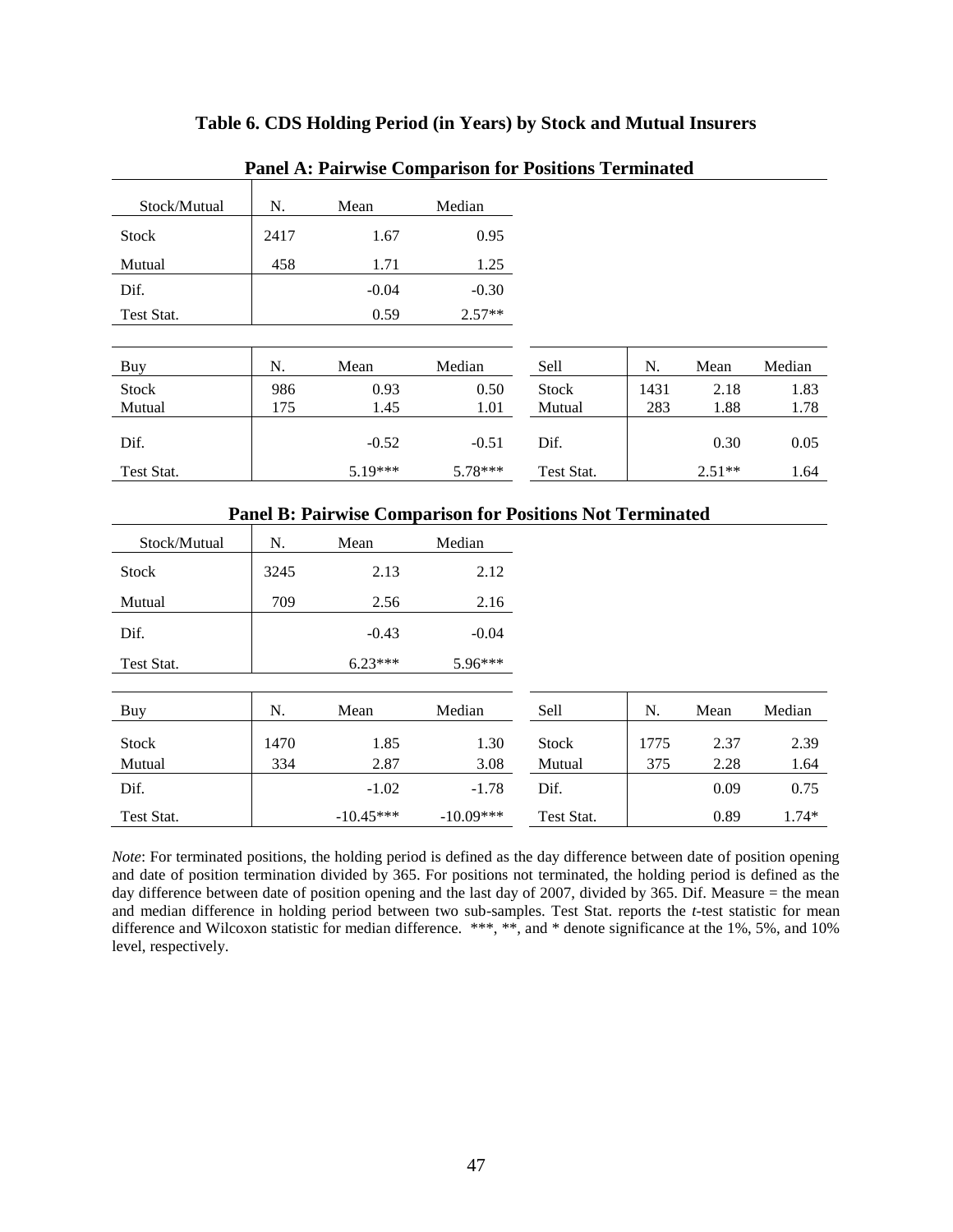| Variable         | Mean   | Std. Dev | Min     | Max     | Median |
|------------------|--------|----------|---------|---------|--------|
| Public           | 0.66   | 0.47     | 0.00    | 1.00    | 1.0    |
| Life             | 0.79   | 0.41     | 0.00    | 1.00    | 1.0    |
| $TA$ (mn)        | 30,269 | 44,288   | 213     | 219,050 | 10,739 |
| CashRatio $(\%)$ | 3.8    | 6.2      | 0.0     | 64.6    | 2.1    |
| BdRatio (%)      | 71.4   | 13.4     | 14.7    | 95.3    | 73.6   |
| StkRatio (%)     | 10.7   | 13.0     | 0.0     | 60.9    | 4.6    |
| ReRatio (%)      | 0.6    | 1.7      | 0.0     | 18.7    | 0.1    |
| $ROA (\%)$       | 1.7    | 3.7      | $-19.7$ | 29.8    | 1.1    |
| $Inv\_Opp(%)$    | 1.08   | 0.59     | 0.14    | 5.33    | 1.01   |
| RBC_Reg          | 8.16   | 3.73     | 2.13    | 32.90   | 7.66   |
| <b>SUP TA</b>    | 0.18   | 0.14     | 0.03    | 0.77    | 0.11   |
| Spe_Buy          | 0.30   | 0.46     | 0.00    | 1.00    | 0.00   |
| Spe_Sell         | 0.26   | 0.44     | 0.00    | 1.00    | 0.00   |
| Index            | 0.62   | 0.28     | 0.40    | 1.42    | 0.50   |

**Table 7. Descriptive Cross-Sectional Statistics (N = 257)**

#### *Variable definitions:*

Stock is a dummy variable that is equal to 1 if the firm is a stock insurer and 0 otherwise; Life is a dummy variable that is equal to 1 if the firm is a life insurer and 0 otherwise; TA is total assets of an insurer in millions of dollars; CashRatio, BdRatio, StkRatio, CashRatio, ReRatio are defined as cash and short-term investment ratio, bond investment ratio, stock investment ratio, cash and short-term investment ratio, and real estate investment ratio, respectively; PW\_GW is the growth rate of insurance premium; RBC\_Reg is the ratio of risk-based capital (RBC) to regulatory required RBC; SUP\_TA is the ratio of equity surplus to total assets; Spe\_Buy is a dummy variable if the insurer has a purchase transaction closed within a year, and Spe\_Sell is a dummy variable if the insurer has a sell transaction closed within a year; Index is the average of investment-grade North America CDX index level over a year.